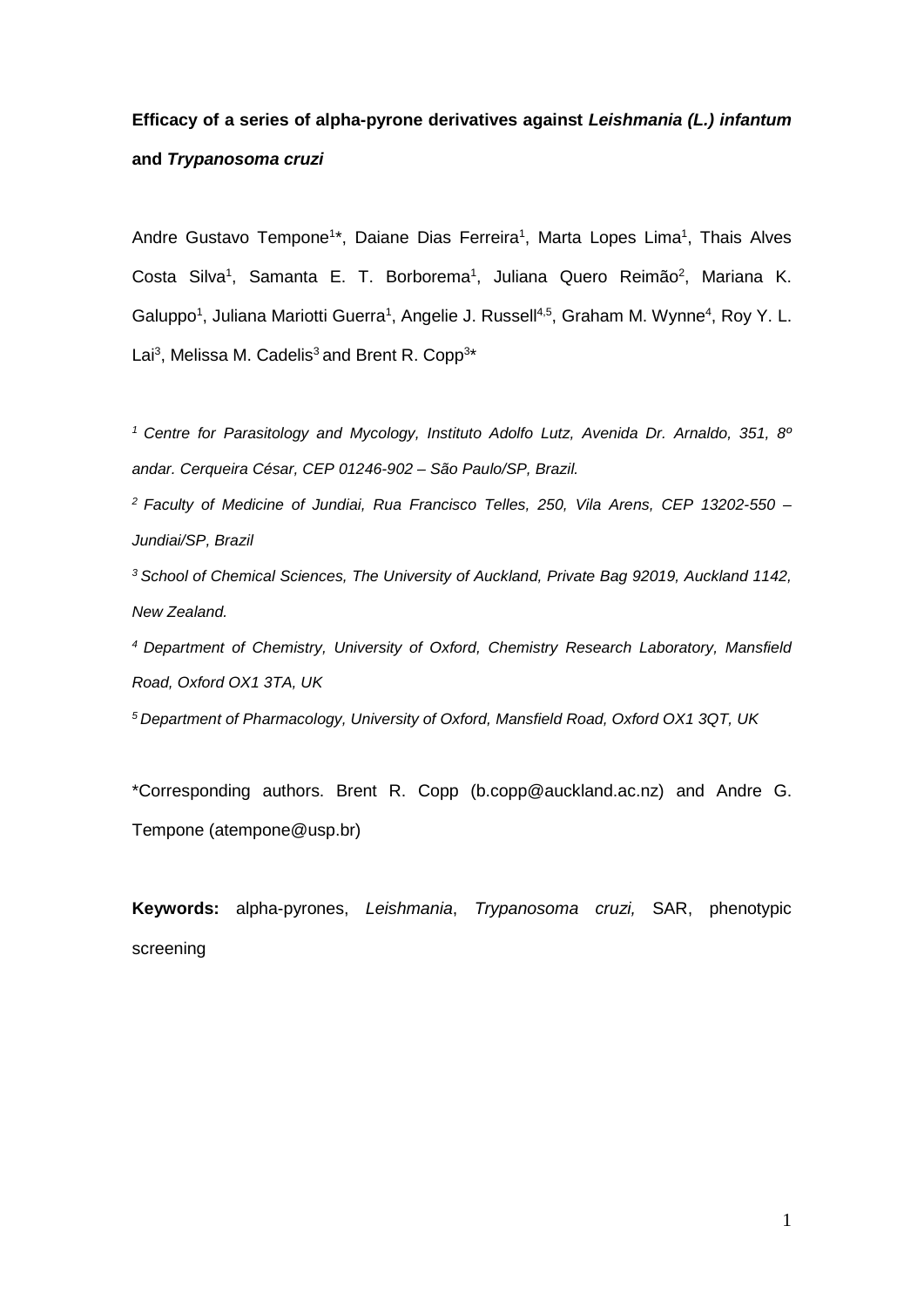# **Abstract**

The neglected tropical diseases Chagas disease and leishmaniasis affect together more than 20 million people living mainly in developing countries. The mainstay of treatment is chemotherapy, however the drugs of choice, which include benznidazole and miltefosine, are toxic and have numerous side effects. Safe and effective therapies are urgently needed. Marine alpha-pyrones have been previously identified as scaffolds with potential antiprotozoan activities. In this work, using a phenotypic screen, twenty-seven examples of 3-substituted 4-hydroxy-6-methyl alpha-pyrones were synthesized and their antiparasitic efficacy evaluated against *Leishmania* (*L.*) *infantum*  and *Trypanosoma cruzi* in order to evaluate structure-activity relationships within the series*.* The mechanism of action and the *in vivo* efficacy of the most selective compound against *T. cruzi* were evaluated using different techniques. *In vitro* data indicated that compounds 8, 15, 25, 26 and 28 presented IC<sub>50</sub> values in the range between 13 to 53 µM against *L. infantum* intracellular amastigotes. Among them, hexanoyl substituted pyrone **8** was the most selective and potent, with a Selectivity Index (SI) >14. Fifteen of the alpha-pyrones were effective against *T. cruzi* trypomastigotes, with 3-undecanoyl (**11**) and 3-tetradecanoyl (**12**) substituted pyrones being the most potent against trypomastigotes, with  $IC_{50}$  values of 1 and 2 µM, respectively, and SI higher than 70. Using flow cytometry and fluorescent-based assays, pyrone **12** was found to induce hyperpolarization of the mitochondrial membrane potential of *T. cruzi*, without affecting plasma membrane permeability. An experimental acute phase-murine model, demonstrated that *in vivo* dosing of **12** (30 mg/kg/day; 5 days), had no efficacy at the first parasitemia onset of *T. cruzi*, but reduced the second onset by 55% ( $p<0.05$ ), suggesting a delayed action in BALB/c mice. Additionally, a histopathology study demonstrated no toxic effects to the treated mice. The finding that several 3-substituted alpha-pyrones have *in vitro* efficacy against both *L. infantum* and *T. cruzi*, and that one analogue exhibited moderate and non-toxic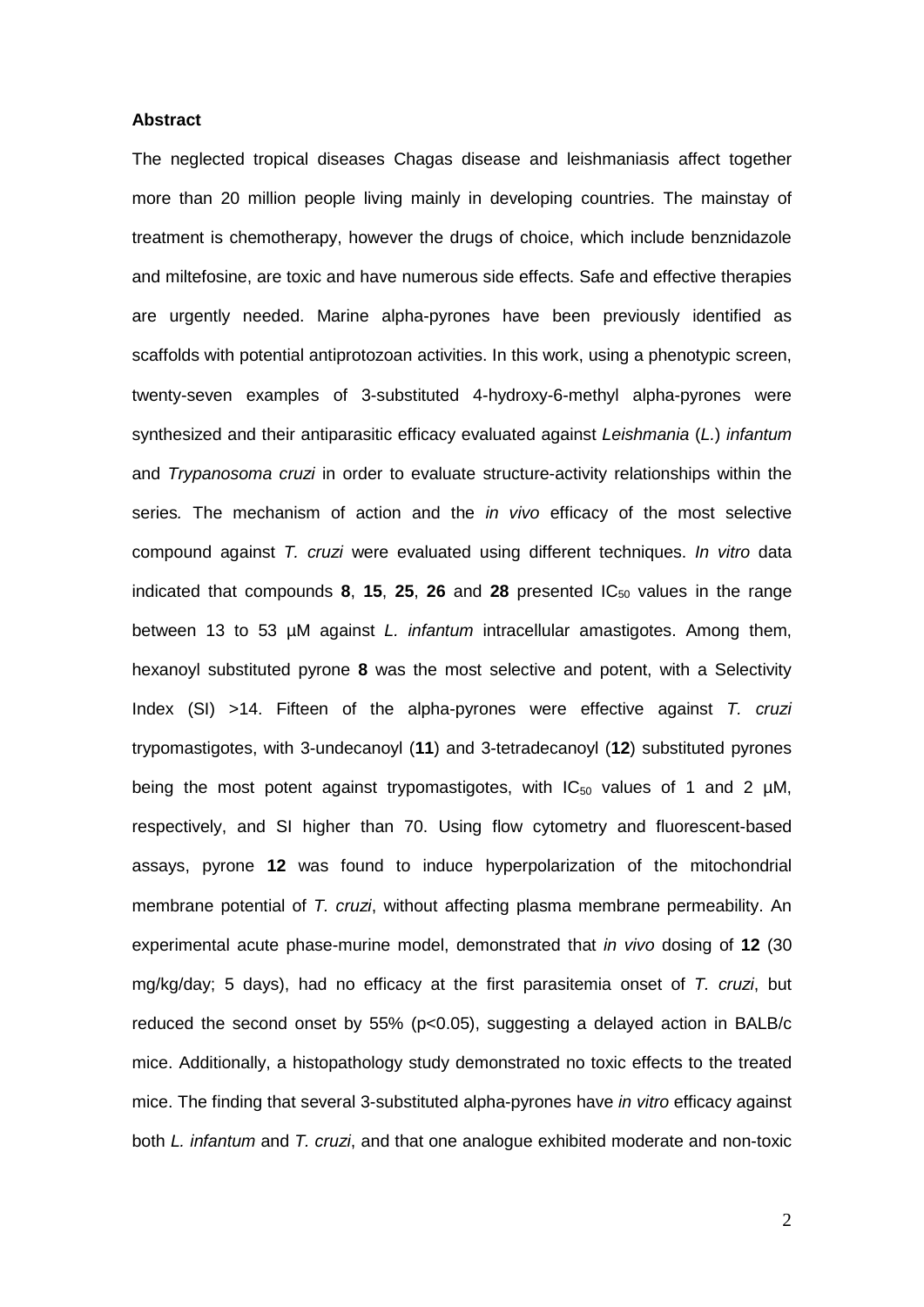*in vivo* efficacy against *T. cruzi* is encouraging, and suggests that this compound class should be explored as long-term treatments in experimental Chagas disease.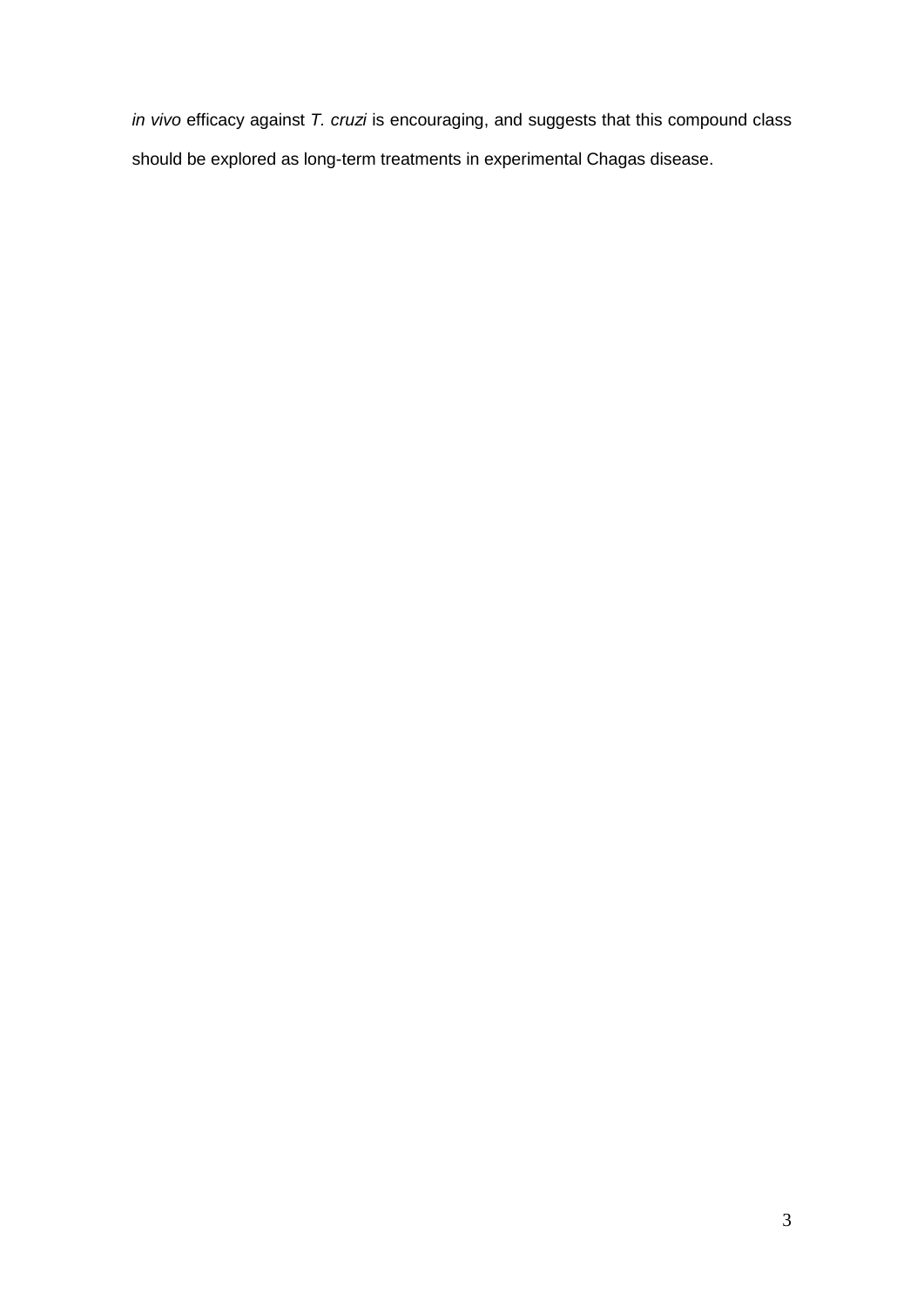## **1. Introduction**

Neglected diseases affect mainly developing countries and are usually associated with poverty conditions.[1] Visceral Leishmaniasis (VL) is a fatal protozoan disease transmitted by the bite of infected female sand flies. About 350 million people are at risk and 12 million people are affected worldwide. It is estimated that 500,000 new cases of VL occur annually, with more than 90% of cases concentrated in six countries, namely Bangladesh, Brazil, India, Nepal and Sudan and South Sudan.[1] Considering the lack of vaccines, therapeutic treatment with drugs represents the main intervention. Such drugs include pentavalent antimony and amphotericin B and the oral drug miltefosine in India. However, their use is limited by the need for prolonged administration of toxic drugs, hospitalization and the occurrence of moderate to severe adverse effects. More recently, efforts to discover classes of antileishmanial whole organism growth inhibitors and leishmanial target inhibitors have been reported.[2–5]

*Trypanosoma cruzi* is the etiologic agent of Chagas disease, an important cause of mortality and morbidity in Latin America. About 30% of patients progress to chagasic cardiomyopathy, a debilitating heart condition associated with conduction disturbances and heart failure, leading to sudden death. There are about 9.4 million people living with Chagas disease especially in Latin America and the US, leading to untreatable heart disease and cardiomyopathy.[6] A recent study evaluated the clinical efficacy of benznidazole (BZ), the only available drug; despite the reduction of the parasitemia, the study concluded that BZ induced no significant improvement in cardiac clinical outcomes. According to the Drugs for Neglected Diseases initiative (DNDi), in the next five years, 200,000 people living with Chagas disease will die from heart disease and related complications.[7] The DNDi also pointed out "*We urgently need to redouble our efforts to identify and treat young people who are still in the early stages of their illness, but ultimately we need to find better treatments and new cures*".[8]

The pyrone ring system is present in a diverse array of natural products isolated from a wide variety of sources, collected from both marine and terrestrial environments.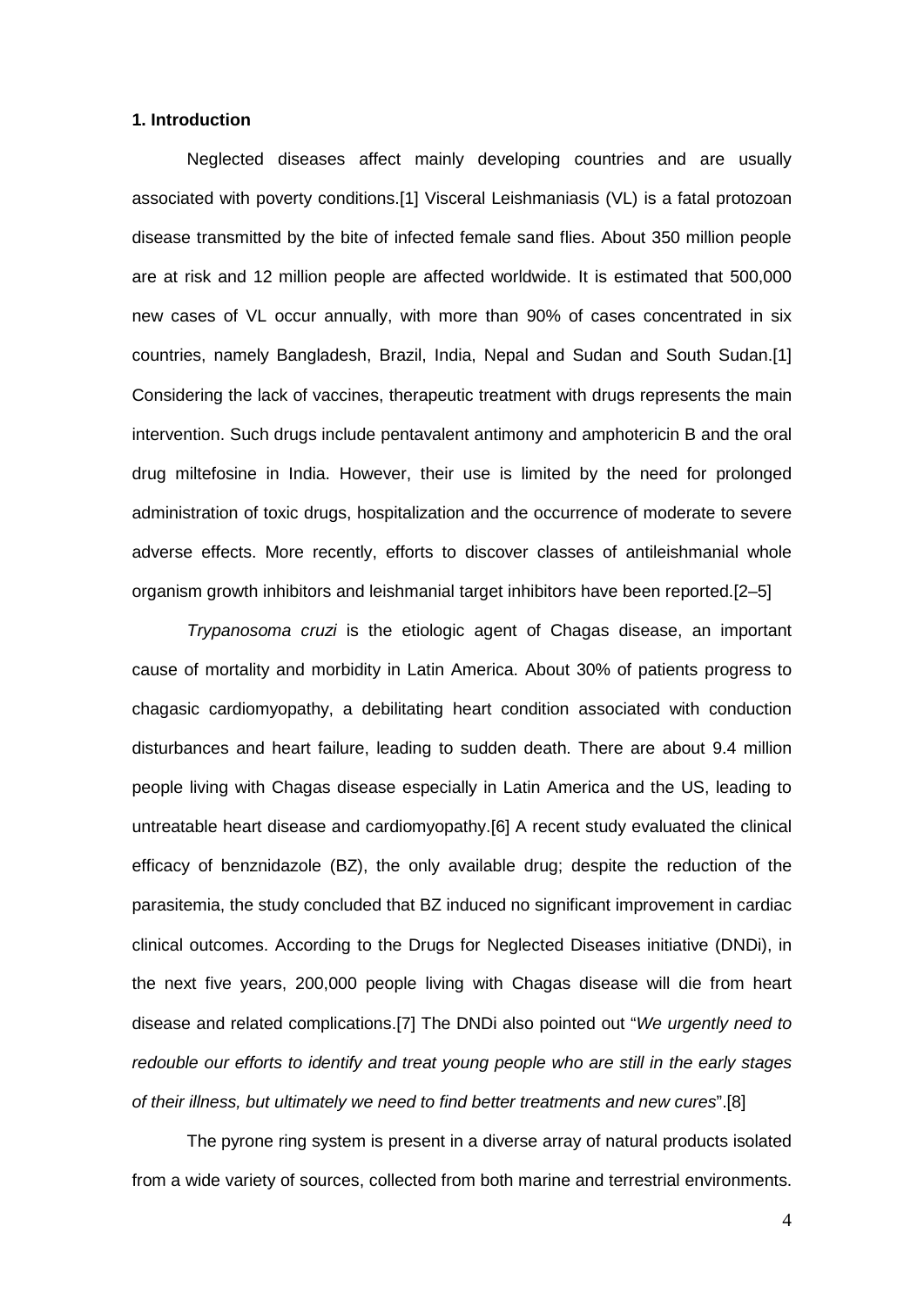Of the two pyrone isomers, alpha (2)-pyrone-bearing natural products[9] are more common than their gamma (4)-pyrone counterparts.[10] Both alpha- and gammapyrones have been reported to exhibit biological properties including antitumor, antimicrobial and anti-HIV activities.[9–11] There are only a few reports describing the evaluation of the pyrone class of natural products for activity towards infectious diseases such as leishmaniasis and Chagas disease. For example, gamma-pyrones **1** and **2**, isolated from the seeds of *Podolepsis hieracioides* (Asteraceae), exhibit *in vitro* antileishmanial activity in the micromolar range while kojic acid (**3**), isolated from *Aspergillus* fungi, demonstrates *in vitro* and *in vivo* antileishmanial efficacy (**Figure 1**).[12,13] With regard to alpha-pyrones, styryl pyrone,11-methoxyyangonin (**4**) exhibits activity towards *Trypanosoma brucei rhodesiense* (IC50 31 µM) and *Plasmodium falciparum* (IC<sub>50</sub> 3.0  $\mu$ M) while the marine microbial pyrones pseudopyronine A (5) and B (6) were found to be growth inhibitors of *Trypanosoma brucei rhodesiense* (IC<sub>50</sub>) 13.09 and 12.46 µg/mL, respectively)*, Leishmania* (*L.*) *donovani* (IC50 2.63 and 1.38 µg/mL, respectively) and Plasmodium falciparum (IC<sub>50</sub> 14.89 and 14.2 µg/mL, respectively)*.*[14,15]



**Figure 1.** Structures of alpha and gamma pyrone natural products (**1**–**6**).

Structure-activity relationship studies were carried out on this series with a set of twenty-seven alpha-pyrone derivatives related to the pseudopyronines being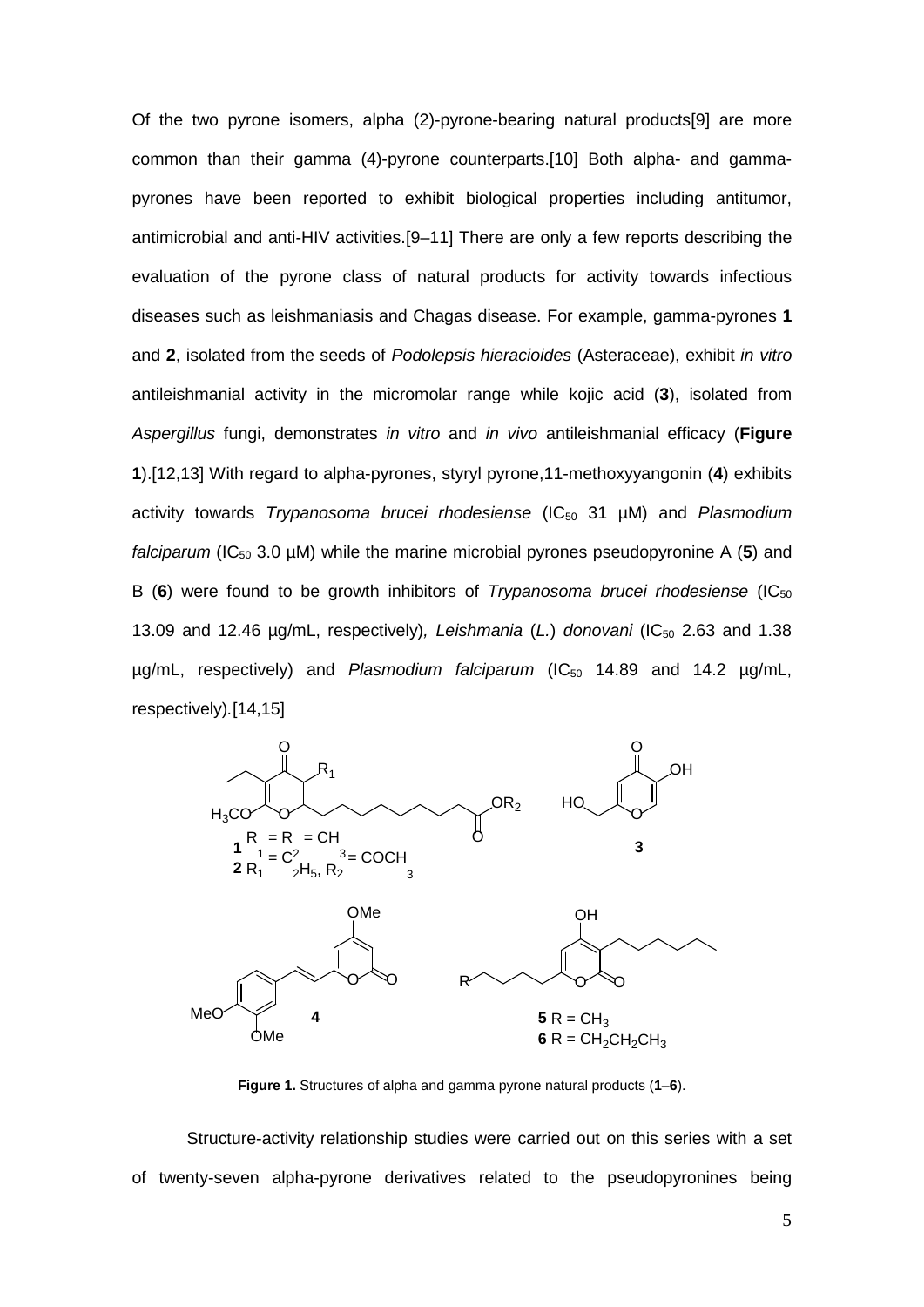synthesized and their antiparasitic efficacy evaluated against *L. infantum* and *T. cruzi.* The efficacy of the most selective compound against *T. cruzi* was investigated in an acute phase *in vivo* murine model. Additionally, using flow cytometry analysis and fluorescent-based assays, the lethal action of the most selective compound in *T. cruzi* parasites was evaluated.

# **2. CHEMISTRY**

Target alpha-pyrones were chosen to explore the effects of chain length, steric bulk and lipophilicity on bioactivity. To this end, the pyrones were prepared by electrophilic substitution of 4-hydroxy-6-methyl-2-pyrone (**7**) with a variety of acyl chlorides in TFA and heated under reflux for 5 hours (**Scheme 1**). Solvent removal under reduced pressure followed by purification of the crude product by silica gel column chromatography afforded alkanoyl pyrones **8**–**15** in yields ranging from 43% to 63%. Subsequently, reaction of alkanoyl pyrones **8**–**15** with sodium cyanoborohydride and HCl in THF for 2–5 hours afforded alkyl pyrones **16**–**23** in yields ranging from 63% to 76% after purification.





Further variation at the pyrone C-3 position was then explored by the introduction of amido or thioamido substituents. To achieve this, pyrone **7** was reacted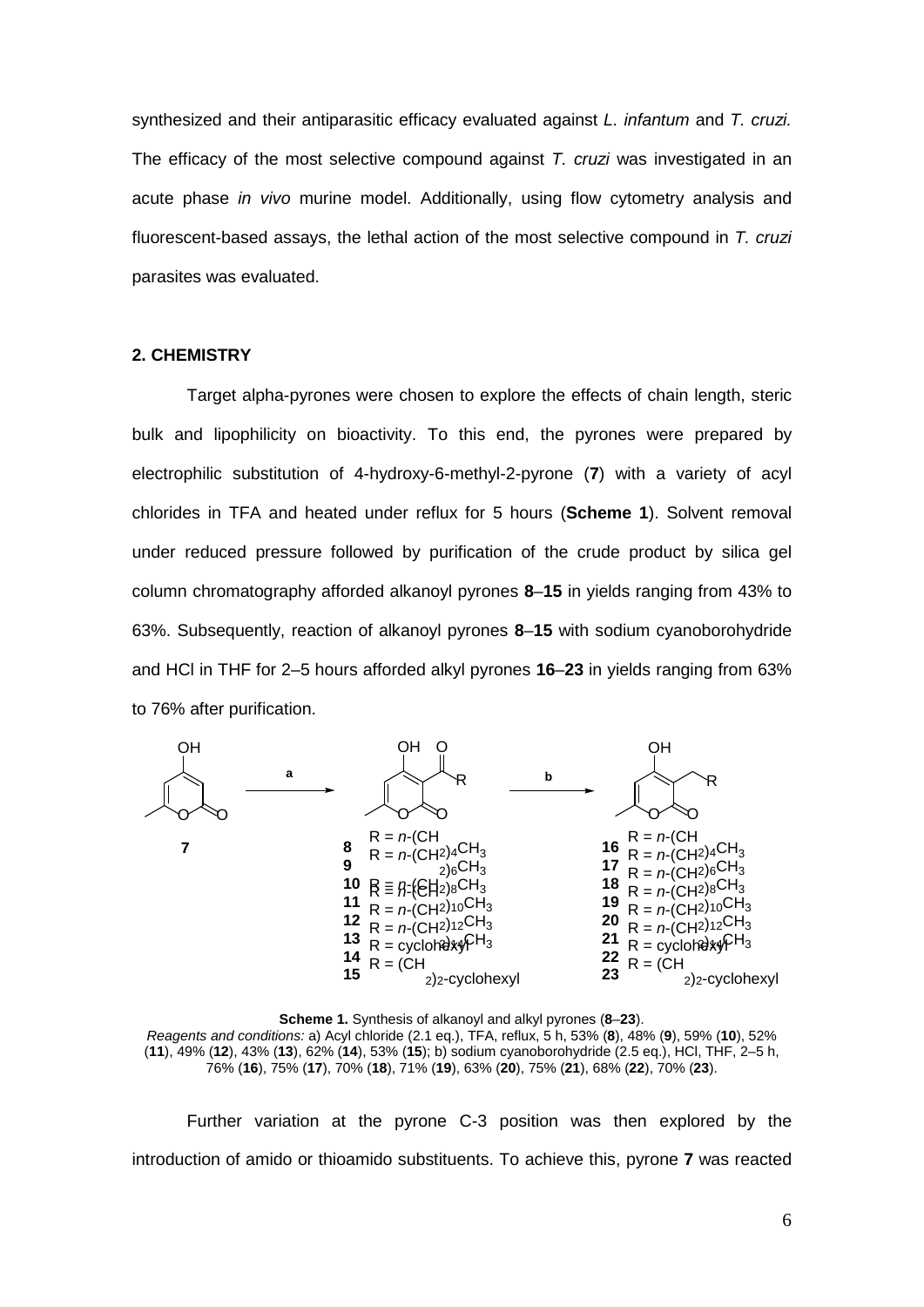with the appropriate isocyanate or isothiocyanate and TEA in toluene at 120 °C for 6 hours (**Scheme 2**). Purification of the crude product by column chromatography afforded amido pyrones **24**–**32** and thioamido pyrones **33** and **34** in yields ranging from 6% to 70%.



**Scheme 2.** Synthesis of amido and thioamido pyrones (**24**–**34**). *Reagents and conditions:* Isocyanate/isothiocyanate (5 eq.), TEA (0.25 eq.), toluene, 120 ºC, 6 h, 67% (**24**), 70% (**25**), 53% (**26**), 42% (**27**), 46% (**28**), 37% (**29**), 34% (**30**), 25% (**31**), 50% (**32**), 45% (**33**), 6% (**34**).

The synthesis and characterization of alpha-pyrones **8**–**11**, **13**, **14**, **17** and **18** have been previously reported and in all cases the <sup>1</sup>H NMR spectroscopic and mass spectrometric data from the current study were in agreement with literature values.[16– 20] Novel compounds **12**, **15**, **16** and **19**–**34** were characterized utilizing a combination of 1D and 2D NMR and HRMS.

# **3. RESULTS**

## **3.1.** *In vitro* **Efficacy and Cytotoxicity**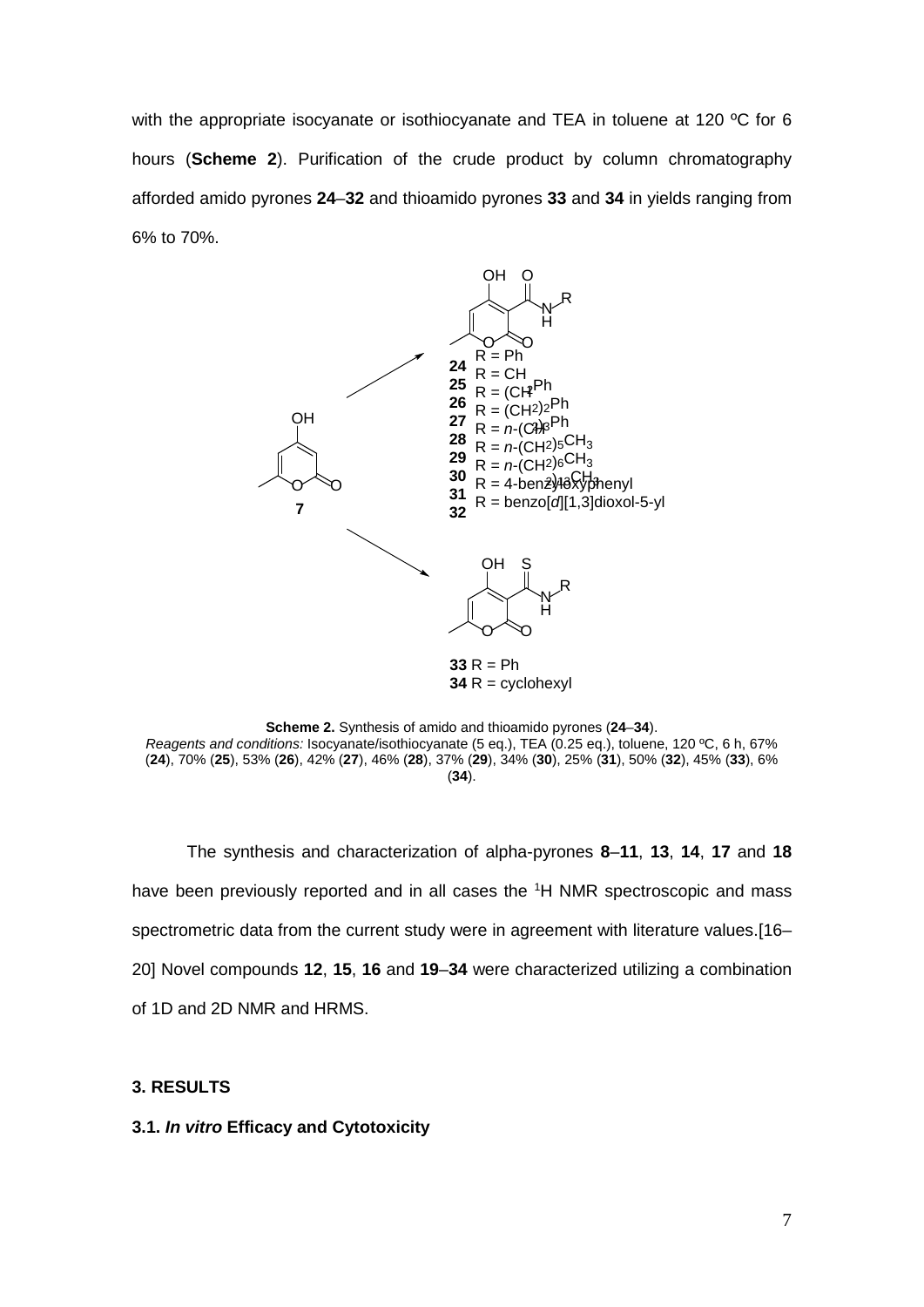Among the twenty seven synthesized alpha-pyrones, eighteen compounds demonstrated activity against *Leishmania* and *T. cruzi* parasites (**Table 1**). The *in vitro* data indicated that compounds **8**, **15**, **25**, **26** and **28** presented activity in the range of 13 to 53 µM against *Leishmania* intracellular amastigotes. Among them, hexanoyl analogue 8 was the most selective and potent, with an  $IC_{50}$  value of 13  $µM$  and a Selectivity Index (SI) higher than 14. Miltefosine was used as standard drug and resulted in an  $IC_{50}$  value of 16.2 µM against the promastigotes and 7.4 µM against the intracellular amastigotes. Fifteen of the tested alpha-pyrones were effective against *T. cruzi* trypomastigotes, with IC50 values in the range of 1 to 90 µM. Compounds **11** and **12** were the most potent against trypomastigotes, with  $IC_{50}$  values of 1.3 and 2.6  $\mu$ M, respectively, and with SI values >70. The most selective compound (**12**) was tested against intracellular amastigotes of *T. cruzi*, but demonstrated limited selectivity, eliminating 14% ±3 of amastigotes at 25 µM. Benznidazole was used as standard drug and resulted in an  $IC_{50}$  value of 16.4  $\mu$ M against the trypomastigotes. The series demonstrated low mammalian cytotoxicity (NCTC); among the 27 compounds, 10 (37%) presented no mammalian cytotoxicity to the highest tested concentration (200 µM), and only compounds 20 and 21 presented 50% Cytotoxic Concentration (CC<sub>50</sub>) values below 50 µM (**Table 1**).

| N <sup>o</sup> | $IC_{50}$ ( $µ$ M) <sup>a</sup><br>(CI 95%) <sup>b</sup> |                           |                         |                               |                            | <b>Selectivity Index</b> |  |
|----------------|----------------------------------------------------------|---------------------------|-------------------------|-------------------------------|----------------------------|--------------------------|--|
|                | $L.$ inf pro $c$                                         | L. inf ama <sup>d</sup>   | T. cruzi <sup>e</sup>   | <b>NCTC</b>                   | L. inf<br>ama <sup>d</sup> | Т.<br>cruzi <sup>e</sup> |  |
| 8              | <b>NAf</b>                                               | 13.8<br>$(10.32 - 18.39)$ | <b>NA</b>               | >200                          | >14.5                      |                          |  |
| 9              | <b>NA</b>                                                | <b>NA</b>                 | 25.7<br>$(22.6 - 29.3)$ | 140.1<br>$(106.7 -$<br>184.0  |                            | 5.4                      |  |
| 10             | <b>NA</b>                                                | <b>NA</b>                 | 17.5<br>$(13.4 - 22.8)$ | 134.1<br>$(107.4 -$<br>167.4) |                            | 7.6                      |  |
| 11             | <b>NA</b>                                                | <b>NA</b>                 | 1.3<br>$(0.6 - 2.5)$    | 90.3<br>$(59.7 - 136.5)$      |                            | 71.1                     |  |
| 12             | <b>NA</b>                                                | <b>NA</b>                 | 2.6<br>$(1.0 - 6.6)$    | >200                          |                            | >77.5                    |  |
| 13             | NA                                                       | NA                        | 66.3                    | 164.5                         |                            | 2.5                      |  |

**Table 1.** Antiparasitic and mammalian cytotoxicity of alpha-pyrone derivatives**.**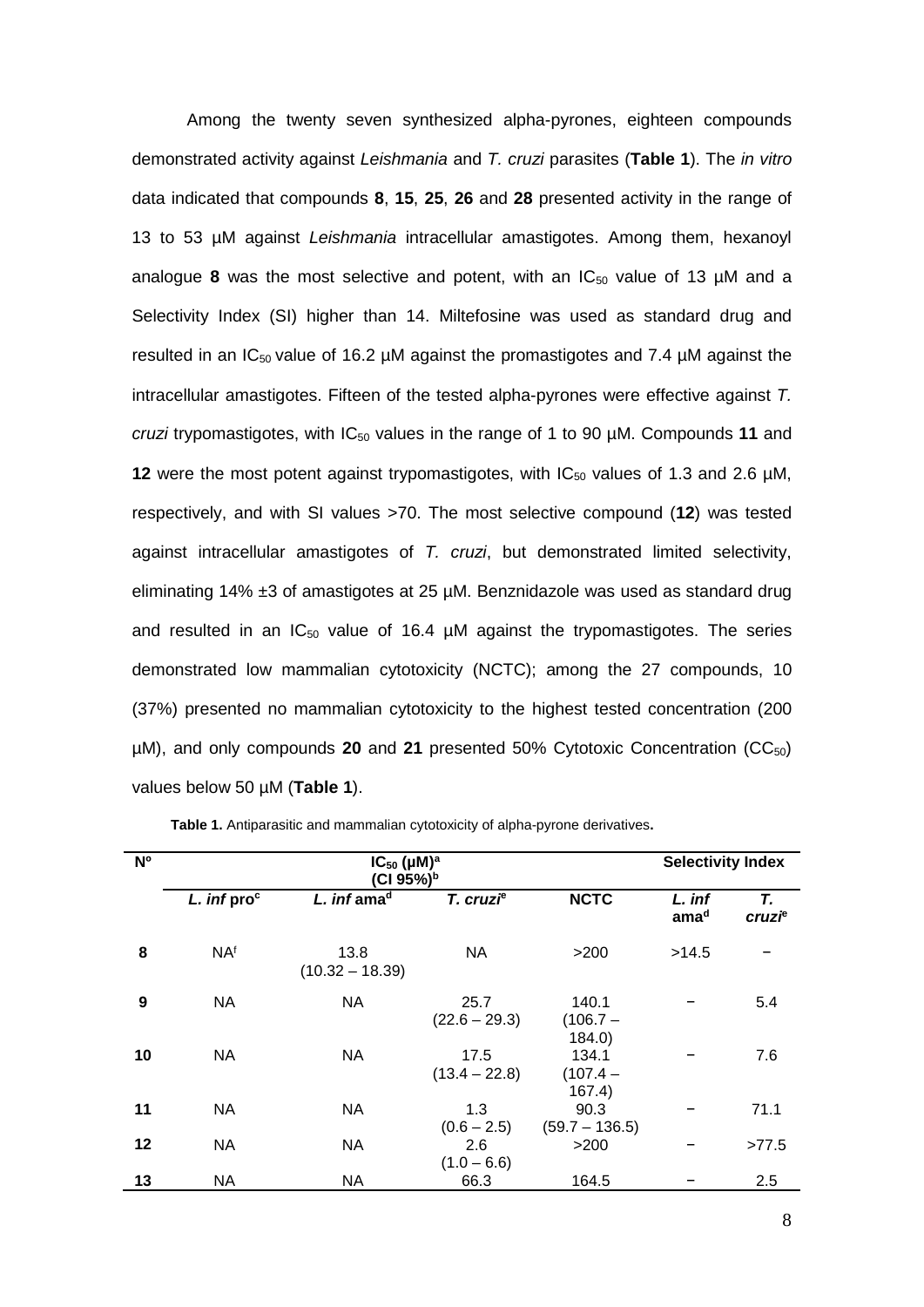|          |                        |                 | $(48.0 - 91.7)$  | $(114.2 -$       |     |       |
|----------|------------------------|-----------------|------------------|------------------|-----|-------|
|          |                        |                 |                  | 237.0)           |     |       |
| 14       | <b>NA</b>              | NA              | <b>NA</b>        | >200             |     |       |
| 15       | NA.                    | 39.2            | 4.4              | 117.2            | 2.9 | 26.8  |
|          |                        | $(20.7 - 74.4)$ | $(2.7 - 7.12)$   | $(90.1 - 152.4)$ |     |       |
| 16       | <b>NA</b>              | NA.             | <b>NA</b>        | >200             |     |       |
| 17       | <b>NA</b>              | <b>NA</b>       | 40.0             | 144.7            |     | 3.6   |
|          |                        |                 | $(36.1 - 44.3)$  | $(123.9 -$       |     |       |
|          |                        |                 |                  | 168.8)           |     |       |
| 18       | 117.7                  | <b>NA</b>       | <b>NA</b>        | 56.0             |     |       |
|          | $(88.9 - 155.7)$       |                 |                  | $(41.9 - 74.9)$  |     |       |
| 19       | 137.5                  | <b>NA</b>       | 16.1             | 57.2             |     | 3.5   |
|          | $(119.7 - 157.9)$      |                 | $(13.4 - 19.4)$  | $(44.4 - 73.6)$  |     |       |
| 20       | <b>NA</b>              | NA              | 4.9              | 24.1             |     | 4.9   |
|          |                        |                 | $(3.3 - 7.3)$    | $(17.4 - 33.4)$  |     |       |
| 21       | <b>NA</b>              | <b>NA</b>       | 26.6             | 38.2             |     | 1.4   |
|          |                        |                 | $(16.2 - 43.4)$  | $(32.2 - 45.4)$  |     |       |
| 22       | <b>NA</b>              | <b>NA</b>       | <b>NA</b>        | $>200$           |     |       |
|          |                        |                 |                  |                  |     |       |
| 23       | <b>NA</b>              | <b>NA</b>       | 32.2             | 109.1            |     | 3.4   |
|          |                        |                 | $(26.3 - 39.5)$  | $(71.5 - 166.4)$ |     |       |
| 24       | <b>NA</b>              | <b>NA</b>       | NA.              | > 200            |     |       |
| 25       | <b>NA</b>              | 52.8            | <b>NA</b>        | > 200            | 5.0 |       |
|          |                        | $(34.7 - 80.4)$ |                  | $(182.5 -$       |     |       |
|          |                        |                 |                  | 389.2)           |     |       |
| 26       | NA                     | 46.8            | <b>NA</b>        | 178.3            | 3.8 |       |
|          |                        | $(31.8 - 69.1)$ |                  | $(115.3 -$       |     |       |
|          |                        |                 |                  | 275.6)           |     |       |
| 27       | <b>NA</b>              | <b>NA</b>       | 81.4             | 142.9            |     | 1.7   |
|          |                        |                 | $(75.8 - 87.4)$  | $(110.8 -$       |     |       |
|          |                        |                 |                  | 184.2)           |     |       |
| 28       | <b>NA</b>              | 54.0            | 72.6             | 195.5            | 3.6 | 2.7   |
|          |                        | $(42.7 - 68.2)$ | $(56.8 - 92.7)$  | $(168.8 -$       |     |       |
|          |                        |                 |                  | 226.4)           |     |       |
| 29       | <b>NA</b>              | <b>NA</b>       | 78.1             | 186.6            |     | 2.4   |
|          |                        |                 | $(64.4 - 94.6)$  | $(148.8 -$       |     |       |
|          |                        |                 |                  | 234.1)           |     |       |
| 30       | <b>NA</b>              | <b>NA</b>       | <b>NA</b>        | > 200            |     |       |
| 31<br>32 | <b>NA</b><br><b>NA</b> | NA<br><b>NA</b> | NA<br><b>NA</b>  | > 200<br>> 200   |     |       |
| 33       | ΝA                     | >100            | NA               | > 200            |     |       |
|          |                        |                 |                  |                  |     |       |
| 34       | <b>NA</b>              | <b>NA</b>       | 90.5             | 176.7            |     | 1.9   |
|          |                        |                 | $(60.4 - 135.5)$ | $(153.3 -$       |     |       |
|          |                        |                 |                  | 203.6)           |     |       |
| BZ       |                        |                 | 16.2             | >200             |     | $>36$ |
|          |                        |                 | $(12.9 - 20.3)$  |                  |     |       |
| МT       | 16.2                   | 7.4             |                  | 241.4            |     | 32.6  |
|          | $(14.6 - 16.9)$        | $(6.7 - 7.6)$   |                  | $(236.7 -$       |     |       |
|          |                        |                 |                  | 254.1)           |     |       |

<sup>a</sup> 50% inhibitory concentration; <sup>b</sup> 95% Confidence interval ; <sup>c</sup> Leis*hmania infantum* promastigotes; <sup>d</sup> *Leishmania Infantum* amastigotes; e *Trypanosoma cruzi* trypomastigotes; f Not active up to 200 µM; BZbenznidazole, MT- miltefosine.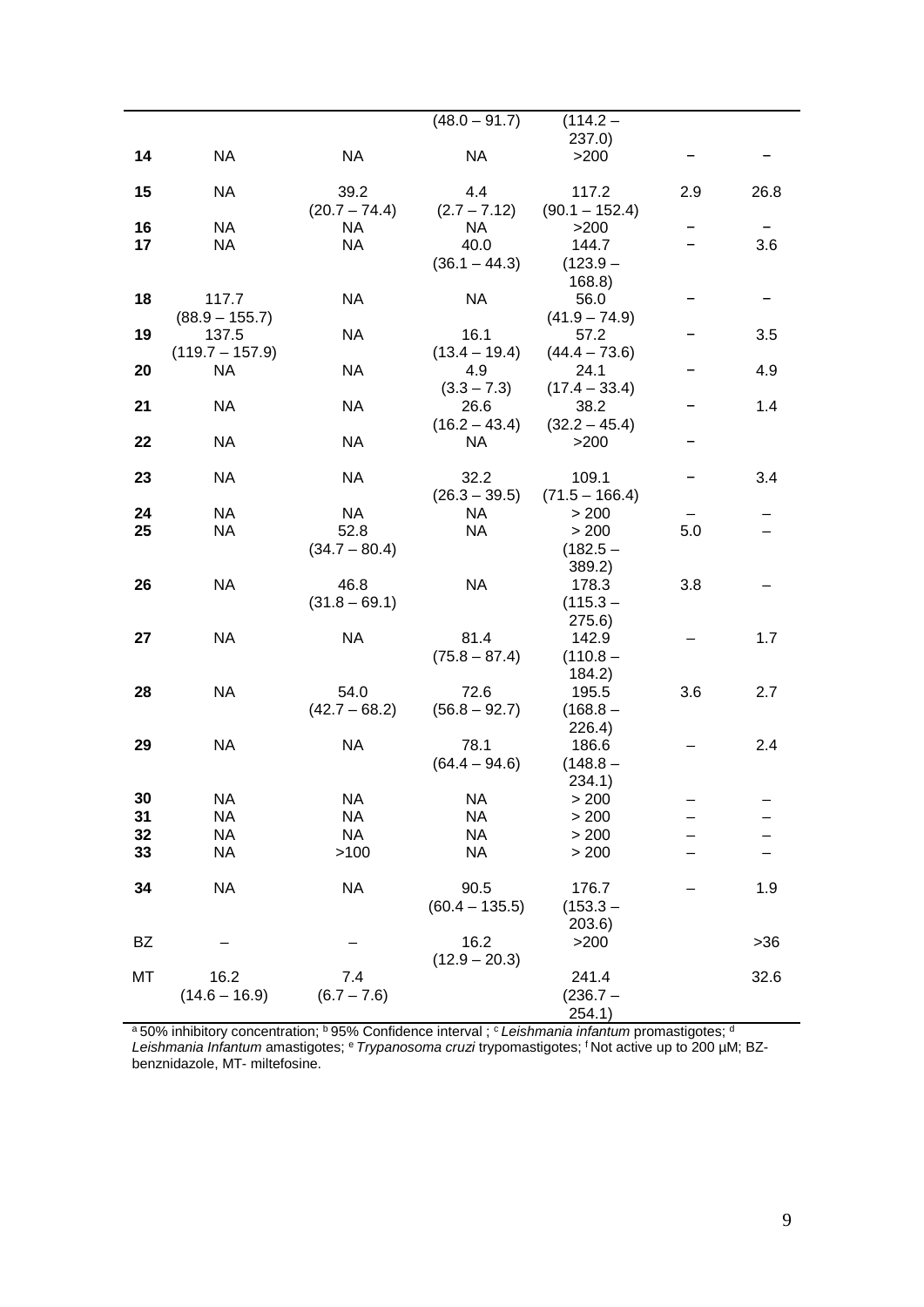#### **3.2. Lethal Action studies in** *T cruzi*

The ability of **12** to compromise the plasma membrane of *T. cruzi* was assessed using the fluorescent probe SYTOX green method.[21] Compound **12** induced no alteration in plasma membrane permeability within 7 hours of incubation (**Figure 2**). Triton X-100 was used as the positive control.



**Figure 2.** Permeability of *T. cruzi* trypomastigotes, assessed with the vital dye SYTOX green. Trypomastigotes were treated at the IC99 value of compound **12** and also with Triton X-100 (used as the 100 % permeabilization positive control). A control group (untreated) was also included.

Using flow cytometry analysis, the action of **12** on the mitochondrial function of living *T. cruzi* parasites was also investigated, using two fluorescent probes, propidium iodide and rhodamine 123.[21] At the  $IC_{50}$  and  $IC_{99}$  values, pyrone 12 induced hyperpolarization of the mitochondrial membrane potential, increasing the fluorescent levels by 25% and 26% (p<0.05), respectively, when compared to untreated parasites (**Figure 3A**). Carbonyl cyanide 4-(trifluoromethoxy)phenylhydrazone (FCCP) was used as a positive control and caused an intense depolarization of the mitochondrial membrane potential, as observed by the reduced fluorescence levels after 2 h incubation (**Figure 3B**).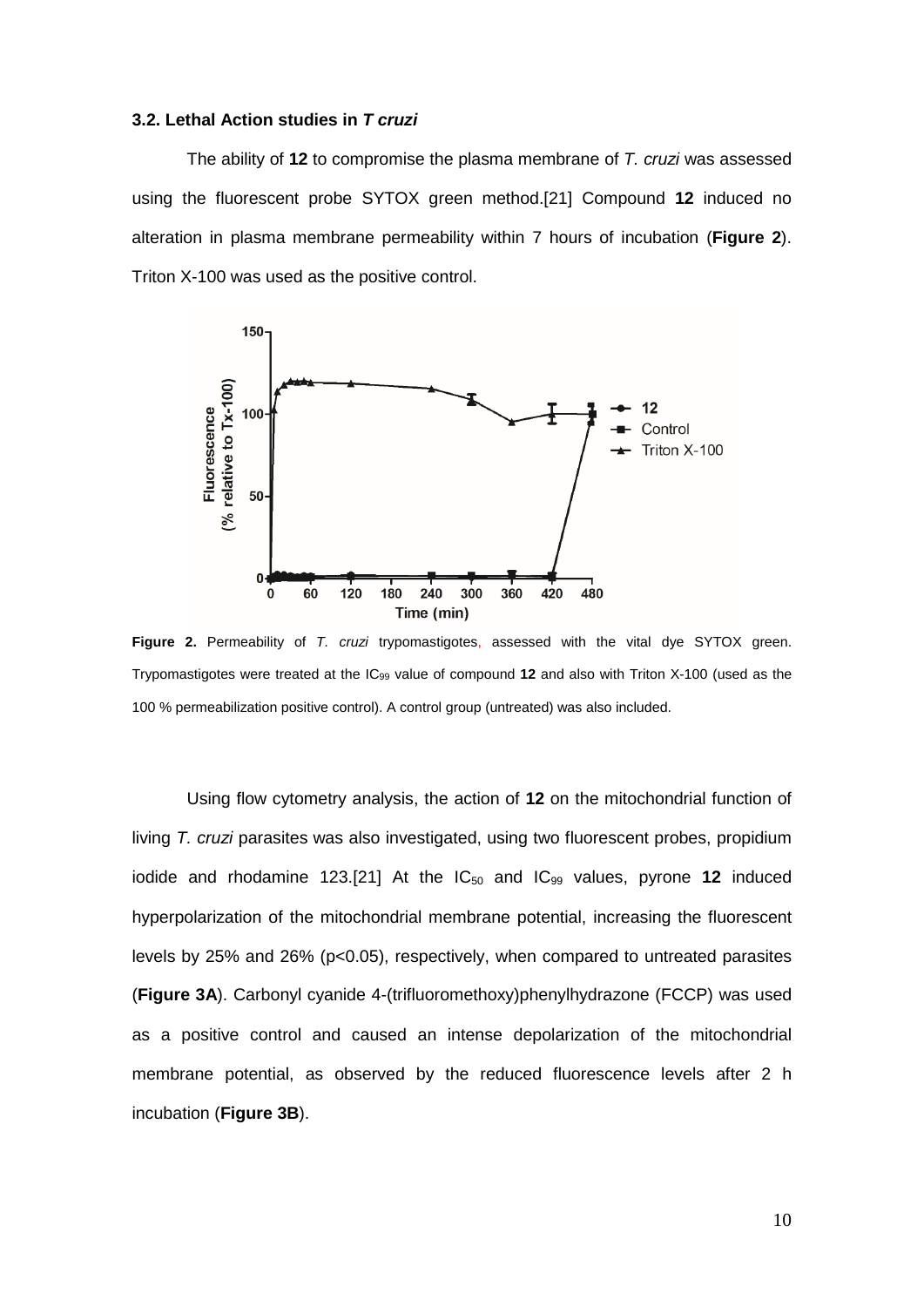

compound **12**. **(A)** Flow cytometry graphs showing in y axis Rd123 fluorescence and x axis PI fluorescence. Changes of Rd123 fluorescence determined by flow cytometry and reported as percentage relative to untreated parasites. **(B)** Maximal and minimal fluorescence of Rd123 were achieved by nontreatment and treatment with FCCP (10  $\mu$ M), respectively. Trypomastigotes were treated at the IC<sub>50</sub> and IC99 values of compound **12** for 2 h. \* p<0.05 related to positive control (FCCP).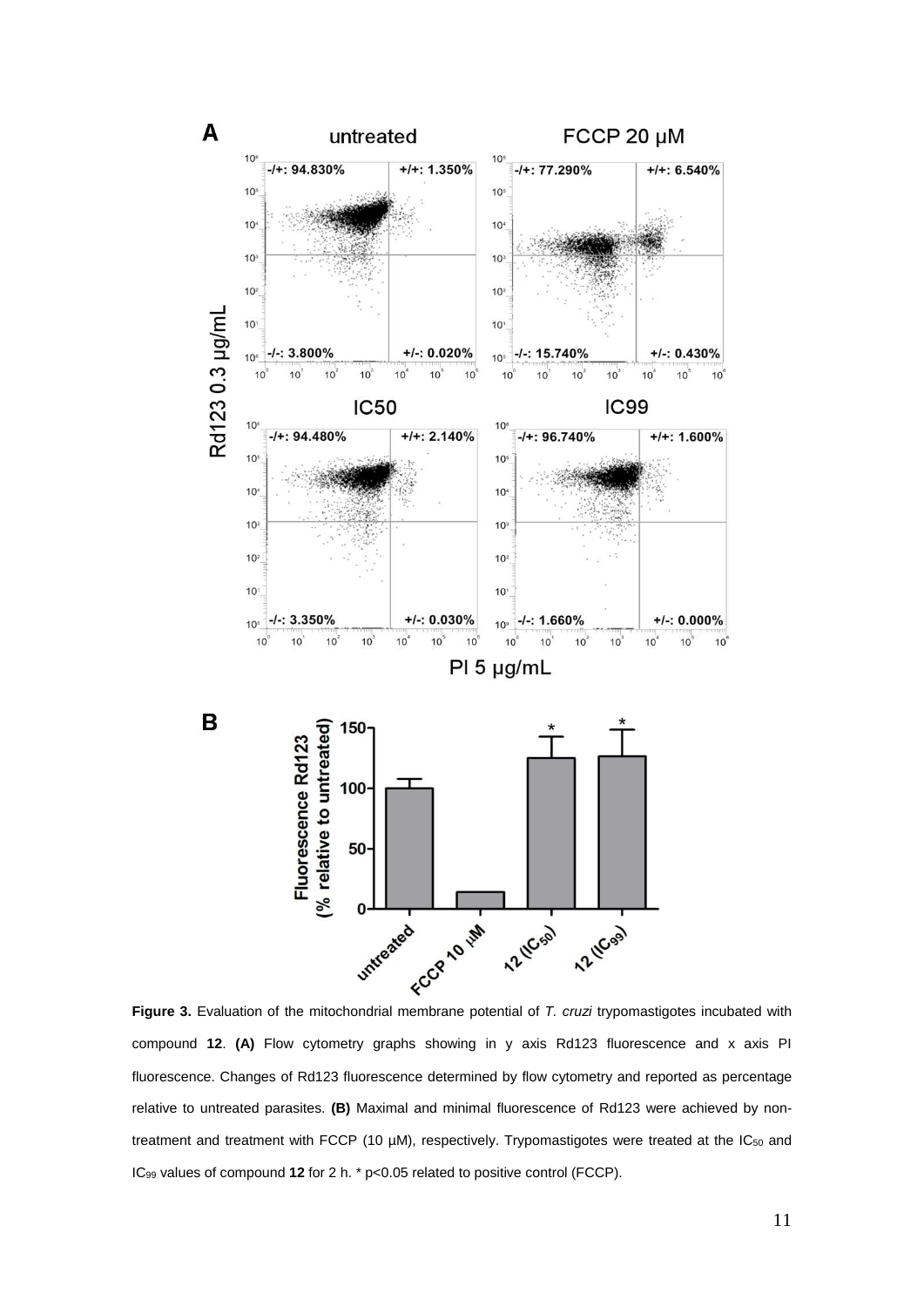## **3.3.** *In vivo* **efficacy studies with** *T. cruzi*

Five days post infection (5 d.p.i), BALB/c mice were treated with compound **12** at 30 mg/kg/day via intraperitoneal route for 10 consecutive days. Parasitemia was determined in blood by light microscopy counting. Eight days post infection (8 d.p.i.), at the first parasitemia onset, the compound showed no efficacy, demonstrating similar number of parasites to the untreated group. After 14 d.p.i., at the second and last parasitemia onset, compound **12** reduced the number of parasites in blood by 55% (p<0.05) when compared to untreated animals (**Figure 4A**). Benznidazole was used as a standard drug at 100 mg/kg via oral route and reduced parasite numbers by almost 100% at both parasitemia onsets. The survival curve demonstrated no death rate at compound **12**-treated and benznidazole-treated groups. Non-treated animals resulted in a 20% death rate after 14 days (**Figure 4B**).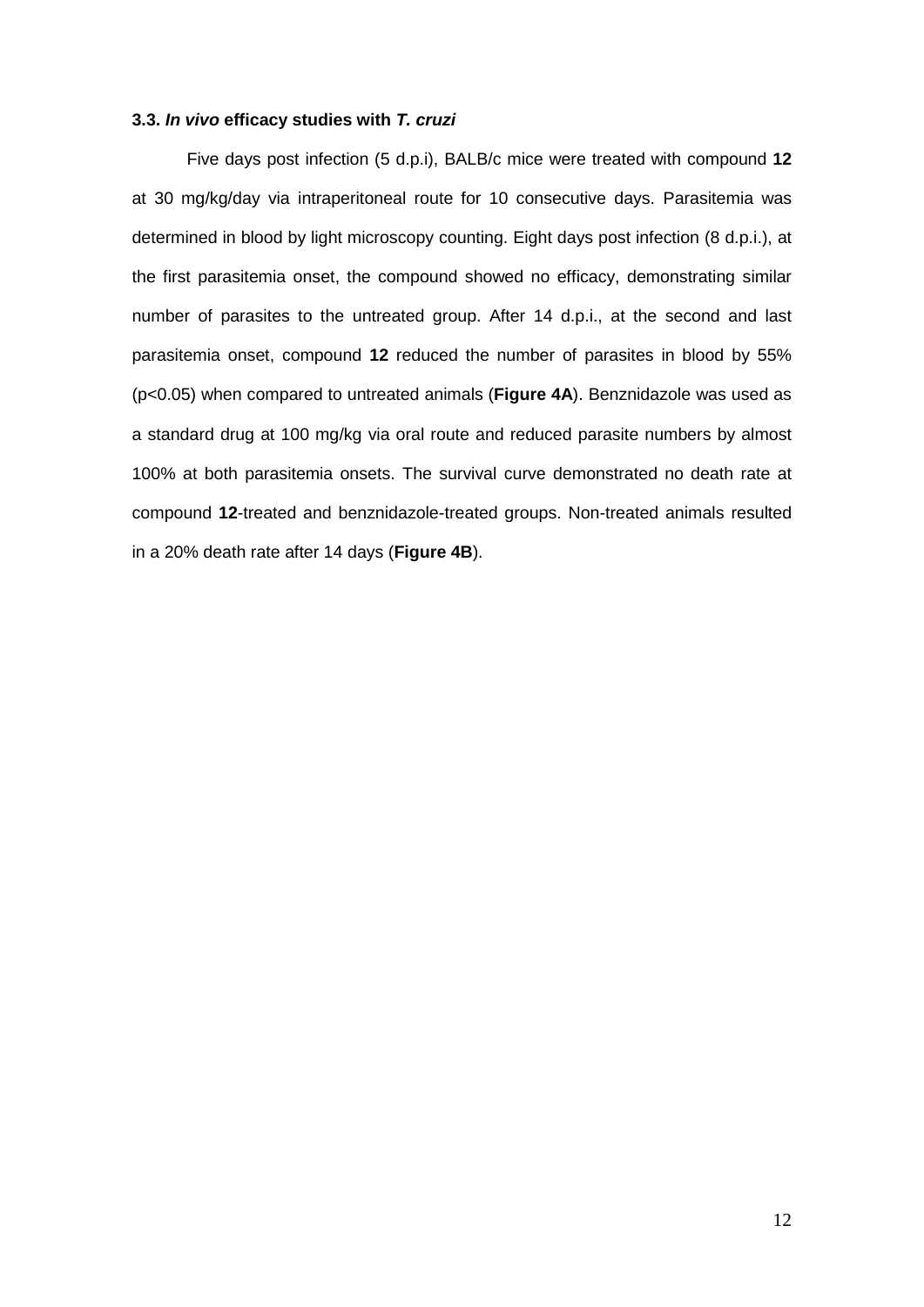

**Figure 4**. *In vivo* efficacy of compound **12** in experimental acute-phase mice model of *T. cruzi* (Y strain).The compound was administered intraperitoneally at 30 mg/kg/day and benznidazole (per oral gavage) at 100 mg/kg/day at the same conditions. The parasitemia (blood) was determined by light microscopy counting (**A**) and the survival rate was observed during 14 days (**B**). \*p<0.05

# **3.4. Histopathological Examination**

Healthy animals were intraperitoneally treated with compound **12** for 10 consecutive days at 30 mg/kg/day, and a histopathological examination of the organs was performed. **Figure 5A** shows the liver of a representative animal from the untreated group (control), demonstrating a healthy organ. The liver image of a treated animal (**Figure 5B**) showed minimum hydropic degeneration (vacuolation) of hepatocytes when compared to control. The other organs revealed normal architecture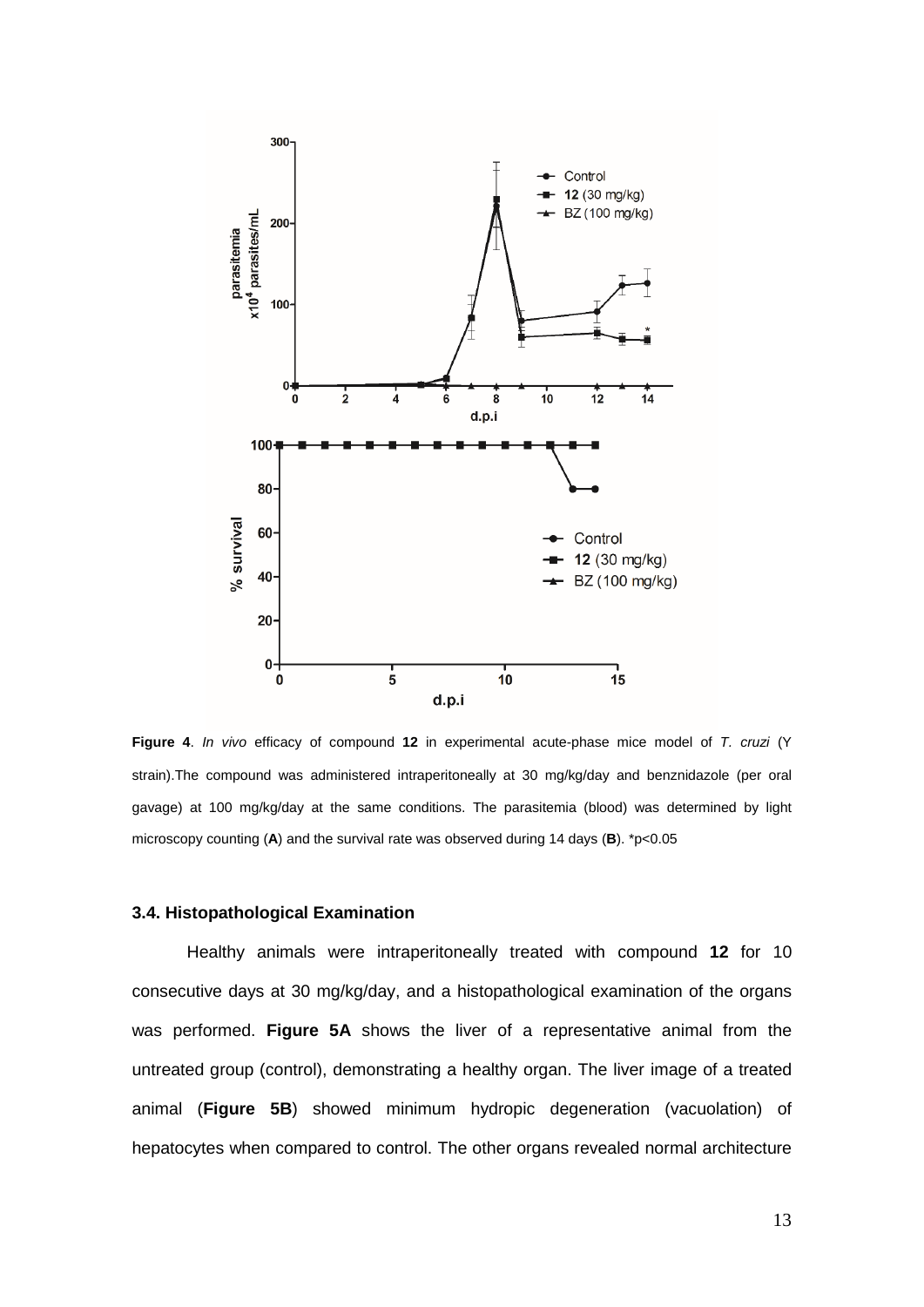(data not presented), suggesting no detrimental changes and morphological disturbances.



**Figure 5.** Histological sections of liver stained with hematoxylin and eosin demonstrating the vacuolization of liver cells. Untreated animal (**A**); animal treated intraperitoneally with compound **12** at 30 mg/kg/day for 10 consecutive days (**B**). Vacuolization of liver cells (indicated by arrows).

### **4. DISCUSSION**

2-Pyrone derivatives show promising antimicrobial and antiparasitic activities. Previous studies have identified the 3,6-dialkyl-4-hydroxy-pyran-2-one marine microbial metabolites pseudopyronines A and B as inhibitors of protozoan parasites *Plasmodium falciparum* and *Leishmania donovani.*[14] In the search for new anti-parasitic hit compounds, we now report the synthesis, antileishmanial and the antitrypanosomal activities and a structure-activity relationship (SAR) study of twenty-seven alphapyrones. The biological activities of these compounds were evaluated against extracellular and intracellular amastigote forms of *L. infantum* and *T. cruzi* and for cytotoxicity towards murine fibroblasts.

Among the twenty seven alpha-pyrones, over half (55%) exhibited *in vitro* efficacy against *T. cruzi* parasites, with two compounds (**11** and **12**) demonstrating superior antiparasitic potency and no toxicity to mammalian cells. Although compound **12** was effective against trypomastigotes, it failed to eliminate adequately the intracellular amastigotes of *T. cruzi*. This fact might be ascribed to poor internalization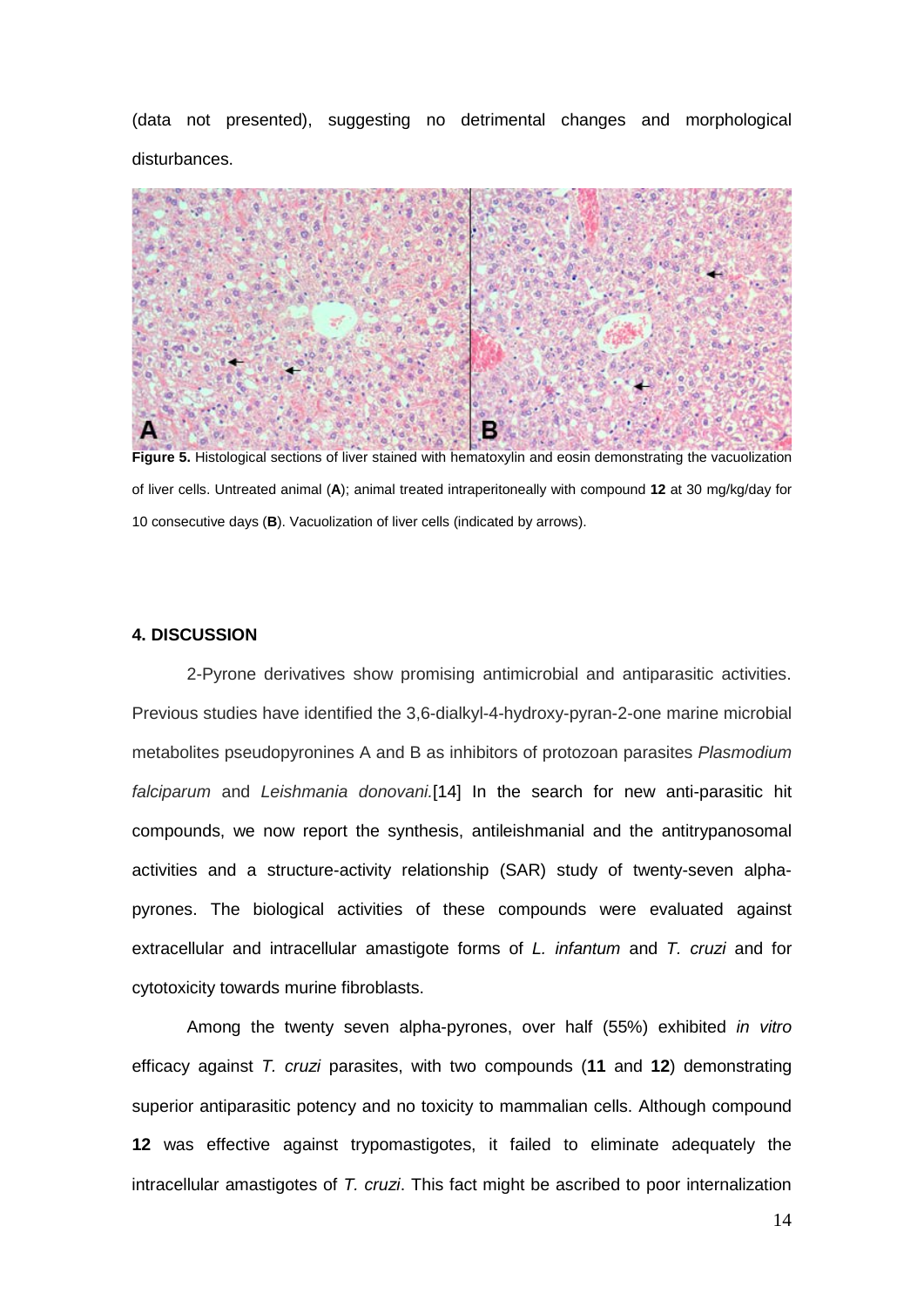into the macrophages (lack of receptors), intracellular degradation or even to the resistance of the amastigote forms, which differ metabolically from trypomastigotes. When compared to the standard drug benznidazole (BZ), pyrone **12** was approximately 6-fold more potent. The intracellular amastigotes are clinically relevant forms of *T. cruzi*, but trypomastigote forms are also found in mammalians mainly in the acute phase of the disease, resulting in recrudescence of the parasitemia, especially when complete elimination of parasites is not achieved during treatment. Finding new drugs to selectively affect trypomastigotes is considered a relevant therapeutic approach.[22]

*Leishmania* parasites were also susceptible to the alpha-pyrones. In the present study, four compounds were effective against the intracellular amastigotes of *Leishmania*; among them, hexanoyl pyrone **8** showed similar potency to the standard drug miltefosine. Natural alpha-pyrones isolated from *Raimondia cf. monoica* showed *in vitro* activities against *Plasmodium falciparum* and *Leishmania panamensis*, with IC<sub>50</sub> values in a range between 0.4 to 10 µg/mL, but these compounds presented an elevated mammalian cytotoxicity ( $CC_{50}$  values between 1 and 2  $\mu$ g/mL).[23] Considering the need for new hit compounds with wide-ranging antiparasitic activity, the present study has identified two compounds (**15** and **28**) that inhibit the growth of both *L. infantum* intracellular amastigotes and *T. cruzi* trypomastigotes. Although the compounds activities were not considered very promising (e.g.  $|C_{50}\rangle$  10 µM), these compounds could serve as future scaffolds for the synthesis of new derivatives. Overall, limited cytotoxicity towards murine NCTC fibroblasts was observed for the alpha-pyrones in this study - 22 compounds  $(81%)$  demonstrated cytotoxicity (CC $_{50}$ ) values) higher than 100 µM and a total of 10 compounds completely lacked mammalian toxicity up to 200 µM. This is very encouraging and suggests that a reasonable therapeutic window already exists for the compounds, given the *T. cruzi* activity is  $< 5 \mu M$  for the leading examples.

Pyrone **12** was selected for further analysis of two properties relevant to its potential mechanism of antiparasitic action. Alteration of membrane permeability is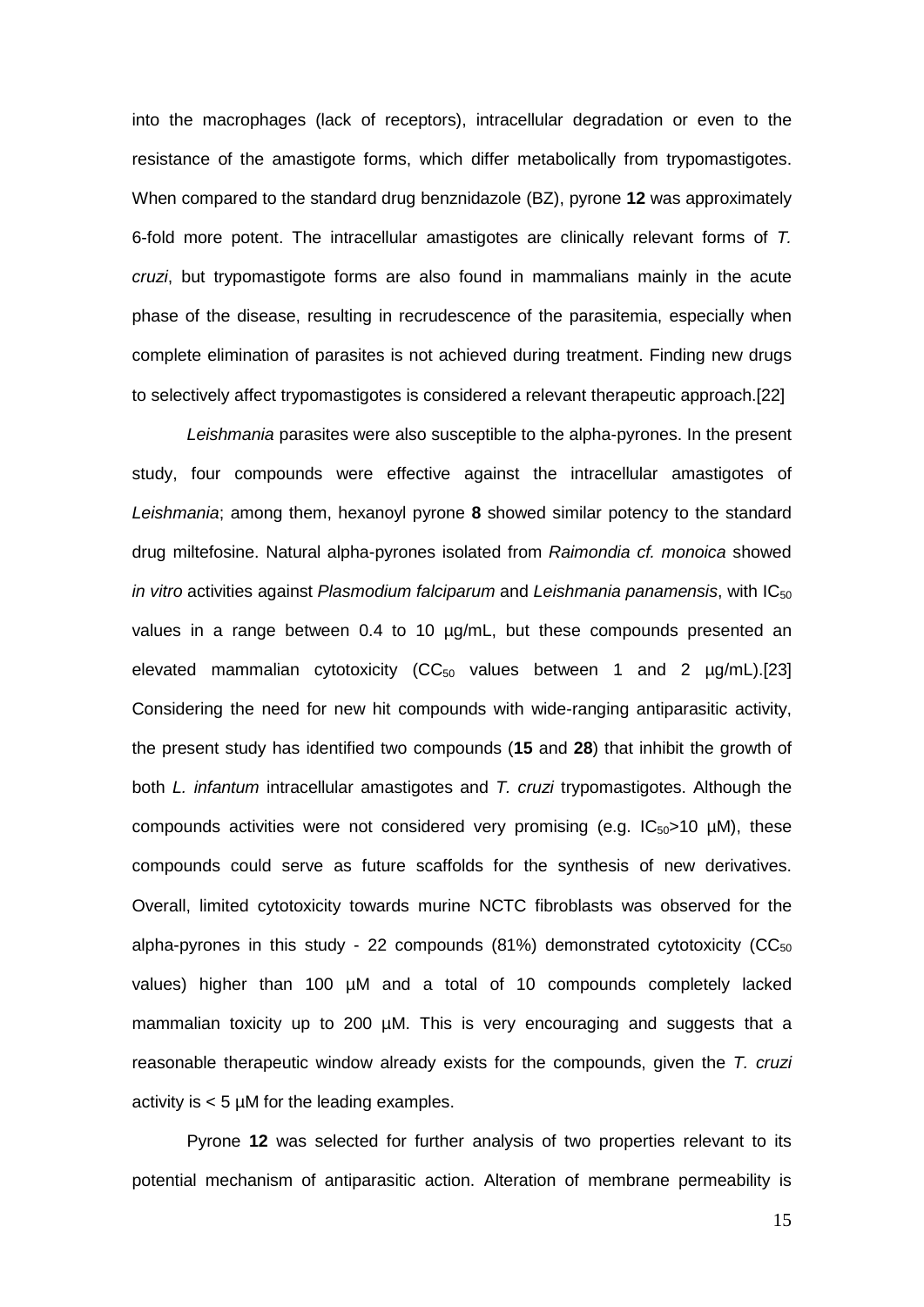recognized as one method that small molecules can exhibit antiparasitic activity. For example, antimicrobial peptides[21] and marine guanidine alkaloids[24] demonstrate the ability to increase the permeability of *Trypanosoma* and *Leishmania* parasite membranes, respectively. In both cases, permeabilization leads to cell death. Also relevant to the current study, was the report by Singh *et al*.[25] that pseudopyronine A (**5**) alters bacterial membrane permeability. In the present study, pyrone **12** induced no alteration in the permeability of the plasma membrane of *T. cruzi* trypomastigotes after 7 hours of incubation.

Differing from mammalian cells, the mitochondria of *T. cruzi* is a unique organelle, and consequently, has been considered a promising target for new drugs. For example, alpha-pyrones brevipolides A-F, isolated from the plant *Hyptis brevipes*, were found to alter the mitochondrial transmembrane potential of mammalian cells.[26] In our assays, we investigated the mitochondrial membrane potential of *T. cruzi* after incubation with compound **12**. By using flow cytometry analysis, we separated living from dead cells using the fluorescent probe propidium iodide, and assessed trypanosomal mitochondrial activity using the fluorescent probe rhodamine 123. When compared to positive controls and untreated cells, hyperpolarization of the mitochondrial membrane potential of living parasites in a dose-independent manner after 1 h incubation was observed. Mitochondrial membrane potential (ΔΨm) is critical for maintaining the physiological function of the respiratory chain to generate ATP. A significant loss of ΔΨm renders cells depleted of energy with subsequent death.[27] The mitochondrial transmembrane potential (ΔΨm; negative inside and positive outside) is the result of an electrochemical gradient maintained by two transport systems. In mammalian cells, mitochondrial hyperpolarization (MHP) is an early event of death, and appears to be mediated through inhibition of  $F_0F_1$ - ATPase or dephosphorylation of cytochrome c oxidase.[28] In addition, MHP appears to be the earliest change associated with several apoptosis pathways. Considering that apoptosis-like or programmed cell death has been proposed in *Trypanosoma*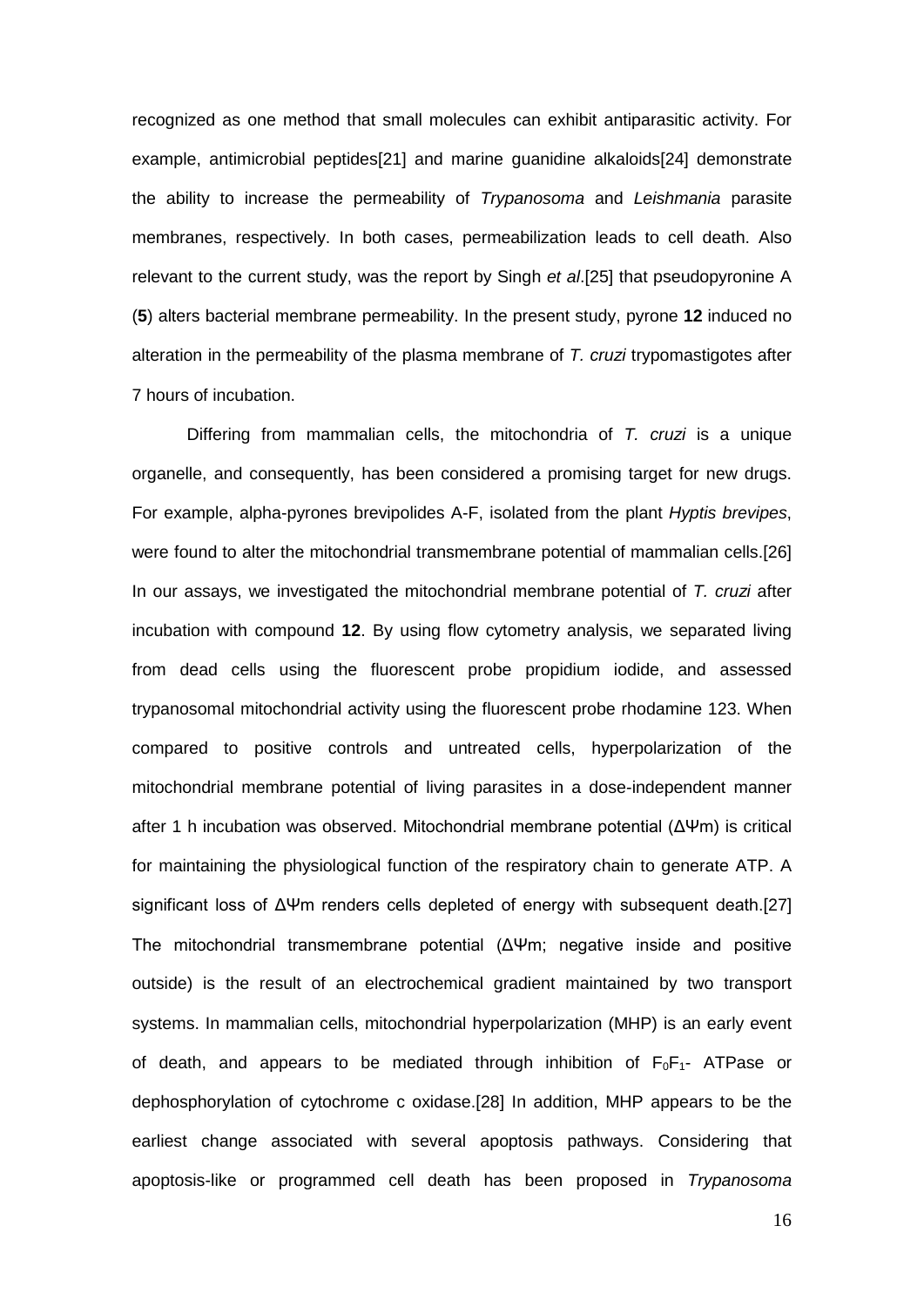*cruzi*,[29–31] future studies could investigate the apoptosis-like induction of compound **12** in *T. cruzi*. These results would direct the synthesis of more potent and selective compounds.

Considering the need for new effective compounds against the trypomastigote forms of *T. cruzi*, which causes recrudescence of the disease in benznidazole-treated patients,[22] we investigated the *in vivo* efficacy of pyrone **12** in an acute-phase experimental model of Chagas disease. Compound **12** was administered at a dose (30 mg/kg/day) for five consecutive days, and compared to the standard drug benznidazole (100 mg/kg/day). At the first parasitemia onset [observed at the  $8<sup>th</sup>$  day post-infection (dpi)], **12** showed no efficacy (**Figure 4**). However by the second and last parasitemia onset (14 dpi), the compound significantly reduced parasitemia by 55% (p<0.05). The results suggest a delayed action of the pyrone, perhaps due to drug penetration issues. Pharmacokinetic and pharmacodynamic (PK/PD) parameters, such as a short half-life  $(T_{1/2})$ , or a reduced maximal concentration in blood (Cmax), or even rapid metabolism, could also be possible explanations for the moderate efficacy of **12** in *T. cruzi*-infected animals. Future experimental PK studies will be performed in an effort to optimize efficacy in animals.

Analysis of structure activity relationships (SAR) was next conducted. The main features considered in the analyses were atom chain length / steric bulk and various molecular properties such as lipophilicity, polar surface area and the presence or absence of hydrogen bond donor / acceptor groups. An important caveat was that since a phenotypic screening approach was being used certain assumptions were necessarily made in this SAR analysis, for example, that all compounds were binding to the same biological target or inhibiting the same pathway, and that permeability of the various analogues was broadly similar. Compound properties were calculated using DataWarrior.[32]

Compound activity seemed to be strongly affected by the length of the alkyl chain (n atoms), with a linear arrangement of 12–14 atoms being favored. Longer chain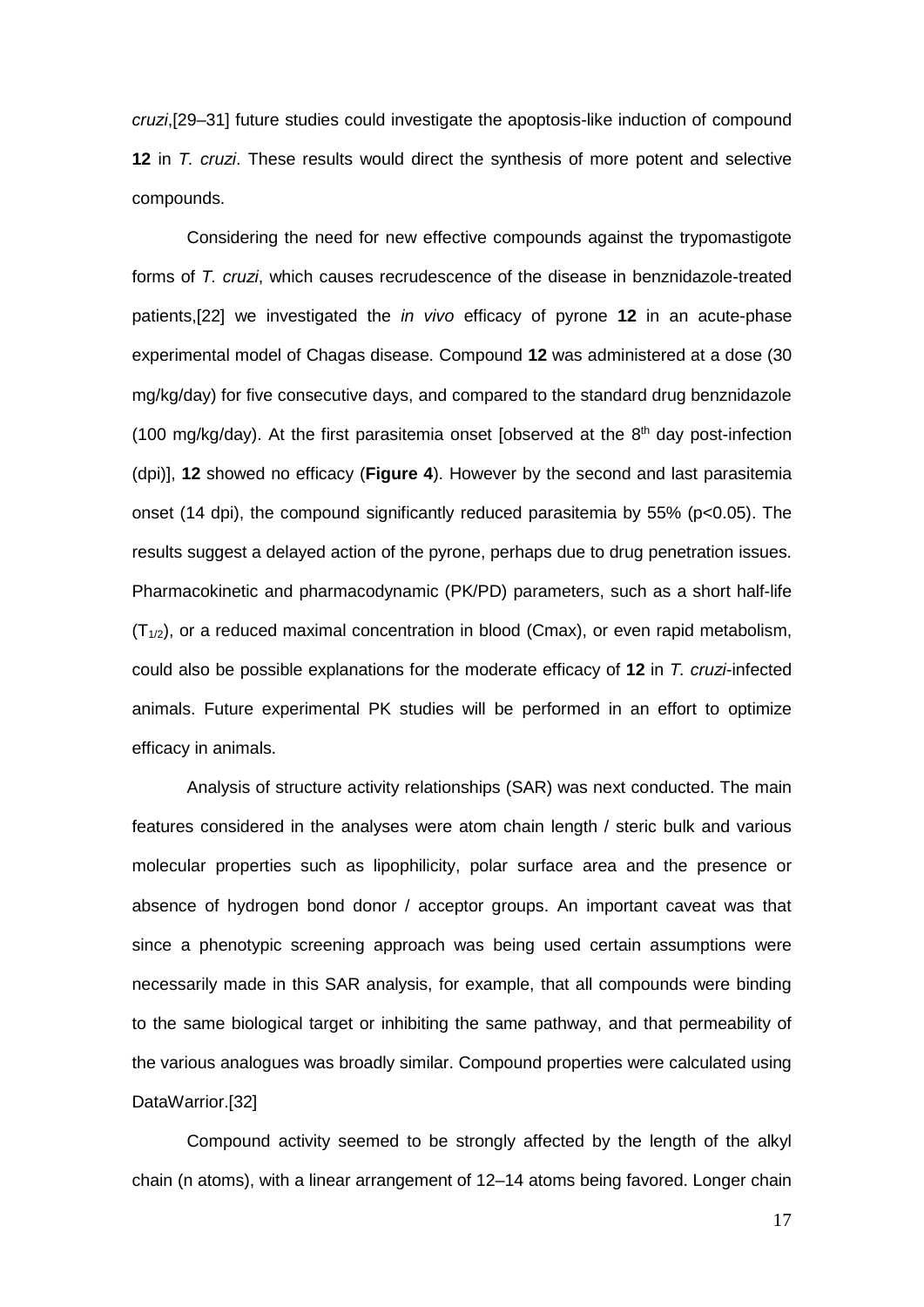examples appeared to be disfavored, being up to 50 fold less active, for example compare **21** (n=16,  $IC_{50} = 26.6 \mu M$ ) with **20** (n=14,  $IC_{50} = 4.9 \mu M$ ); also **13** (n=16,  $IC_{50} =$ 66.3  $\mu$ M) with **11** (n=12, IC<sub>50</sub> = 1.3  $\mu$ M) and **12** (n=14, IC<sub>50</sub> = 2.6  $\mu$ M). Shorter chain examples also appeared less active, for example compare 11 ( $n=12$ ,  $IC_{50} = 1.3 \mu M$ ) with **9** (n=8,  $IC_{50}$  = 25.5  $µM$ ). This suggests the presence of a hydrophobic binding site having a defined depth, with the shorter chain analogues still being able to bind, but having reduced potency due to decreased hydrophobic interactions.[33]

Steric bulk close to the pyranone core did not appear to be tolerated; for example, compounds **14**, **24** and **32** were all inactive, although interestingly as the chain is extended, activity was recovered with examples  $27$  (IC<sub>50</sub> = 81.4 µM), and strikingly so with alkyl-cyclohexyl analogue **15** ( $IC_{50} = 4.4 \mu M$ ). This suggests that the binding site for the molecule can accommodate lipophilic bulk at certain points along the alkyl chain. This information could prove important when designing a new set of analogues for synthesis.

The introduction of hydrogen bond acceptor (HBA) and donor (HBD) groups was also explored. For example, replacing a methylene unit with a keto group appeared favorable, giving approximately a ten-fold improvement in activity, compare **19** (IC<sub>50</sub> = 16.1 µM) with **11** (IC<sub>50</sub> = 1.3 µM). Interestingly, amide derivatives seemed to generally be much less favored. Although the direct analogues of compounds with comparable chain lengths to **11** or **12** were not prepared, examples were seen where the matched pairs of amides had significantly lower activity than the corresponding keto analogues; compare **30** (inactive) with **13** (IC<sub>50</sub> = 66.3  $\mu$ M), and **28** (IC<sub>50</sub> = 72.6  $\mu$ M) with **9** ( $IC_{50} = 25.7 \mu M$ ).

Looking at predicted molecular characteristics, it seemed important that polar surface area of the compounds be less than around  $65\text{\AA}^2$  in order to maintain activity. This may reflect the permeability of the molecules or some characteristic of the binding site – at this stage it is not possible to draw any more specific conclusions. Lipophilicity does not seem to be directly relevant, with compounds having similar cLogP values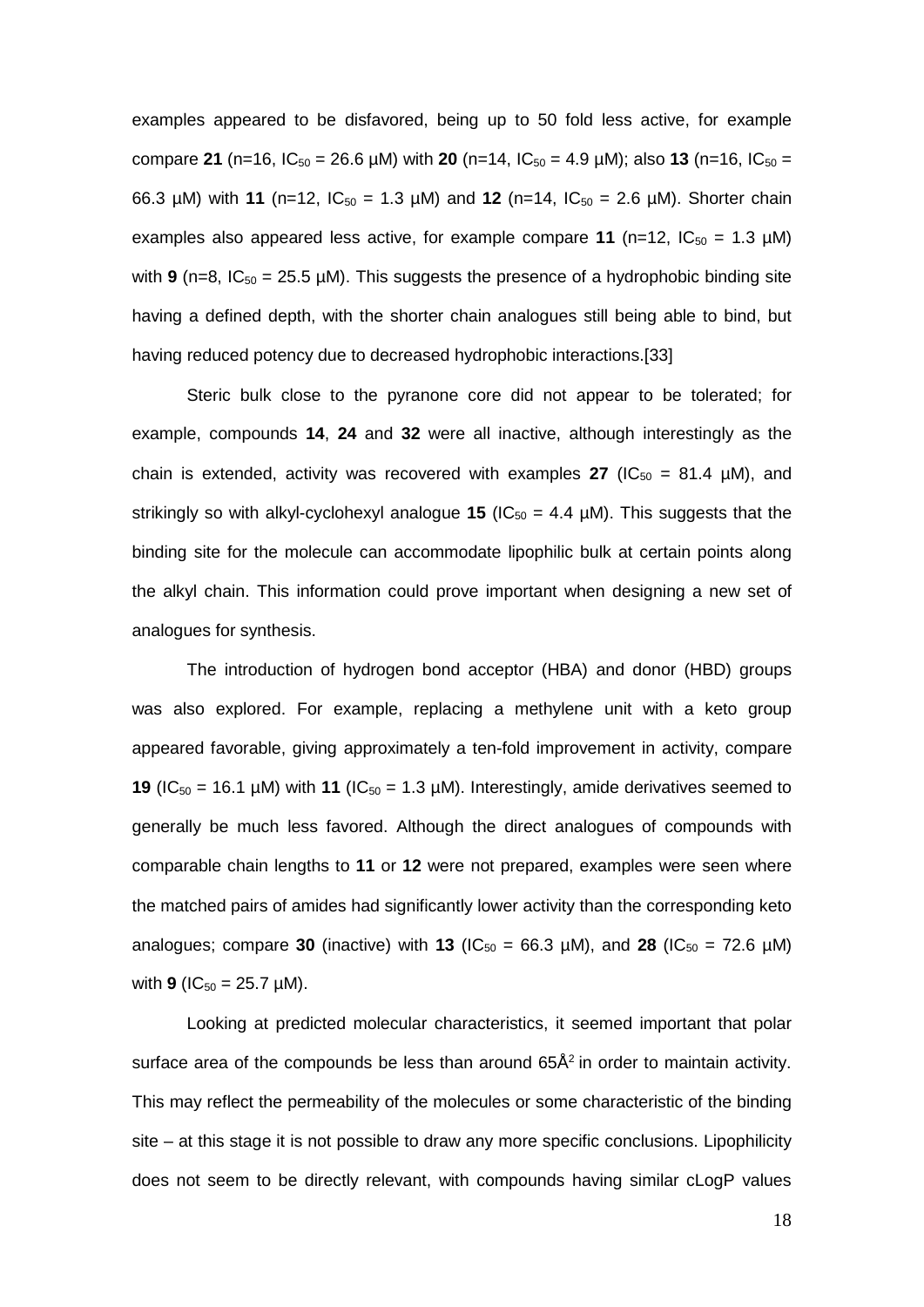ranging from very active (11, cLogP = 4.3,  $IC_{50}$  1.3  $µ$ M) to inactive (18, cLogP = 4.5, and  $30 \text{ cloqP} = 4.9$ ; both IA).

Whilst the compounds currently have encouraging potencies against *T. cruzi* trypomastigotes, the most active analogues such as **12** are rather lipophilic and likely to have modest solubilities and limited metabolic stability. This would be expected to provide challenges when conducting extended *in vivo* dosing experiments. Having some preliminary structure-activity data in hand for the series allows us to identify areas where modification of structure with other motifs could be contemplated to mitigate these potential liabilities and improve their overall drug-like properties.[34] For example, synthesis of derivatives of **12** contain polyether-type chains would be expected to maintain activity, yet have much improved physicochemical and metabolic properties than the parent compound.

The alpha-pyrone analogues described in the present study represent new hit compounds with *in vitro* efficacy against *T. cruzi* and *L. infantum*. Encouragingly, pyrone **12** demonstrated moderate efficacy in an acute-phase experimental model of *T. cruzi*. These preliminary results are being used to direct the synthesis of new and more potent derivatives against *Leishmania* and *Trypanosoma cruzi* parasites.

# **5. Material and Methods**

# **5.1. General experimental procedures**

Infrared spectra were recorded using a Perkin-Elmer spectrum One Fouriertransform IR spectrometer as a dry film. NMR spectra were recorded on a Bruker Avance DRX-400 spectrometer operating at 400 MHz for 1 H nuclei and 100 MHz for 13C nuclei. Proto-deutero solvent signals were used as internal references (DMSO-*d*6:  $\delta_H$  2.50, δ<sub>C</sub> 39.52; CDCl<sub>3</sub>: δ<sub>H</sub> 7.26, δ<sub>C</sub> 77.16). Standard Bruker pulse sequences were utilized. HRMS data were acquired on either a VG-7070 or a Bruker micrOTOF Q II mass spectrometer. Elemental analysis was performed at the Campbell Microanalytical Laboratory, University of Otago, Dunedin, New Zealand. Column chromatography was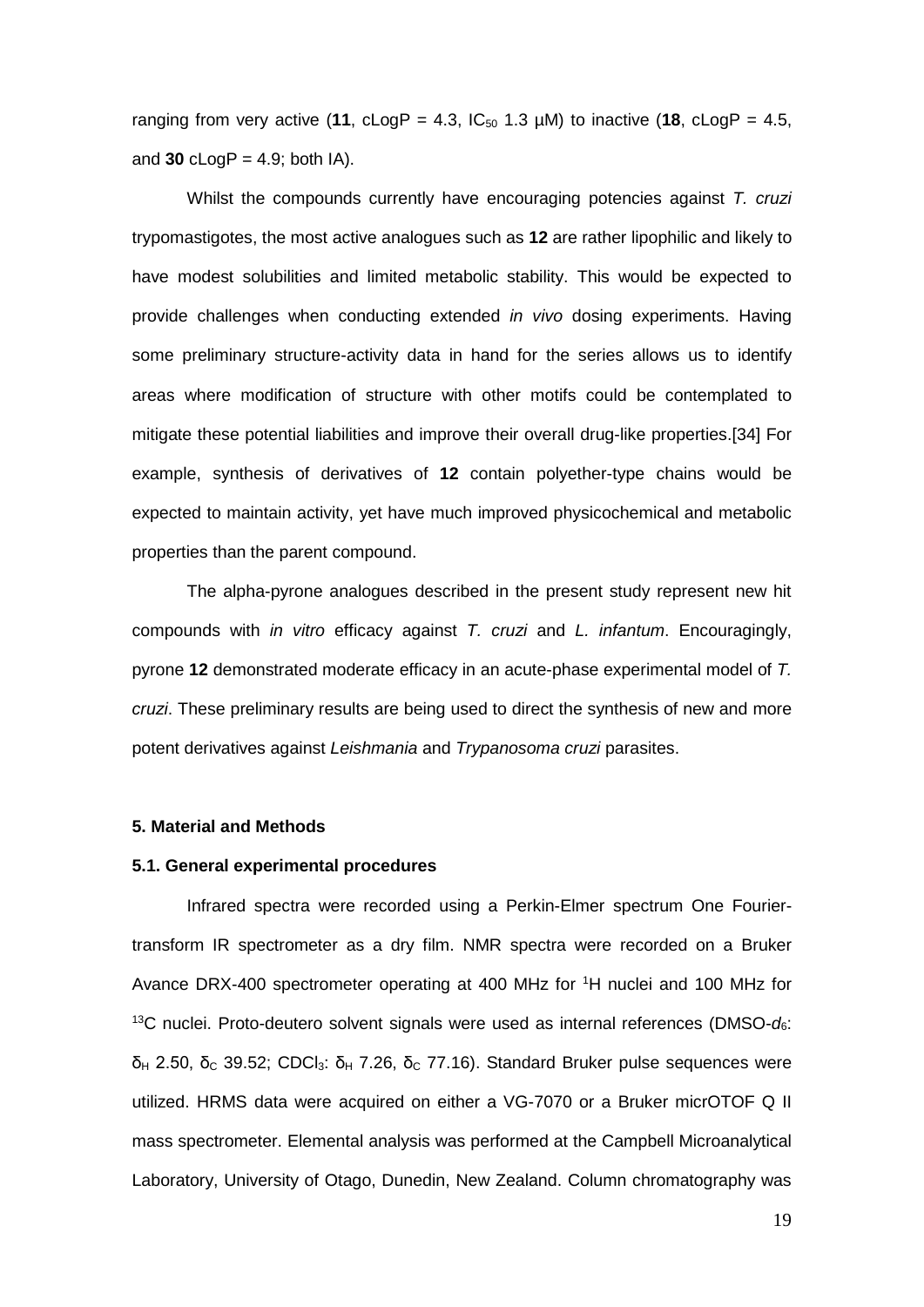performed using Davisil® silica gel. Thin layer chromatography was carried out on 0.2 mm thick plates of Kiesegel  $F_{254}$  (Merck).

# **5.2. General procedures for synthesis of compounds**

#### **5.2.1. General procedure A: synthesis of alkanoyl pyrones**

4-Hydroxy-6-methyl-2-pyrone (**7**) (1 eq.) was dissolved in TFA (2 mL), the appropriate acyl chloride (2.1 eq.) added, reaction vessel purged with nitrogen and heated under reflux for 5 h. TFA was removed under reduced pressure to afford a yellow-brown oil which was dissolved in  $Et_2O$  or  $CH_2Cl_2$ , washed twice with brine and dried over anhydrous MgSO4. Solvent removal under reduced pressure afforded the crude product as a yellow-brown oil which was purified by silica gel column chromatography eluting with CH<sub>2</sub>Cl<sub>2</sub> to afford target compounds 8–15.

# **5.2.2. General procedure B: synthesis of alkyl pyrones**

To a solution of acylated pyrone (**8**–**15**) (1 eq.) in THF (4 mL) was added HCl (2 N, 3.5 mL) followed by sodium cyanoborohydride (2.5 eq.). The mixture was stirred for 2–5 h and monitored by TLC. If reaction had not gone to completion after 2 h, an additional 2 eq. of sodium cyanoborohydride was added and the reaction stirred for another 3 h. Water (10 mL) was then added and the aqueous layer extracted with  $CH<sub>2</sub>Cl<sub>2</sub>$ . The combined organic layers were washed twice with brine, dried over anhydrous MgSO4 and the solvent removed under reduced pressure. Purification by silica gel column chromatography (CH<sub>2</sub>Cl<sub>2</sub>/MeOH 95:5) afforded target compounds 16– **23**.

# **5.2.3. General procedure C: synthesis of amido and thioamido pyrones**

To a solution of 4-hydroxy-6-methyl-2-pyrone (**7**) (1 eq.) in toluene (5 mL) was added isocyanate or isothiocyanate (5 eq.). Triethylamine (0.25 eq.) was then added and the reaction mixture heated at 120  $\degree$ C for 6 h under nitrogen. The reaction was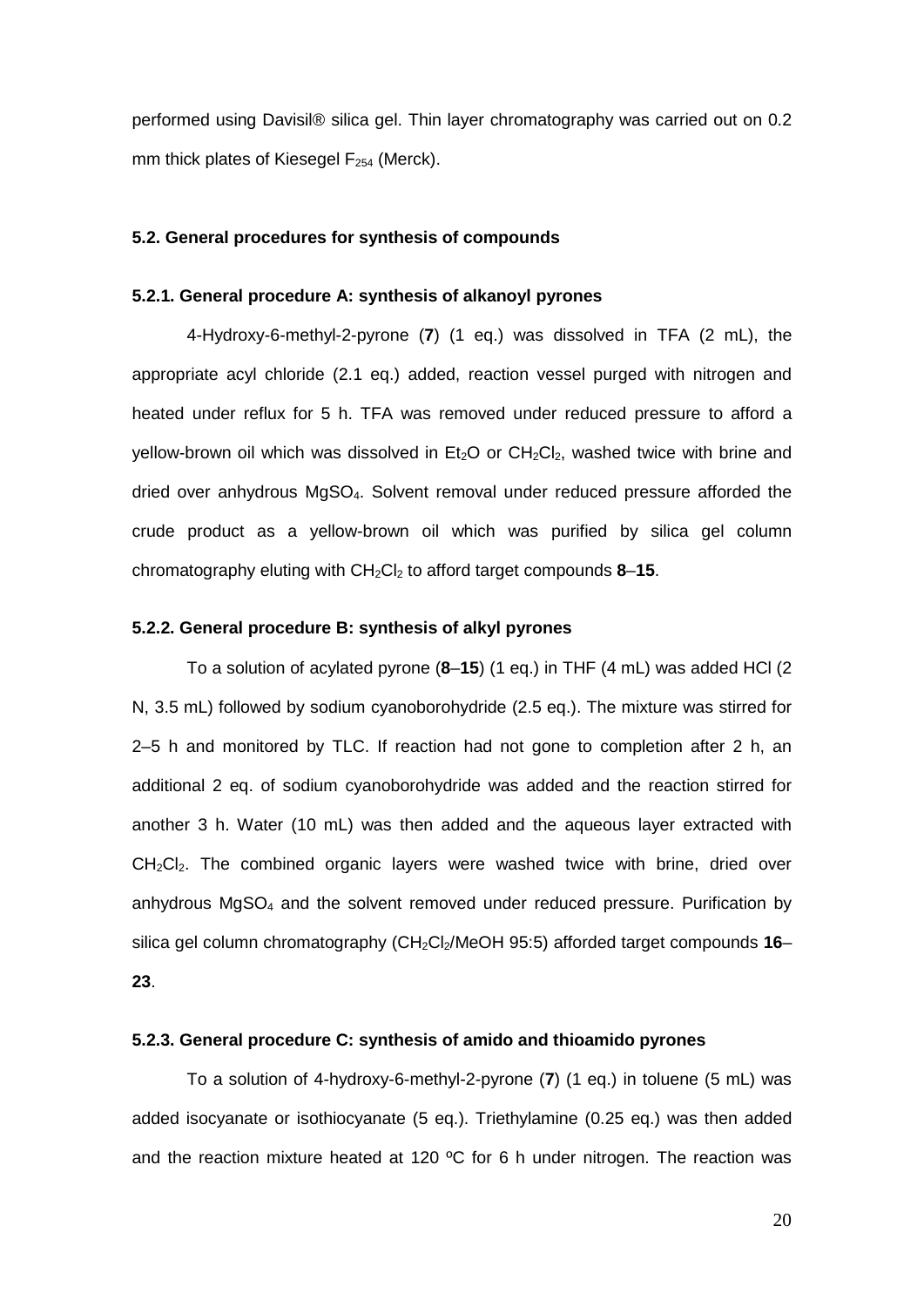then cooled to room temperature followed by solvent removal under reduced pressure. The solid was then dissolved in  $CH_2Cl_2$  (10 mL) and purified by silica gel column chromatography eluting with hexane followed by increments of  $CH<sub>2</sub>Cl<sub>2</sub>$  to afford the target compounds **24**–**34**.

# **5.3. Synthesis of compounds**

# **5.3.1. 3-Hexanoyl-4-hydroxy-6-methyl-2-pyrone (8)**

Using general procedure A, reaction of 4-hydroxy-6-methyl-2-pyrone (**7**) (0.404 g, 3.2 mmol) with hexanoyl chloride (0.916 g, 6.8 mmol) followed by purification afforded the title compound as white crystals (0.380 g, 53%). m.p. 64.0–65.0  $^{\circ}$ C (lit.66.0–66.5 °C[16]); R<sub>f</sub> (*n*-hexane/CH<sub>2</sub>Cl<sub>2</sub>, 1:1) 0.3; IR(ATR) ν<sub>max</sub> 3088, 2941, 1717, 1560, 1451 cm-1 ; 1 H NMR (CDCl3, 400 MHz) δ 5.93 (1H, s, H-5), 3.07 (2H, t, *J* = 7.4 Hz, H2-9), 2.27 (3H, d, *J* = 1.0 Hz, H3-7), 1.70–1.62 (2H, m, H2-10), 1.38–1.34 (4H, m, H2-11, H2-12), 0.91 (3H, t, *J* = 7.1 Hz, H3 -13); 13C NMR (CDCl3, 100 MHz) δ 208.2 (C-8), 181.4 (C-4), 168.9 (C-6), 161.1 (C-2), 101.7 (C-5), 99.6 (C-3), 41.7 (C-9), 31.5 (C-11), 23.8 (C-10), 22.6 (C-12), 20.8 (C-7), 14.1 (C-13); (+)-HRESIMS *m/z* 247.0937  $[M+Na]^+$  (calcd for  $C_{12}H_{16}NaO_4$ , 247.0941); Anal calcd for  $C_{12}H_{16}O_4$ : C, 64.27; H, 7.19. Found: C, 64.46; H, 7.19.

# **5.3.2. 4-Hydroxy-6-methyl-3-octanoyl-2-pyrone (9)**

Using general procedure A, reaction of 4-hydroxy-6-methyl-2-pyrone (**7**) (0.202 g, 1.6 mmol) with octanoyl chloride (0.553 g, 3.4 mmol) followed by purification afforded the title compound as pale yellow crystals (0.192 g, 48%). m.p. 67.5–68.5 °C (lit. 67.5–68.0°C[16]); R<sub>f</sub> (*n*-hexane/CH<sub>2</sub>Cl<sub>2</sub>, 1:1) 0.3; IR (ATR)  $v_{\text{max}}$  3094, 2922, 1719, 1560, 1453 cm-1 ; 1 H NMR (CDCl3, 400 MHz) δ 5.93 (1H, s, H-5), 3.07 (2H, t, *J* = 7.5 Hz, H<sub>2</sub>-9), 2.27 (3H, J = 1.0 Hz, H<sub>3</sub>-7), 1.69–1.62 (2H, m, H<sub>2</sub>-10), 1.39–1.29 (8H, m, H<sub>2</sub>-11, H<sub>2</sub>-12, H<sub>2</sub>-13, H<sub>2</sub>-14), 0.88 (3H, t, J = 7.3Hz, H<sub>3</sub>-15); <sup>13</sup>C NMR (CDCl<sub>3</sub>, 100 MHz) δ 208.2 (C-8), 181.4 (C-4), 168.9 (C-6), 161.1 (C-2), 101.7 (C-5), 99.6 (C-3), 41.8 (C-9),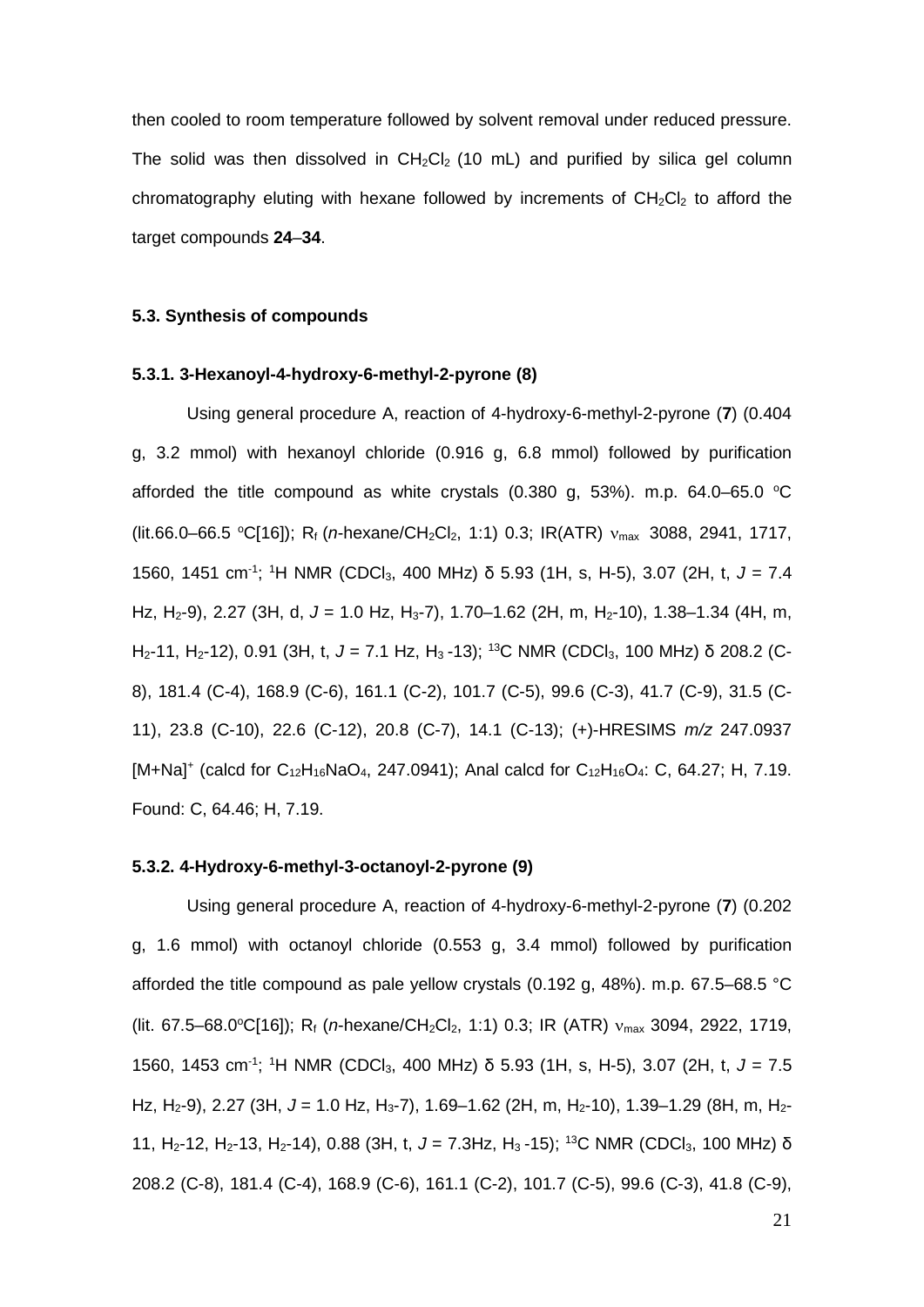31.8 (C-13), 29.3 (C-11, C-12), 24.1 (C-10), 22.8 (C-14), 20.8 (C-7), 14.2 (C-15); (+)- HRESIMS  $m/z$  275.1254 [M+Na]<sup>+</sup> (calcd for C<sub>14</sub>H<sub>20</sub>NaO<sub>4</sub>, 275.1254); Anal calcd for  $C_{14}H_{20}O_4$ : C, 66.65; H, 7.99. Found: C, 66.86; H, 8.01.

## **5.3.3. 3-Decanoyl-4-hydroxy-6-methyl-2-pyrone (10)**

Using general procedure A, reaction of 4-hydroxy-6-methyl-2-pyrone (**7**) (0.202 g, 1.6 mmol) with decanoyl chloride (0.648 g, 3.4 mmol) followed by purification afforded the title compound as white crystals (0.266 g, 59%). m.p. 73.5–74.5 °C (lit. 74.0–74.5°C[16]); IR (KBr) 3094, 2915, 1713, 1555, 1452 cm<sup>-1</sup>; <sup>1</sup>H NMR (400 MHz, CDCl<sub>3</sub>) δ 5.93 (1H, s, H-5), 3.07 (2H, t, J = 7.3 Hz, H<sub>2</sub>-9), 2.27 (3H, s, H<sub>3</sub>-7), 1.69–1.61  $(2H, m, H<sub>2</sub>-10), 1.39-1.27$  (12H, m, H<sub>2</sub>-11, H<sub>2</sub>-12, H<sub>2</sub>-13, H<sub>2</sub>-14, H<sub>2</sub>-15, H<sub>2</sub>-16), 0.88 (3H, t, *J* = 6.5 Hz, H3-17); 13C NMR (100 MHz, CDCl3) δ 208.2 (C-8), 181.4 (C-2), 168.9 (C-4), 161.1 (C-6), 101.7 (C-5), 99.7 (C-3), 41.8 (C-9), 32.0 (C-15), 29.6 (C-12, C-13), 29.4 (C-11, C-14), 24.1 (C-10), 22.8 (C-16), 20.8 (C-7), 14.2 (C-17); (+)-HREIMS *m/z* 280.1672  $[M+H]^+$  (calcd for  $C_{16}H_{24}O_4$ , 280.1675); Anal calcd for  $C_{16}H_{24}O_4$ : C, 68.54; H, 8.63. Found: C, 68.79; H, 8.55.

## **5.3.4. 3-Dodecanoyl-4-hydroxy-6-methyl-2***H***-pyran-2-one (11)**

Using general procedure A, reaction of 4-hydroxy-6-methyl-2-pyrone (**7**) (0.337 g, 2.7 mmol) with dodecanoyl chloride (1.269 g, 5.8 mmol) followed by purification afforded the title compound as white crystals (0.434 g, 52%). m.p. 80.0–81.0 °C (lit. 82.0–82.5°C[16]); R<sub>f</sub>(*n*-hexane/CH<sub>2</sub>Cl<sub>2</sub>, 1:1) 0.3; IR (ATR) v<sub>max</sub> 3094, 2921, 1722, 1555, 1449 cm-1 ; 1 H NMR (CDCl3, 400 MHz) δ 5.93 (1H, s, H-5), 3.07 (2H, t, *J* = 7.3 Hz, H2- 9), 2.27 (3H, s, H<sub>3</sub>-7), 1.69-1.61 (2H, m, H<sub>2</sub>-10), 1.39-1.26 (16H, m, H<sub>2</sub>-11, H<sub>2</sub>-12, H<sub>2</sub>-13, H2-14, H2-15, H2-16, H2-17, H2-18), 0.88 (3H, t, *J* = 7.0 Hz, H3 -17); 13C NMR (CDCl3, 100 MHz) δ 208.2 (C-8), 181.4 (C-4), 168.9 (C-6), 161.1 (C-2), 101.7 (C-5), 99.6 (C-3), 41.8 (C-9), 32.1 (C-17), 29.8 (C-13, C-14), 29.6 (C-12, C-15), 29.5 (C-16), 29.4 (C-11), 24.1 (C-10), 22.8 (C-18), 20.8 (C-7), 14.3 (C-19); (+)-HRESIMS *m/z*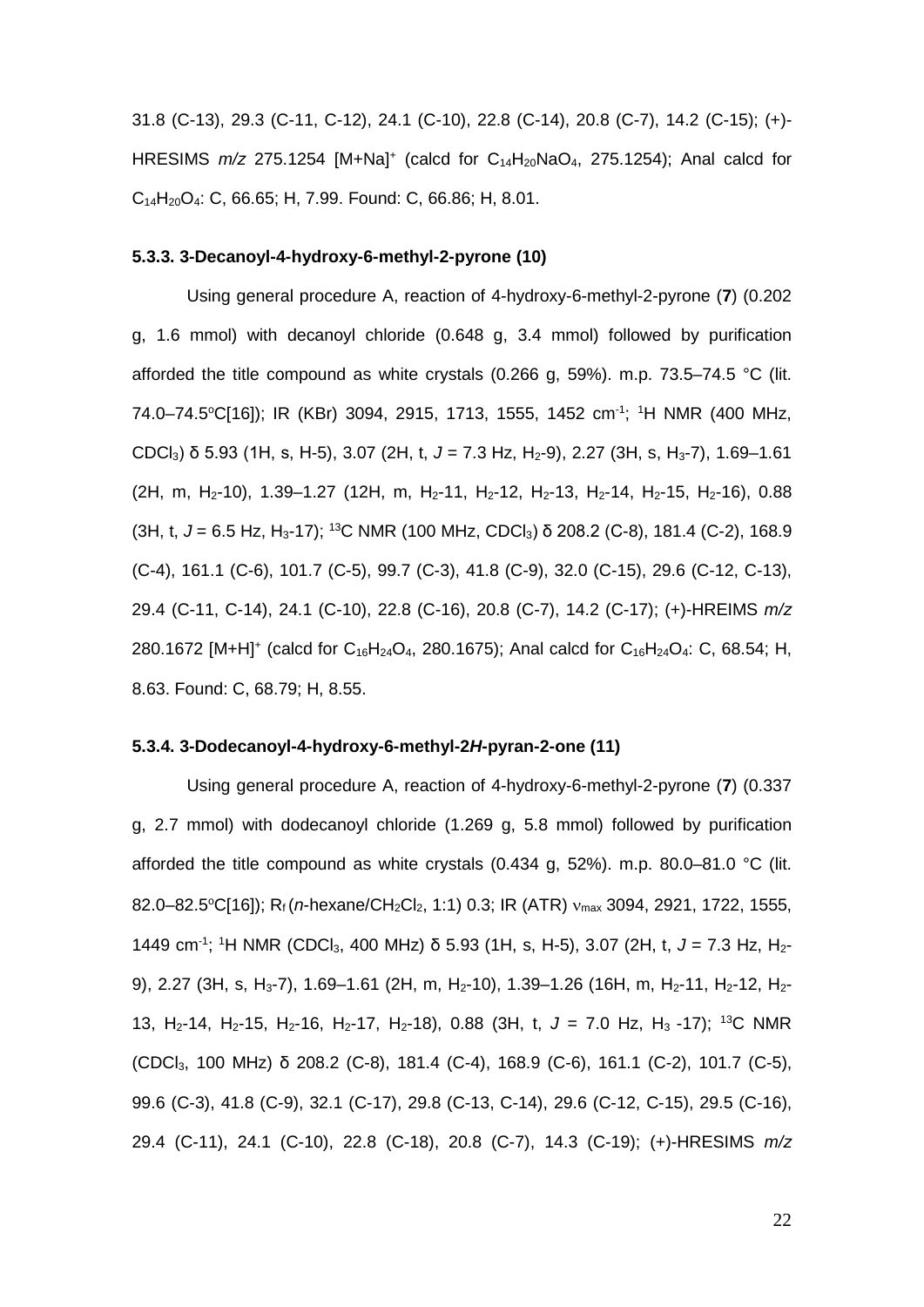331.1876 [M+Na]<sup>+</sup> (calcd for  $C_{18}H_{28}NaO_4$ , 331.1880); Anal calcd for  $C_{18}H_{28}O_4$ : C, 70.10; H, 9.15. Found: C, 70.20; H, 9.03.

# **5.3.5. 4-Hydroxy-6-methyl-3-tetradecanoyl-2-pyrone (12)**

Using general procedure A, reaction of 4-hydroxy-6-methyl-2-pyrone (**7**) (0.337 g, 2.7 mmol) with tetradecanoyl chloride (1.431 g, 5.8 mmol) followed by purification afforded the title compound as white needles (0.440 g, 49%). m.p. 84.5–85.0 °C; Rf (*n*hexane/CH<sub>2</sub>Cl<sub>2</sub>, 1:1) 0.3; IR (ATR) v<sub>max</sub> 3093, 2915, 1713, 1562, 1471 cm<sup>-1</sup>; <sup>1</sup>H NMR (CDCl3, 400 MHz) δ 5.93 (1H, d, *J* = 1.0 Hz, H-5), 3.07 (2H, t, *J* = 7.2 Hz, H2-9), 2.26  $(3H, s, H<sub>3</sub>-7), 1.69-1.61 (2H, m, H<sub>2</sub>-10), 1.39-1.26 (20H, m, H<sub>2</sub>-11, H<sub>2</sub>-12, H<sub>2</sub>-13, H<sub>2</sub>-14,$ H2-15, H2-16, H2-17, H2-18, H2-19, H2-20), 0.88 (3H, t, *J* = 7.0 Hz, H3-21); 13C NMR (CDCl3, 100 MHz) δ 208.2 (C-8), 181.4 (C-4), 168.9 (C-6), 161.1 (C-2), 101.7 (C-5), 99.6 (C-3), 41.8 (C-9), 32.1 (C-19), 29.8 (C-13, C-14, C-15, C-16), 29.6 (C-12, C-17), 29.5 (C-18), 29.4 (C-11), 24.1 (C-10), 22.8 (C-20), 20.8 (C-7), 14.3 (C-21); (+)- HRESIMS  $m/z$  359.2183 [M+Na]<sup>+</sup> (calcd for C<sub>20</sub>H<sub>32</sub>NaO<sub>4</sub>, 359.2193); Anal calcd for C20H32O4: C, 71.39; H, 9.59. Found: C, 71.45; H, 9.62.

#### **5.3.6. 4-Hydroxy-6-methyl-3-palmitoyl-2-pyrone (13)**

Using general procedure A, reaction of 4-hydroxy-6-methyl-2-pyrone (**7**) (0.337 g, 2.7 mmol) with palmitoyl chloride (1.594 g, 5.8 mmol) followed by purification afforded the title compound as pale yellow crystals (0.422 g, 43%). m.p. 87.0–88.0 °C (lit. 87.0–88.0°C[17]); R<sub>f</sub> (*n*-hexane/CH<sub>2</sub>Cl<sub>2</sub>, 1:1) 0.3; IR (ATR) ν<sub>max</sub> 3092, 2915, 1713, 1557, 1471 cm-1 ; 1 H NMR (CDCl3, 400 MHz) δ 5.93 (1H, s, H-5), 3.07 (2H, t, *J* = 7.3 Hz, H<sub>2</sub>-9), 2.26 (3H, s, H<sub>3</sub>-7), 1.69–1.61 (2H, m, H<sub>2</sub>-10), 1.39–1.26 (24H, m, H<sub>2</sub>-11, H<sub>2</sub>-12, H2-13, H2-14, H2-15, H2-16, H2-17, H2-18, H2-19, H2-20, H2-21, H2-22), 0.88 (3H,t, *J*   $= 7.0$  Hz, H<sub>3</sub> -23); <sup>13</sup>C NMR (CDCl<sub>3</sub>, 100 MHz) δ 208.2 (C-8), 181.4 (C-4), 168.9 (C-6), 161.1 (C-2), 101.7 (C-5), 99.7 (C-3), 41.8 (C-9), 32.1 (C-21), 29.8 (C-13, C-14, C-15, C-16, C-17, C-18), 29.7 (C-19), 29.6 (C-12), 29.5 (C-20), 29.4 (C-11), 24.1 (C-10), 22.8 (C-22), 20.8 (C-7), 14.3 (C-23); (+)-HRESIMS *m/z* 387.2515 [M+Na]+ (calcd for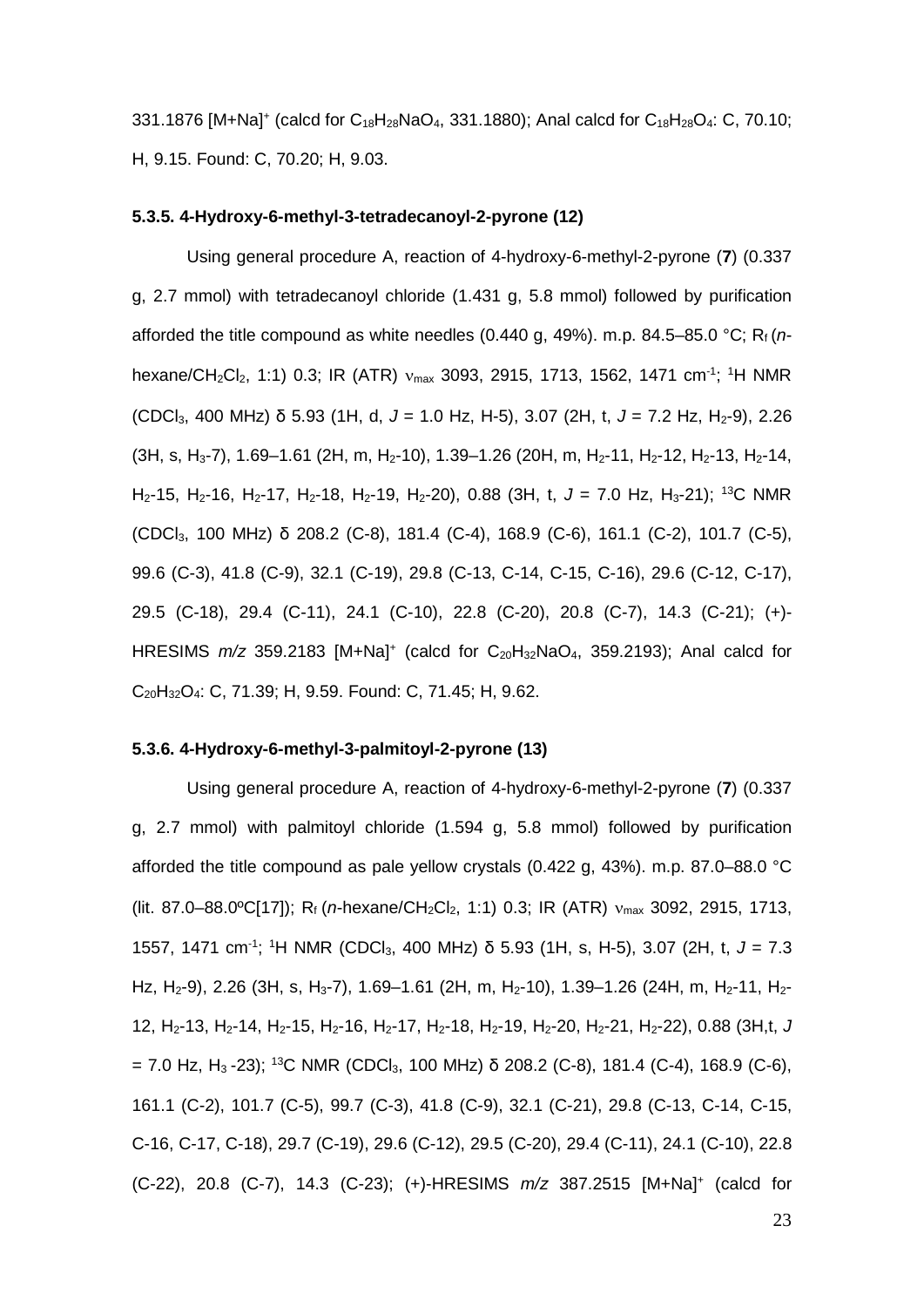$C_{22}H_{36}NaO_4$ , 359.2506); Anal calcd for  $C_{22}H_{36}O_4$ : C, 72.49; H, 9.95. Found: C, 72.71; H, 9.89.

# **5.3.7. 3-(Cyclohexanecarbonyl)-4-hydroxy-6-methyl-2-pyrone (14)**

Using general procedure A, reaction of 4-hydroxy-6-methyl-2-pyrone (**7**) (0.534 g, 4.2 mmol) with cyclohexanecarbonyl chloride (1.232 g, 8.4 mmol) followed by purification afforded the title compound as white crystals (0.615 g, 62%). m.p. 71.0– 73.0 °C (lit. 72.0°C[18]); R<sub>f</sub> (*n*-hexane/CH<sub>2</sub>Cl<sub>2</sub>, 1:1) 0.3; IR (ATR) ν<sub>max</sub> 3093, 2916, 1713, 1558, 1472 cm<sup>-1</sup>; <sup>1</sup>H NMR (CDCl<sub>3</sub>, 400 MHz) δ 5.92 (1H, s, H-5), 3.70–3.65 (1H, m, H-9), 2.26 (3H, d, J = 1.0 Hz, H<sub>3</sub>-7), 1.88–1.86 (2H, m, H<sub>2</sub>-10<sub>A</sub>, H<sub>2</sub>-14<sub>A</sub>), 1.83–1.80 (2H, m, H<sub>2</sub>-11<sub>A</sub>, H<sub>2</sub>-13<sub>A</sub>), 1.75–1.69 (1H, m, H<sub>2</sub>-12<sub>A</sub>), 1.47–1.33 (4H, m, H<sub>2</sub>-10<sub>B</sub>, H<sub>2</sub>-11<sub>B</sub>,  $H_2$ -13<sub>B</sub>, H<sub>2</sub>-14<sub>B</sub>), 1.27–1.20 (1H, m, H<sub>2</sub>-12<sub>B</sub>); <sup>13</sup>C NMR (CDCl<sub>3</sub>, 100 MHz) δ 211.3 (C-8), 182.2 (C-4), 168.8 (C-6), 160.8 (C-2), 101.8 (C-5), 98.9 (C-3), 47.3 (C-9), 28.8 (C-10, C-14), 26.1 (C-12), 25.8 (C-11, C-13), 20.7 (C-7); (+)-HRESIMS *m/z* 259.0941 [M+Na]+ (calcd for  $C_{13}H_{16}NaO_4$ , 259.0941); Anal calcd for  $C_{13}H_{16}O_4$ : C, 66.09; H, 6.83. Found: C, 66.06; H, 6.96.

#### **5.3.8. 3-(3-Cyclohexylpropanoyl)-4-hydroxy-6-methyl-2-pyrone (15)**

Using general procedure A, reaction of 4-hydroxy-6-methyl-2-pyrone (**7**) (0.337 g, 2.7 mmol) with 3-cyclohexylpropanoyl chloride (1.013 g, 5.8 mmol) followed by purification afforded the title compound as white crystals (0.375 g, 53%). m.p. 93–95 °C; R<sub>f</sub> (*n*-hexane/CH<sub>2</sub>Cl<sub>2</sub>, 1:1) 0.3; IR (ATR) v<sub>max</sub> 3097, 2921, 1722, 1555, 1450 cm<sup>-1</sup>; <sup>1</sup>H NMR (CDCl<sub>3</sub>, 400 MHz) δ 5.93 (1H, s, H-5), 3.07 (2H, t, J = 7.5 Hz, H<sub>2</sub>-9), 2.26 (3H, d,  $J = 1.0$  Hz, H<sub>3</sub>-7), 1.77–1.66 (6H, m, H<sub>2</sub>-12, H<sub>2</sub>-14, H<sub>2</sub>-15), 1.58–1.51 (2H, m, H<sub>2</sub>-10), 1.36–1.27 (1H, m, H-11), 1.25–1.13 (2H, m, H<sub>2</sub>-13), 0.98–0.88 (2H, m, H<sub>2</sub>-16); <sup>13</sup>C NMR (CDCl3, 100 MHz) δ 208.6 (C-8), 181.4 (C-4), 168.9 (C-6), 161.1 (C-2), 101.7 (C-5), 99.6 (C-3), 39.5 (C-9), 37.5 (C-11), 33.3 (C-12, C-16), 31.5 (C-10), 26.7 (C-14), 26.4 (C-13, C-15), 20.8 (C-7); (+)-HRESIMS *m/z* 287.1250 [M+Na]+ (calcd for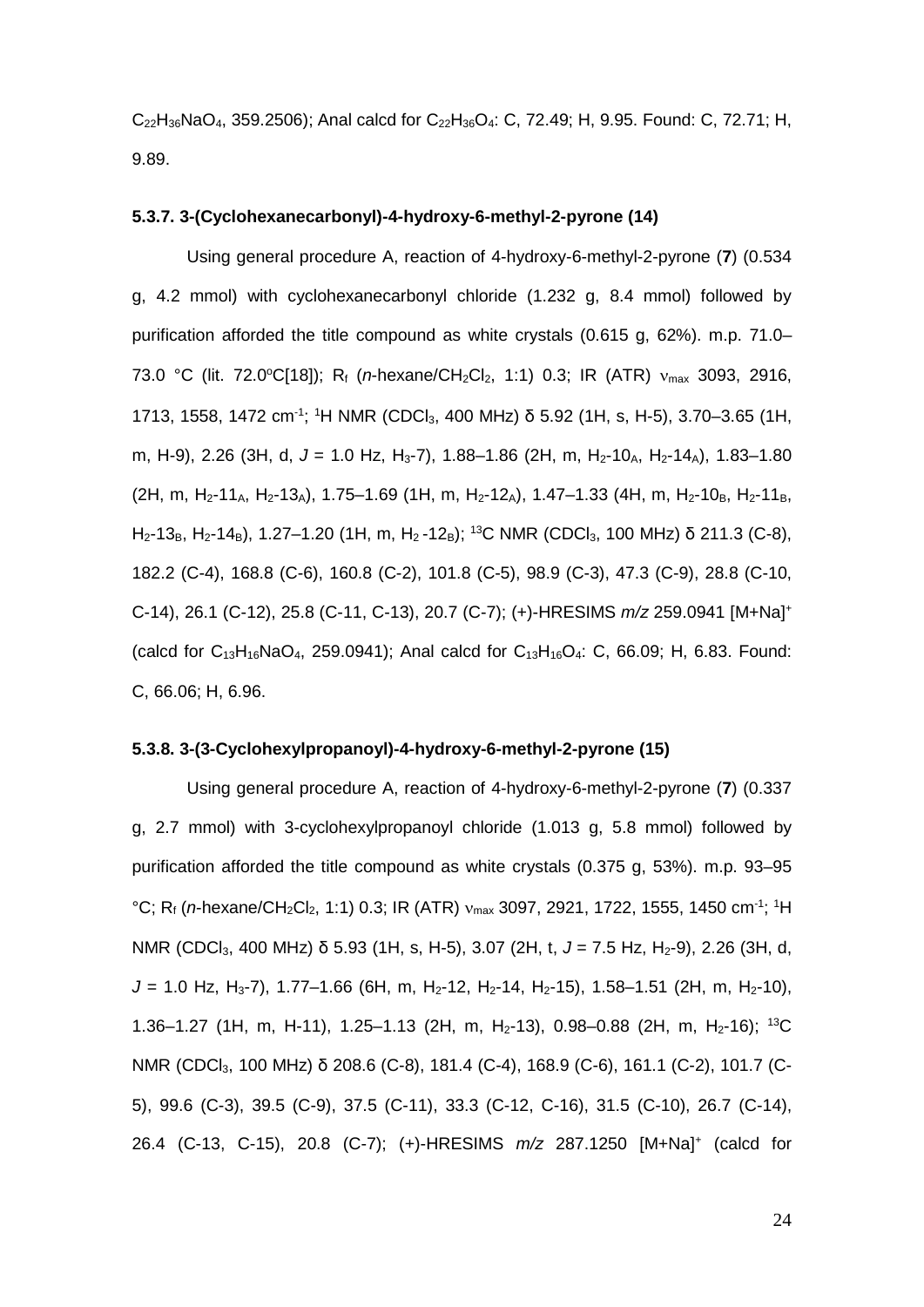$C_{15}H_{20}$ NaO<sub>4</sub>, 287.1254); Anal calcd for  $C_{15}H_{20}O_4$ : C, 68.16; H, 7.63. Found: C, 68.29; H, 7.74.

# **5.3.9. 3-Hexyl-4-hydroxy-6-methyl-2-pyrone (16)**

Using general procedure B, reaction of **8** (0.050 g, 0.22 mmol) with sodium cyanoborohydride (0.035 g, 0.56 mmol) followed by purification afforded the title compound as white crystals (0.035 g, 76%). m.p. 114.0–115.5 °C; R<sub>f</sub> (CH<sub>2</sub>Cl<sub>2</sub>/MeOH, 97:3) 0.3; IR (ATR) ν<sub>max</sub> 2923, 2664, 1571, 1443 cm<sup>-1</sup>; <sup>1</sup>H NMR (CDCl<sub>3</sub>, 400 MHz) δ 10.02 (1H, br s, OH), 6.21 (1H, s, H-5), 2.45 (2H, t, *J* = 7.6 Hz, H2-8), 2.21 (3H, d, *J* = 1.0 Hz, H<sub>3</sub>-7), 1.53–1.45 (2H, m, H<sub>2</sub>-9), 1.37–1.29 (6H, m, H<sub>2</sub>-10, H<sub>2</sub>-11, H<sub>2</sub>-12), 0.86 (3H, t, J = 6.5 Hz, H<sub>3</sub>-13); <sup>13</sup>C NMR (CDCl<sub>3</sub>, 100 MHz) δ 168.4 (C-2), 167.2 (C-4), 159.9 (C-6), 103.5 (C-3), 101.8 (C-5), 31.9 (C-11), 29.4 (C-10), 28.2 (C-9), 23.2 (C-8), 22.8 (C-12), 19.8 (C-7), 14.2 (C-13); (+)-HRESIMS *m/z* 233.1154 [M+Na]+ (calcd for  $C_{12}H_{18}NaO_3$ , 233.1148); Anal calcd for  $C_{12}H_{18}O_3$ : C, 68.54; H, 8.63. Found: C, 68.79; H, 8.68.

# **5.3.10. 4-Hydroxy-6-methyl-3-octyl-2-pyrone (17)**

Using general procedure B, reaction of **9** (0.050 g, 0.20 mmol) with sodium cyanoborohydride (0.031 g, 0.50 mmol) followed by purification afforded the title compound as pale pink crystals (0.035 g, 75%). m.p. 103.0–104.5 °C (lit. 100– 102°C[19]); R<sub>f</sub> (CH<sub>2</sub>Cl<sub>2</sub>/MeOH, 97:3) 0.3; IR (ATR) v<sub>max</sub> 2921, 2662, 1571, 1445 cm<sup>-1</sup>; <sup>1</sup>H NMR (CDCl3, 400 MHz) δ 9.31 (1H, br s, OH), 6.12 (1H, d, *J* = 1.0 Hz, H-5), 2.43 (2H, t,  $J = 7.5$  Hz, H<sub>2</sub>-8), 2.21 (3H, d,  $J = 1.0$  Hz, H<sub>3</sub>-7), 1.53–1.46 (2H, m, H<sub>2</sub>-9), 1.35–1.25 (10H, m, H2-10, H2-11, H2-12, H2-13, H2-14), 0.86 (3H, t, *J* = 6.7 Hz, H3-15); 13C NMR (CDCl3, 100 MHz) δ 167.7 (C-2), 166.3 (C-4), 159.8 (C-6), 103.4 (C-3), 101.3 (C-5), 31.9 (C-13), 29.7 (C-12), 29.6 (C-11), 29.4 (C-10), 28.1 (C-9), 23.1 (C-8), 22.7 (C-14), 19.7 (C-7), 14.1 (C-15); (+)-HRESIMS  $m/z$  261.1457 [M+Na]<sup>+</sup> (calcd for C<sub>14</sub>H<sub>22</sub>NaO<sub>3</sub>, 261.1461); Anal calcd for  $C_{14}H_{22}O_3$ : C, 70.56; H, 9.30. Found: C, 70.80; H, 9.38.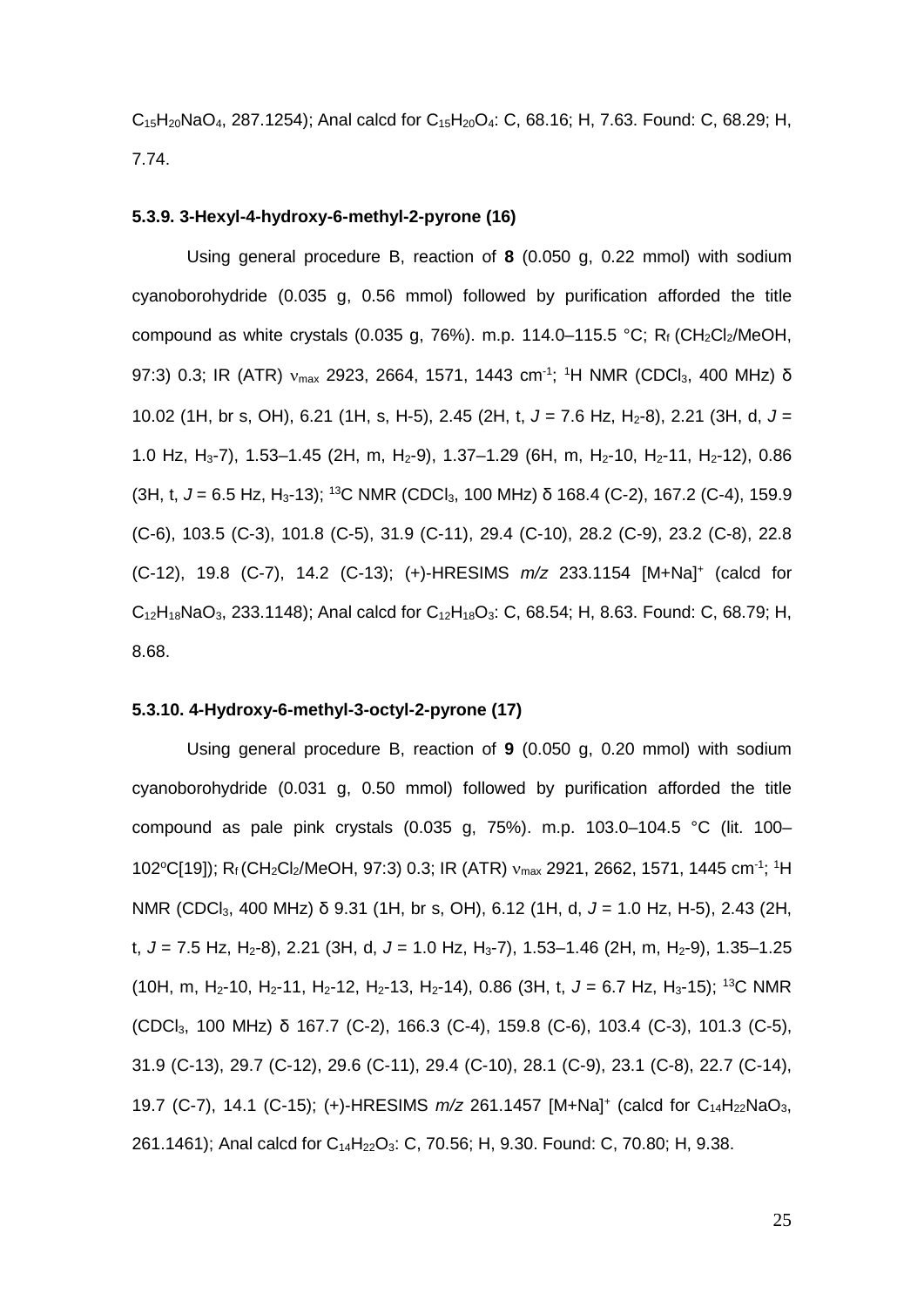## **5.3.11. 3-Decyl-4-hydroxy-6-methyl-2-pyrone (18)**

Using general procedure B, reaction of **10** (0.050 g, 0.18 mmol) with sodium cyanoborohydride (0.028 g, 0.45 mmol) followed by purification afforded the title compound as white crystals (0.033 g, 70%). m.p. 101.5–102.5 °C (lit.103–104°C[20]);  $R_f$  (CH<sub>2</sub>Cl<sub>2</sub>/MeOH, 97:3) 0.3; IR (ATR)  $v_{\text{max}}$  2919, 2644, 1571, 1444 cm<sup>-1</sup>; <sup>1</sup>H NMR (CDCl3, 400 MHz) δ 9.69 (1H, br s, OH), 6.18 (1H, d, *J* = 1.0 Hz, H-5), 2.44 (2H, t, *J* = 7.4 Hz, H<sub>2</sub>-8), 2.21 (3H, s, H<sub>3</sub>-7), 1.53–1.46 (2H, m, H<sub>2</sub>-9), 1.36–1.24 (14H, m, H<sub>2</sub>-10, H2-11, H2-12, H2-13, H2-14, H2-15, H2-16), 0.87 (3H, t, *J* = 6.8 Hz, H3-17); 13C NMR (CDCl3, 100 MHz) δ 168.2 (C-2), 166.9 (C-4), 159.9 (C-6), 103.5 (C-3), 101.7 (C-5), 32.1 (C-15), 29.9 (C-10), 29.8 (C-11, C-12, C-13), 29.5 (C-14), 28.3 (C-9), 23.2 (C-8), 22.8 (C-16), 19.8 (C-7), 14.2 (C-17); (+)-HRESIMS *m/z* 289.1769 [M+Na]+ (calcd for  $C_{16}H_{26}NaO_3$ , 289.1774); Anal calcd for  $C_{16}H_{26}O_3$ : C, 72.14; H, 9.84. Found: C, 72.28; H, 9.60.

## **5.3.12. 4-Hydroxy-6-methyl-3-undecyl-2-pyrone (19)**

Using general procedure B, reaction of **11** (0.050 g, 0.17 mmol) with sodium cyanoborohydride (0.026 g, 0.41 mmol) followed by purification afforded the title compound as white crystals (0.034 g, 71%). m.p.  $98.0-99.0$  °C; R<sub>f</sub> (CH<sub>2</sub>Cl<sub>2</sub>/MeOH, 97:3) 0.3; IR (ATR) v<sub>max</sub> 2918, 2662, 1571, 1445 cm<sup>-1</sup>; <sup>1</sup>H NMR (CDCl<sub>3</sub>, 400 MHz) δ 9.35 (1H, br s, OH), 6.15 (1H, d, J = 1.0 Hz, H-5), 2.44 (2H, t, J = 7.5 Hz, H<sub>2</sub>-8), 2.21 (3H, d, J = 1.0 Hz, H<sub>3</sub>-7), 1.53-1.43 (2H, m, H<sub>2</sub>-9), 1.35-1.24 (18H, m, H<sub>2</sub>-10, H<sub>2</sub>-11, H<sub>2</sub>-12, H<sub>2</sub>-13, H<sub>2</sub>-14, H<sub>2</sub>-15, H<sub>2</sub>-16, H<sub>2</sub>-17, H<sub>2</sub>-18), 0.87 (3H, t, J = 6.8 Hz, H<sub>3</sub>-19); <sup>13</sup>C NMR (CDCl3, 100 MHz) δ 168.0 (C-2), 166.6 (C-4), 160.0 (C-6), 103.5 (C-3), 101.5 (C-5), 32.1 (C-17), 29.9 (C-11, C-12, C-13, C-14), 29.8 (C-15, C-16), 29.5 (C-10), 28.2 (C-9), 23.2 (C-8), 22.8 (C-18), 19.8 (C-7), 14.3 (C-19); (+)-HRESIMS *m/z* 317.208 [M+Na]+ (calcd for  $C_{18}H_{30}NaO_3$ , 317.2087); Anal calcd for  $C_{18}H_{30}O_3$ : C, 73.43; H, 10.27. Found: C, 73.62; H, 10.01.

#### **5.3.13. 4-Hydroxy-6-methyl-3-tetradecyl-2-pyrone (20)**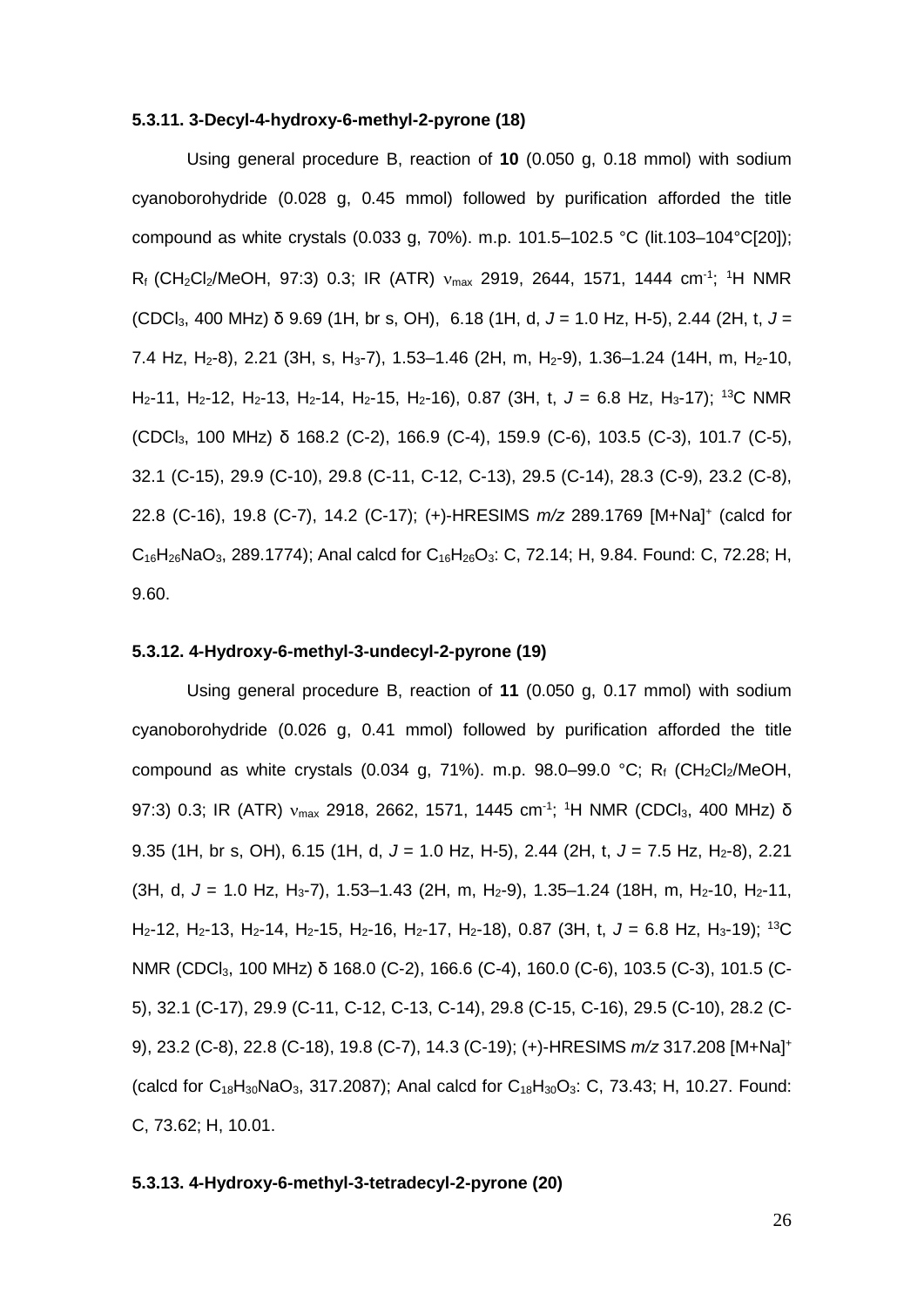Using general procedure B, reaction of **12** (0.050 g, 0.15 mmol) with sodium cyanoborohydride (0.024 g, 0.37 mmol) followed by purification afforded the title compound as pale yellow crystals (0.030 g, 63%). m.p.  $98.0-99.0$  °C; Rf  $(CH_2Cl_2/MeOH, 97:3)$  0.3; IR (ATR)  $v_{max}$  2918, 2662, 1571, 1445 cm<sup>-1</sup>; <sup>1</sup>H NMR (CDCl<sub>3</sub>, 400 MHz) δ 9.33 (1H, br s, OH), 6.14 (1H, d, *J* = 1.0 Hz, H-5), 2.44 (2H, t, *J* = 7.5 Hz, H<sub>2</sub>-8), 2.21 (3H, d, J = 1.0 Hz, H<sub>3</sub>-7), 1.53–1.46 (2H, m, H<sub>2</sub>-9), 1.35–1.24 (22H, m, H<sub>2</sub>-10, H2-11, H2-12, H2-13, H2-14, H2-15, H2-16, H2-17, H2-18, H2-19, H2-20), 0.87 (3H, t, *J* = 6.8 Hz, H<sub>3</sub>-21); <sup>13</sup>C NMR (CDCl<sub>3</sub>, 100 MHz) δ 167.9 (C-2), 166.6 (C-4), 160.0 (C-6), 103.5 (C-3), 101.5 (C-5), 32.1 (C-19), 29.9 (C-10, C-11, C-12, C-13, C-14), 29.8 (C-15, C-16, C-17), 29.5 (C-18), 28.3 (C-9), 23.2 (C-8), 22.8 (C-20), 19.8 (C-7), 14.3 (C-21); (+)-HRESIMS *m/z* 317.208 [M+Na]+ (calcd for C18H30NaO3, 317.2087); Anal calcd for C20H34O3.0.3H2O: C, 73.13; H, 10.64. Found: C, 72.78; H, 10.40.

#### **5.3.14. 3-Hexadecyl-4-hydroxy-6-methyl-2-pyrone (21)**

Using general procedure B, reaction of **13** (0.050 g, 0.14 mmol) with sodium cyanoborohydride (0.022 g, 0.34 mmol) followed by purification afforded the title compound as white solid (0.036 g, 75%). m.p. 107-109°C;  $R_f$  (CH<sub>2</sub>Cl<sub>2</sub>/MeOH, 97:3) 0.3; IR (ATR)  $v_{\text{max}}$  2918, 2662, 1571, 1445 cm<sup>-1</sup>; <sup>1</sup>H NMR (CDCl<sub>3</sub>, 400 MHz) δ 9.45 (1H, br s, OH), 6.15 (1H, d, J = 1.0 Hz, H-5), 2.44 (2H, t, J = 7.5 Hz, H<sub>2</sub>-8), 2.21 (3H, s, H<sub>3</sub>-7), 1.53-1.46 (2H, m, H<sub>2</sub>-9), 1.35-1.24 (26H, m, H<sub>2</sub>-10, H<sub>2</sub>-11, H<sub>2</sub>-12, H<sub>2</sub>-13, H<sub>2</sub>-14, H<sub>2</sub>-15, H<sub>2</sub>-16, H<sub>2</sub>-17, H<sub>2</sub>-18, H<sub>2</sub>-19, H<sub>2</sub>-20, H<sub>2</sub>-21, H<sub>2</sub>-22), 0.88 (3H, t, J = 6.8 Hz, H<sub>3</sub>-23); 13C NMR (CDCl3, 100 MHz) δ 168.0 (C-2), 166.7 (C-4), 159.9 (C-6), 103.5 (C-3), 101.5 (C-5), 32.1 (C-21), 29.9 (C-10, C-11, C-12, C-13, C-14, C-15, C-16, C-17), 29.8 (C-18, C-19), 29.5 (C-20), 28.3 (C-9), 23.2 (C-8), 22.8 (C-22), 19.8 (C-7), 14.3 (C-23); (+)- HRESIMS *m/z* 317.208 [M+Na]+ (calcd for C18H30NaO3, 317.2087); Anal calcd for C<sub>22</sub>H<sub>38</sub>O<sub>3</sub>.0.6H<sub>2</sub>O: C, 72.88; H, 10.94. Found: C, 72.82; H, 10.57.

# **5.3.15. 3-(Cyclohexylmethyl)-4-hydroxy-6-methyl-2-pyrone (22)**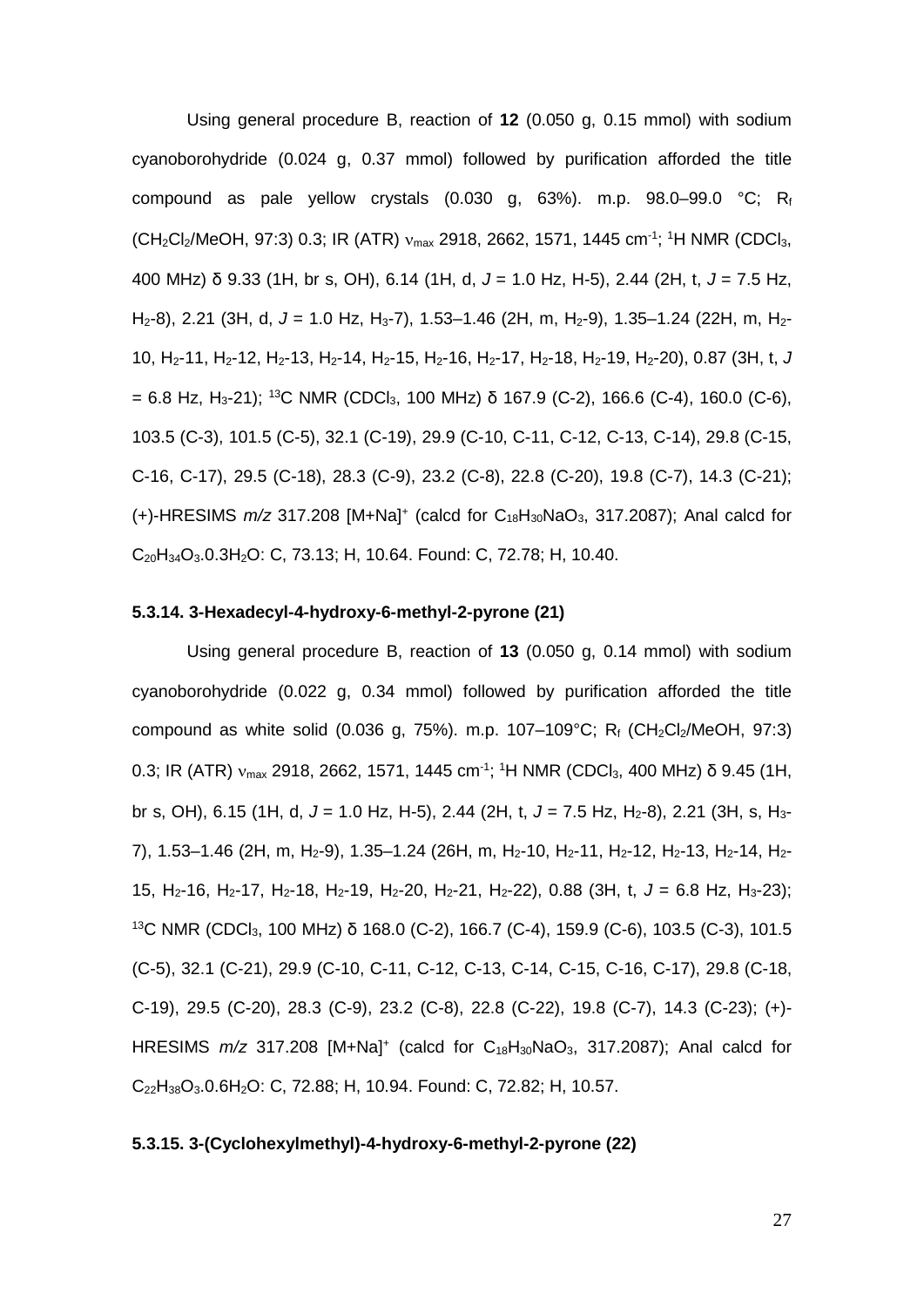Using general procedure B, reaction of **14** (0.050 g, 0.21 mmol) with sodium cyanoborohydride (0.033 g, 0.53 mmol) followed by purification afforded the title compound as white crystals (0.032 g, 68%). m.p. 196.5-198.0 °C; R<sub>f</sub> (CH<sub>2</sub>Cl<sub>2</sub>/MeOH, 98:2) 0.3; IR (ATR) νmax 2920, 2652, 1561, 1448 cm-1 ; 1 H NMR (DMSO-*d*6, 400 MHz) δ 5.96 (1H, d, J = 1.0 Hz, H-5), 2.14 (2H, d, J = 6.8 Hz, H<sub>2</sub>-8), 2.13 (3H, s, H<sub>3</sub>-7), 1.65– 1.60 (2H, m, H<sub>2</sub>-11), 1.57-1.52 (4H, m, H<sub>2</sub>-12, H<sub>2</sub>-14), 1.51-1.41 (1H, m, H-9), 1.16-1.09 (2H, m, H2-13), 0.94–0.85 (2H, m, H2 -10); 13C NMR (DMSO-*d*6, 100 MHz) δ 165.4 (C-2), 165.0 (C-4), 159.6 (C-6), 99.8 (C-3, C-5), 36.3 (C-9), 32.7 (C-10, C-14), 30.1 (C-8), 26.1 (C-12), 25.8 (C-11, C-13), 19.2 (C-7); (+)-HRESIMS *m/z* 245.1143 [M+Na]+ (calcd for  $C_{13}H_{18}NaO_3$ , 245.1148); Anal calcd for  $C_{13}H_{18}O_3$ : C, 70.24; H, 8.16. Found: C, 70.30; H, 8.29.

# **5.3.16. 3-(3-Cyclohexylpropyl)-4-hydroxy-6-methyl-2-pyrone (23)**

Using general procedure B, reaction of **15** (0.050 g, 0.19 mmol) with sodium cyanoborohydride (0.030 g, 0.47 mmol) followed by purification afforded the title compound as pale yellow needles (0.034 g, 70%). m.p. 140.0-141.5 °C; Rf  $(CH_2Cl_2/MeOH$ , 97:3) 0.2; IR (ATR)  $v_{max}$  2921, 2659, 1574, 1445 cm<sup>-1</sup>; <sup>1</sup>H NMR (DMSO-*d*<sup>6</sup> ,400 MHz) δ 5.96 (1H, *J* = 1.0 Hz, H-5), 2.21 (2H, t, *J* = 7.5 Hz, H2-8), 2.12 (3H, *J* = 1.0 Hz, H3-7), 1.65–1.55 (4H, m, H2-13, H2-16), 1.40–1.33 (2H, m, H2-9), 1.22– 1.07 (7H, m, H<sub>2</sub>-10, H-11, H<sub>2</sub>-14, H<sub>2</sub>-15), 0.86-0.76 (2H, m, H<sub>2</sub>-12); <sup>13</sup>C NMR (DMSO*d*6, 100 MHz) δ 164.9 (C-2), 164.8 (C-4), 159.6 (C-6), 101.2 (C-3), 99.8 (C-5), 36.9 (C-10), 36.7 (C-11), 32.9 (C-12, C-16), 26.2 (C-14), 25.9 (C-13, C-15), 24.8 (C-9), 22.9 (C-8), 19.2 (C-7); (+)-HRESIMS  $m/z$  273.1454 [M+Na]<sup>+</sup> (calcd for C<sub>15</sub>H<sub>22</sub>NaO<sub>3</sub>, 273.1461); Anal calcd for  $C_{15}H_{22}O_3$ : C, 71.97; H, 8.86. Found: C, 71.83; H, 8.93.

# **5.3.17. 4-Hydroxy-6-methyl-2-oxo-***N***-phenyl-2-pyran-3-carboxamide (24)**

Using general procedure C, reaction of 4-hydroxy-6-methyl-2-pyrone (**7**) (0.050 g, 0.4 mmol) with isocyanatobenzene (0.238 g, 2.0 mmol) and triethylamine (22  $\mu$ L, 0.1 mmol) followed by purification by silica gel column chromatography, eluting with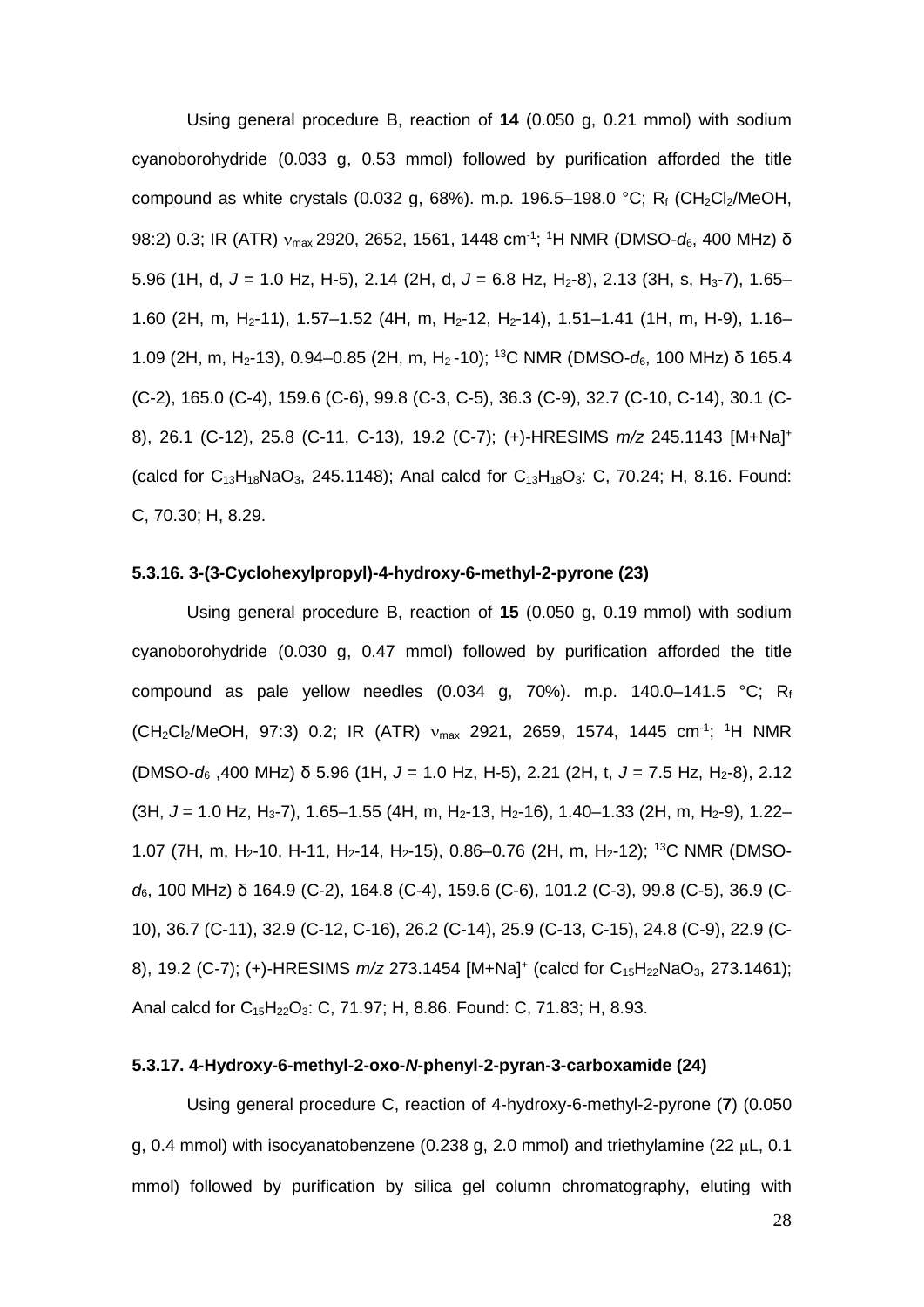$CH_2Cl_2$ , afforded the title compound as a white crystalline solid (0.066 g, 67%). m.p. 153-154 °C; R<sub>f</sub> (CH<sub>2</sub>Cl<sub>2</sub>) 0.66; IR (ATR) v<sub>max</sub> 3063, 1698, 1544, 1493, 1441 cm<sup>-1</sup>; <sup>1</sup>H NMR (CDCl3, 400 MHz) δ 10.93 (1H, br s, NH-9), 7.61 (2H, dd, *J* = 7.4, 1.2 Hz, H-11, H-15), 7.37 (2H, td, *J* = 7.4, 1.2 Hz, H-12, H-14), 7.18 (1H, tt, *J* = 7.4, 1.2 Hz, H-13), 6.04 (1H, d, *J* = 1.0 Hz, H-5), 2.31 (3H, s, H3-7); 13C NMR (CDCl3, 100 MHz) δ 179.5 (C-4), 168.4 (C-8), 166.3 (C-6), 164.0 (C-2), 136.6 (C-10), 129.2 (C-12, C-14), 125.4 (C-13), 121.3 (C-11, C-15), 102.6 (C-5), 91.7 (C-3), 20.5 (C-7); (+)-HRESIMS *m/z* 246.0759 [M+H]<sup>+</sup> (calcd for C<sub>13</sub>H<sub>12</sub>NO<sub>4</sub>, 246.0761); Anal calcd for C<sub>13</sub>H<sub>11</sub>NO<sub>4</sub>: C, 63.67; H, 4.52; N: 5.71. Found: C, 63.37; H, 4.68; N, 5.72.

## **5.3.18.** *N***-Benzyl-4-hydroxy-6-methyl-2-oxo-2***H***-pyran-3-carboxamide (25)**

Using general procedure C, reaction of 4-hydroxy-6-methyl-2-pyrone (**7**) (0.050 g, 0.4 mmol) with (isocyanatomethyl)benzene (0.266 g, 2.0 mmol) and triethylamine  $(22 \mu L, 0.1 \text{ mmol})$  followed by purification by silica gel column chromatography, eluting with *n*-hexane/CH<sub>2</sub>Cl<sub>2</sub> (3:7), afforded the title compound as a light yellow crystalline solid (0.072 g, 70%). m.p. 123–124 °C; R<sub>f</sub> (*n*-hexane/CH<sub>2</sub>Cl<sub>2</sub>, 1:3) 0.59; IR (ATR) ν<sub>max</sub> 3301, 3068, 1687, 1555, 1448 cm<sup>-1</sup>; <sup>1</sup>H NMR (CDCl<sub>3</sub>, 400 MHz) δ 9.23 (1H, br s, NH-9), 7.28–7.17 (5H, m, H-12, H-13, H-14, H-15, H-16), 5.88 (1H, s, H-5), 4.49 (2H, d, *J* = 6.0 Hz, H<sub>2</sub>-10), 2.16 (3H, d,  $J = 1.0$  Hz, H<sub>3</sub>-7); <sup>13</sup>C NMR (CDCl<sub>3</sub>, 100 MHz) δ 179.4 (C-4), 170.0 (C-8), 165.9 (C-6), 163.7 (C-2), 137.4 (C-11), 128.8 (C-13, C-15), 127.7 (C-12, C-16), 127.6 (C-14), 102.4 (C-5), 91.1 (C-3), 43.0 (C-10), 20.3 (C-7); (+)-HRESIMS *m/z* 260.0913 [M+H]<sup>+</sup> (calcd for C<sub>14</sub>H<sub>14</sub>NO<sub>4</sub>, 260.0917).

## **5.3.19. 4-Hydroxy-6-methyl-2-oxo-***N***-phenethyl-2***H***-pyran-3-carboxamide (26)**

Using general procedure C, reaction of 4-hydroxy-6-methyl-2-pyrone (**7**) (0.050 g, 0.4 mmol) with (2-isocyanatoethyl)benzene (0.294 g, 2.0 mmol) and triethylamine (22 µL, 0.1 mmol) followed by purification by silica gel column chromatography, eluting with *n*-hexane/CH<sub>2</sub>Cl<sub>2</sub> (2:8), afforded the title compound as white needles (0.058 g,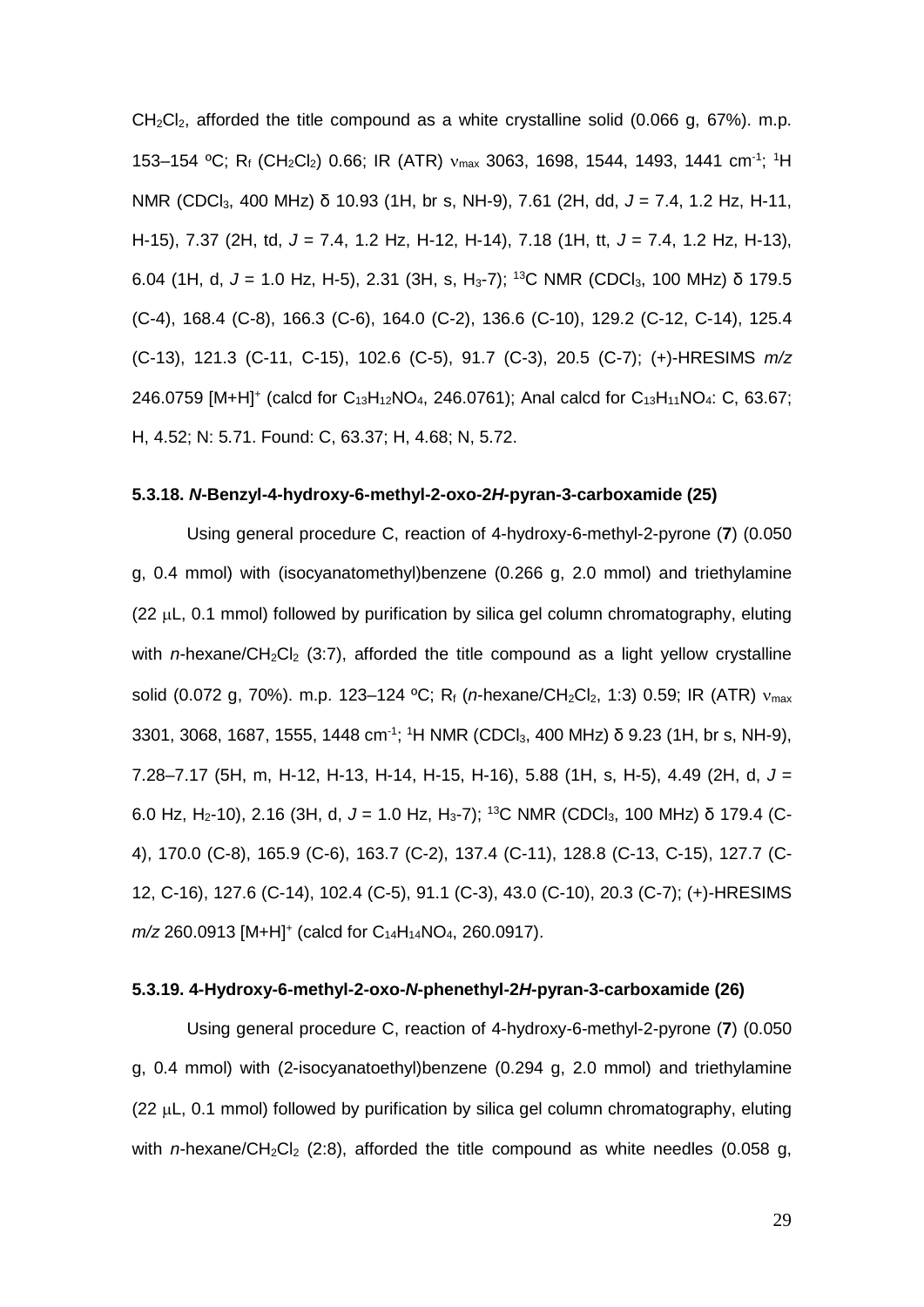53%). m.p. 121–123 ºC; Rf (*n*-hexane/CH2Cl2, 3:7) 0.77; IR (ATR) νmax 3307, 3085, 2947, 1693, 1539, 1453 cm<sup>-1</sup>; <sup>1</sup>H NMR (CDCl<sub>3</sub>, 400 MHz) δ 9.00 (1H, br s, NH-9), 7.33– 7.29 (2H, m, H-13, H-17), 7.24–7.21 (3H, m, H-14, H-15, H-16), 5.94 (1H, s, H-5), 3.63 (2H, dt, J = 7.2, 6.8 Hz, H<sub>2</sub>-10), 2.90 (2H, t, J = 7.2 Hz, H<sub>2</sub>-11), 2.24 (3H, s H<sub>3</sub>-7); <sup>13</sup>C NMR (CDCl3, 100 MHz) δ 179.4 (C-4), 170.1 (C-8), 165.8 (C-6), 163.7 (C-2), 138.5 (C-12), 128.9 (C-14/C-16), 128.8 (C-14/C-16), 128.7 (C-13/C-17), 128.6 (C-13/C-17), 126.7 (C-15), 102.5 (C-5), 91.0 (C-3), 40.7 (C-10), 35.6 (C-11), 20.3 (C-7); (+)- HRESIMS  $m/z$  274.1071 [M+H]<sup>+</sup> (calcd for C<sub>15</sub>H<sub>16</sub>NO<sub>4</sub>, 274.1074).

# **5.3.20. 4-Hydroxy-6-methyl-2-oxo-***N***-(3-phenylpropyl)-2***H***-pyran-3-carboxamide (27)**

Using general procedure C, reaction of 4-hydroxy-6-methyl-2-pyrone (**7**) (0.050 g, 0.4 mmol) with (3-isocyanatopropyl)benzene (0.322 g, 2.0 mmol) and triethylamine  $(22 \mu L, 0.1 \text{ mmol})$  followed by purification by silica gel column chromatography, eluting with *n*-hexane/CH<sub>2</sub>Cl<sub>2</sub> (2:8), afforded the title compound as a light yellow crystalline solid (0.048 g, 42%). m.p. 63–65 °C; R<sub>f</sub> (*n*-hexane/CH<sub>2</sub>Cl<sub>2</sub>, 2:8) 0.64; IR (ATR) ν<sub>max</sub> 3317, 2951, 2847, 1697, 1557, 1453 cm<sup>-1</sup>; <sup>1</sup>H NMR (CDCl<sub>3</sub>, 400 MHz) δ 9.00 (1H, br s, NH-9), 7.28–7.26 (2H, m, H-14, H-18), 7.20–7.17 (3H, m, H-15, H-16, H-17), 5.96 (1H, s, H-5), 3.40 (2H, dt, J = 6.8, 6.8 Hz, H<sub>2</sub>-10), 2.70 (2H, t, J = 7.6 Hz, H<sub>2</sub>-12), 2.25 (3H, s, H<sub>3</sub>-7), 1.94 (2H, tt, J = 7.6, 6.8 Hz, H<sub>2</sub>-11); <sup>13</sup>C NMR (CDCl<sub>3</sub>, 100 MHz) δ 179.5 (C-4), 170.1 (C-8), 165.7 (C-6), 163.8 (C-2), 141.1 (C-13), 128.6 (C-14, C-18), 128.5 (C-15, C-17), 126.1 (C-16), 102.6 (C-5), 91.0 (C-3), 38.7 (C-10), 33.1 (C-12), 30.8 (C-11), 20.4 (C-7); (+)-HRESIMS *m/z* 288.1223 [M+H]+ (calcd for C16H18NO4, 288.1230).

# **5.3.21.** *N***-Hexyl-4-hydroxy-6-methyl-2-oxo-2***H***-pyran-3-carboxamide (28)**

Using general procedure C, reaction of 4-hydroxy-6-methyl-2-pyrone (**7**) (0.050 g, 0.4 mmol) with 1-isocyanatohexane (0.254 g, 2.0 mmol) and triethylamine (22  $\mu$ L, 0.1 mmol) followed by purification by silica gel column chromatography, eluting with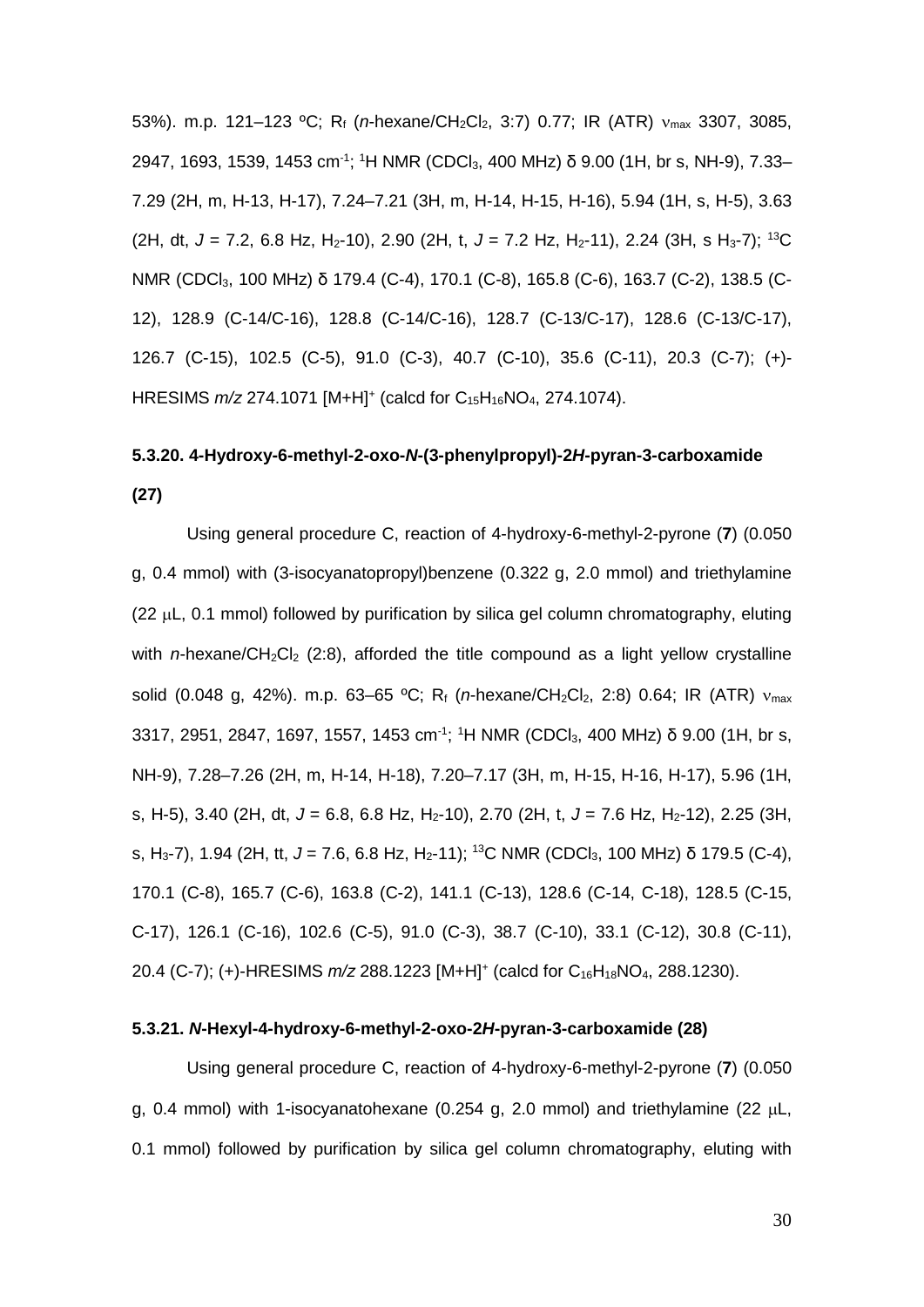$CH<sub>2</sub>Cl<sub>2</sub>$ , afforded the title compound as light yellow needles (0.047 g, 46%). m.p. 45–47 °C; R<sub>f</sub> (CH<sub>2</sub>Cl<sub>2</sub>) 0.77; IR (ATR) v<sub>max</sub> 3298, 2929, 2857, 1698, 1538, cm<sup>-1</sup>; <sup>1</sup>H NMR (CDCl3, 400 MHz) δ 8.95 (1H, br s, NH-9), 5.96 (1H, s, H-5), 3.37 (2H, dt, *J* = 5.9, 5.9 Hz, H<sub>2</sub>-10), 2.26 (3H, d, J = 1.0 Hz, H<sub>3</sub>-7), 1.60 (2H, tt, J = 7.3, 7.3 Hz, H<sub>2</sub>-11), 1.35– 1.31 (6H, m, H<sub>2</sub>-12, H<sub>2</sub>-13, H<sub>2</sub>-14), 0.89 (3H, t, J = 6.7 Hz, H<sub>3</sub>-15); <sup>13</sup>C NMR (CDCl<sub>3</sub>, 100 MHz) δ 179.6 (C-4), 170.0 (C-8), 165.6 (C-6), 163.8 (C-2), 102.6 (C-5), 90.9 (C-3), 39.3 (C-10), 31.5 (C-13), 29.3 (C-11), 26.7 (C-12), 22.6 (C-14), 20.4 (C-7), 14.1 (C-15); (+)- HRESIMS  $m/z$  254.1386 [M+H]<sup>+</sup> (calcd for C<sub>13</sub>H<sub>20</sub>NO<sub>4</sub>, 254.1387); Anal calcd for C13H19NO4: C, 61.64; H, 7.56; N, 5.53. Found: C, 61.53; H, 7.76; N, 5.53.

#### **5.3.22.** *N***-Heptyl-4-hydroxy-6-methyl-2-oxo-2***H***-pyran-3-carboxamide (29)**

Using general procedure C, reaction of 4-hydroxy-6-methyl-2-pyrone (**7**) (0.050 g, 0.4 mmol) with 1-isocyanatoheptane (0.282 g, 2.0 mmol) and triethylamine (22  $\mu$ L, 0.1 mmol) followed by purification by silica gel column chromatography, eluting with *n*hexane/CH<sub>2</sub>Cl<sub>2</sub> (3:7), afforded the title compound as a white crystalline solid (0.047 g, 37%). m.p. 51–52 °C; R<sub>f</sub> (*n*-hexane/CH<sub>2</sub>Cl<sub>2</sub>, 1:1) 0.44; IR (ATR) ν<sub>max</sub> 3291, 2926, 2852, 1698, 1536, 1467 cm<sup>-1</sup>; <sup>1</sup>H NMR (CDCl<sub>3</sub>, 400 MHz) δ 8.95 (1H, br s, NH-9), 5.96 (1H, s, H-5), 3.38 (2H, dt, *J* = 6.4, 6.4 Hz, H2-10), 2.26 (3H, s, H3-7), 1.60 (2H, tt, *J* = 7.2, 7.2 Hz, H<sub>2</sub>-11), 1.34–1.29 (8H, m, H<sub>2</sub>-12, H<sub>2</sub>-13, H<sub>2</sub>-14, H<sub>2</sub>-15), 0.88 (3H, t, J = 7.0 Hz, H<sub>3</sub>-16); 13C NMR (CDCl3, 100 MHz) δ 179.6 (C-4), 170.0 (C-8), 165.6 (C-6), 163.8 (C-2), 102.6 (C-5), 90.9 (C-3), 39.3 (C-10), 31.8 (C-14), 29.3 (C-11), 29.0 (C-13), 26.9 (C-12), 22.7 (C-15), 20.4 (C-7), 14.1 (C-16); (+)-HRESIMS *m/z* 268.1541 [M+H]+ (calcd for  $C_{14}H_{22}NO_4$ , 264.1543).

# **5.3.23. 4-Hydroxy-6-methyl-2-oxo-***N***-tetradecyl-2***H***-pyran-3-carboxamide (30)**

Using general procedure C, reaction of 4-hydroxy-6-methyl-2-pyrone (**7**) (0.050 g, 0.4 mmol) with 1-isocyanatotetradecane (0.479 g, 2.0 mmol) and triethylamine (22 µL, 0.1 mmol) followed by purification by silica gel column chromatography, eluting with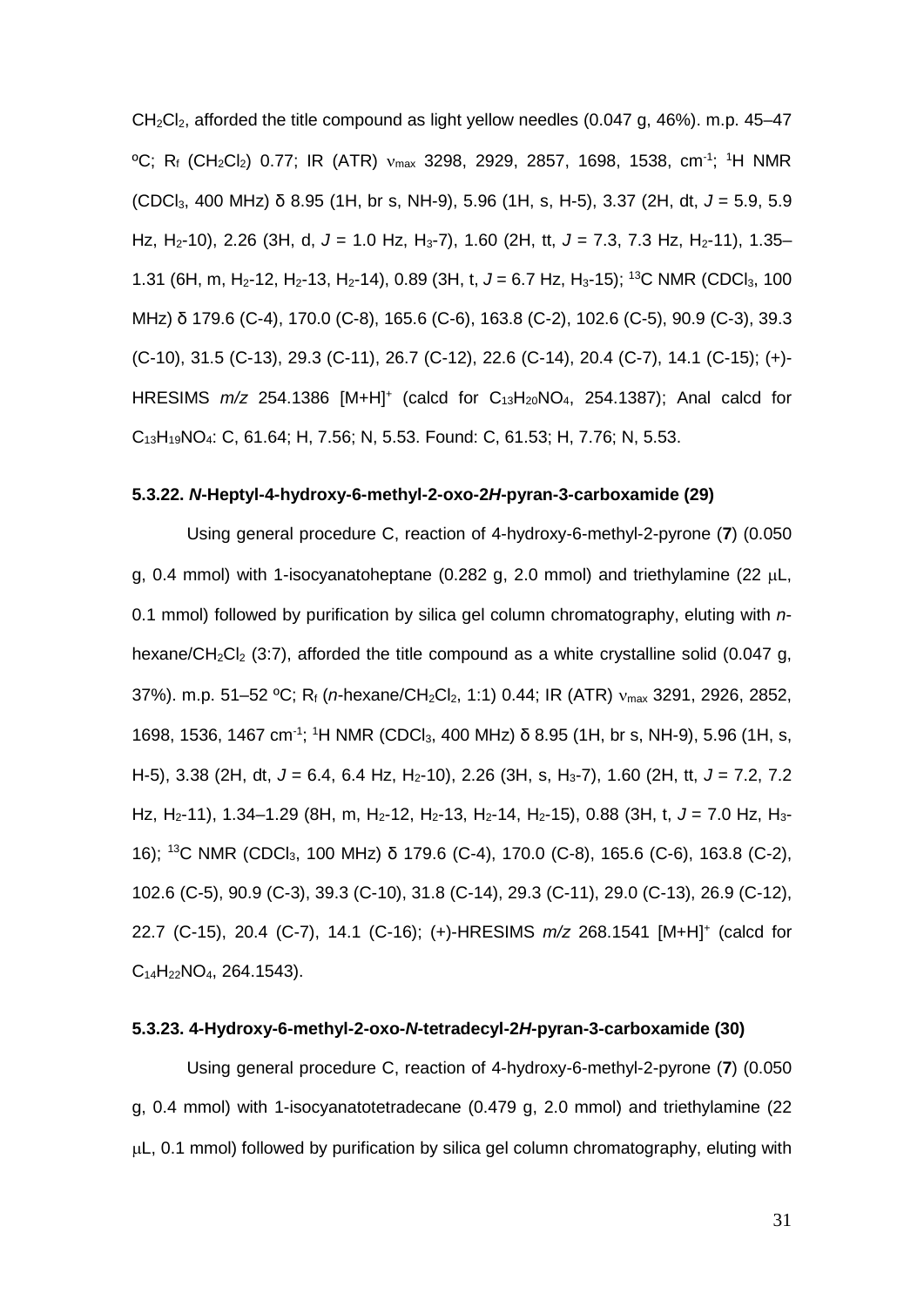$n$ -hexane/CH<sub>2</sub>Cl<sub>2</sub> (45:55), afforded the title compound as a white crystalline solid (0.050 g, 34%). m.p. 68–69 °C; R<sub>f</sub> (*n*-hexane/CH<sub>2</sub>Cl<sub>2</sub>, 1:3) 0.33; IR (ATR) ν<sub>max</sub> 3296, 3093, 2917, 2849, 1684, 1565, 1472 cm<sup>-1</sup>; <sup>1</sup>H NMR (CDCl<sub>3</sub>, 400 MHz) δ 8.94 (1H, br s, NH-9), 5.96 (1H, s, H-5), 3.37 (2H, dt, *J* = 6.6, 6.6 Hz, H2-10), 2.26 (3H, s, H3-7), 1.62–1.56 (2H, tt, J = 7.0, 7.0 Hz, H<sub>2</sub>-11), 1.39–1.26 (22H, m, H<sub>2</sub>-12, H<sub>2</sub>-13, H<sub>2</sub>-14, H<sub>2</sub>-15, H<sub>2</sub>-16, H2-17, H2-18, H2-19, H2-20, H2-21, H2-22), 0.88 (3H, t, *J* = 6.7 Hz, H3-23); 13C NMR (CDCl3, 100 MHz) δ 179.6 (C-4), 170.1 (C-8), 165.7 (C-6), 163.9 (C-2), 102.7 (C-5), 91.0 (C-3), 39.4 (C-10), 32.1 (C-21), 29.8 (C-11, C-15, C-16, C-17), 29.7 (C-18), 29.6 (C-14), 29.5 (C-19), 29.4 (C-13, C-20), 27.0 (C-12), 22.8 (C-22), 20.4 (C-7), 14.2 (C-23); (+)-HRESIMS *m*/z 366.2644 [M+H]<sup>+</sup> (calcd for C<sub>21</sub>H<sub>36</sub>NO<sub>4</sub>, 366.2639).

#### **5.3.24.** *N***-(4-(Benzyloxy)phenyl)-4-hydroxy-6-methyl-2-oxo-2***H***-pyran-3 -**

# **carboxamide (31)**

Using general procedure C, reaction of 4-hydroxy-6-methyl-2-pyrone (**7**) (0.050 g, 0.4 mmol) with 1-(benzyloxy)-4-isocyanatobenzene (0.450 g, 2.0 mmol) and triethylamine  $(22 \mu L, 0.1 \text{ mmol})$  followed by purification by silica gel column chromatography, eluting with *n*-hexane/CH<sub>2</sub>Cl<sub>2</sub> (1:9), afforded the title compound as a brown crystalline solid (0.035 g, 25%). m.p. 185–186 °C; R<sub>f</sub> (CH<sub>2</sub>Cl<sub>2</sub>) 0.67; IR (ATR)  $v_{\text{max}}$  3109, 2935, 1702, 1610, 1555, 1456 cm<sup>-1</sup>; <sup>1</sup>H NMR (CDCl<sub>3</sub>, 400 MHz) δ 10.80 (1H, br s, NH-9), 7.50 (2H, d, *J* = 8.7 Hz, H-11, H-15), 7.44–7.30 (5H, m, H-19, H-20, H-21, H-22, H-23), 6.97 (2H, d, *J* = 8.7 Hz, H-12, H-14), 6.02 (1H, s, H-5), 5.07 (2H, s, H2- 17), 2.30 (3H, s, H3-7); 13C NMR (CDCl3, 100 MHz) δ 179.5 (C-4), 168.1 (C-8), 166.1 (C-6), 164.0 (C-2), 156.4 (C-13), 137.0 (C-18), 129.9 (C-10), 128.8 (C-20, C-22), 128.2 (C-21), 127.6 (C-19, C-23), 123.0 (C-11, C-15), 115.4 (C-12, C-14), 102.7 (C-5), 93.3 (C-3), 70.4 (C-17), 20.5 (C-7); (+)-HRESIMS *m/z* 352.1189 [M+H]+ (calcd for  $C_{20}H_{18}NO_5$ , 352.1179).

# **5.3.25.** *N***-(Benzo[***d***][1,3]dioxol-5-yl)-4-hydroxy-6-methyl-2-oxo-2***H***-pyran-3 carboxamide (32)**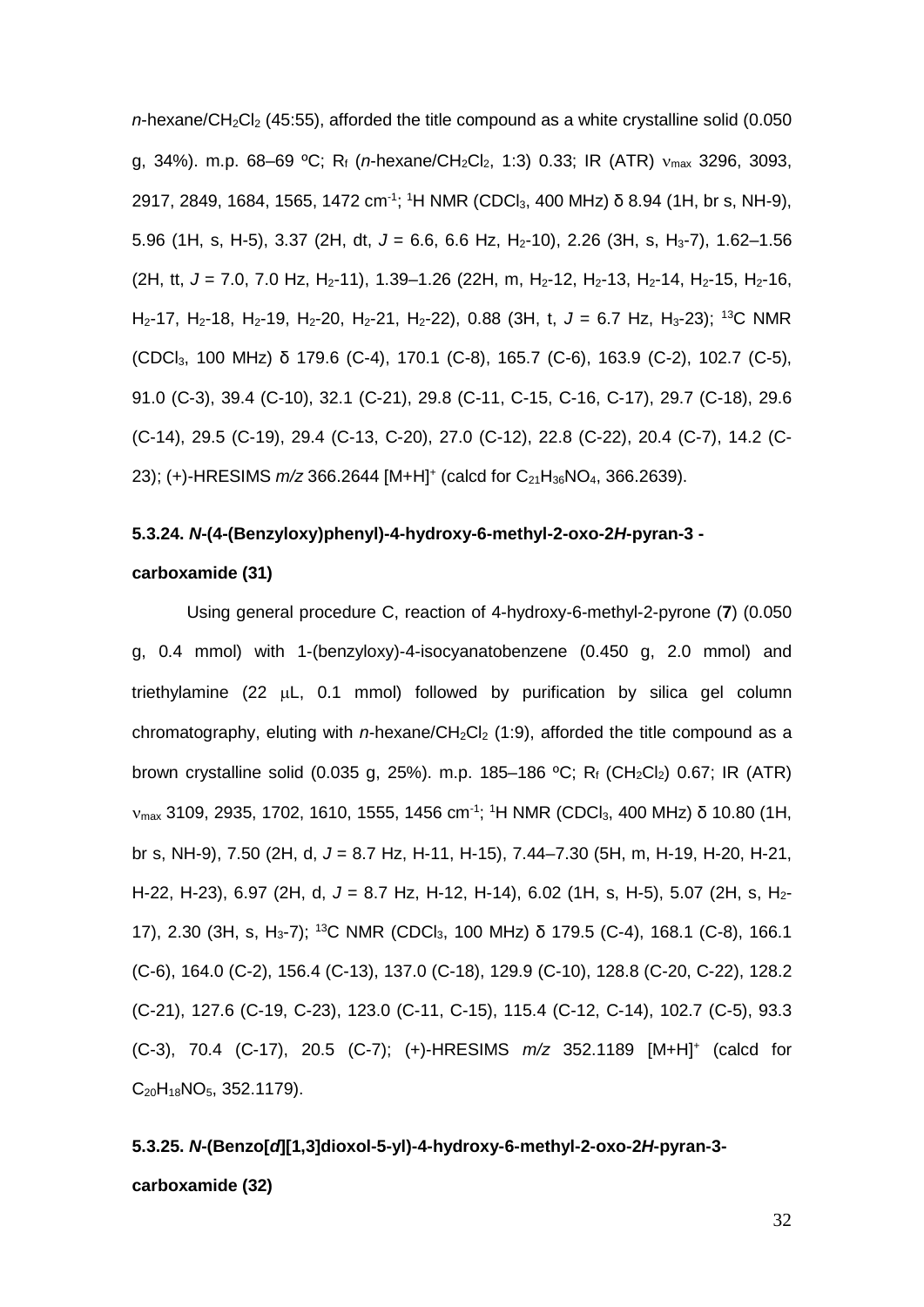Using general procedure C, reaction of 4-hydroxy-6-methyl-2-pyrone (**7**) (0.050 g, 0.4 mmol) with 5-isocyanatobenzo[*d*][1,3]dioxole (0.326 g, 2.0 mmol) and triethylamine (22 µL, 0.1 mmol) followed by purification by silica gel column chromatography, eluting with *n*-hexane/CH2Cl2 (1:9), afforded the title compound as a yellow crystalline solid (0.058 g, 50%). m.p. 183-185 °C; Rf (CH<sub>2</sub>Cl<sub>2</sub>) 0.59; IR (ATR)  $v_{\text{max}}$  3247, 3134, 2925, 1703, 1560 cm<sup>-1</sup>; <sup>1</sup>H NMR (CDCl<sub>3</sub>, 400 MHz) δ 10.82 (1H, br s, NH-9), 7.27 (1H, d, *J* = 6.0 Hz, H-15), 6.93 (1H, dd, *J* = 8.5, 1.3 Hz, H-11), 6.79 (1H, d,  $J = 8.4$  Hz, H-12), 6.03 (1H, s, H-5), 5.97 (2H, s, H<sub>2</sub>-17), 2.31 (3H, s, H<sub>3</sub>-7); <sup>13</sup>C NMR (CDCl3, 100 MHz) δ 179.4 (C-4), 168.1 (C-8), 166.2 (C-6), 164.0 (C-2), 148.0 (C-14), 145.2 (C-13), 130.7 (C-10), 114.8 (C-11), 108.3 (C-12), 103.8 (C-15), 102.7 (C-5), 101.6 (C-17), 91.7 (C-3), 20.5 (C-7); (+)-HRESIMS *m/z* 290.0656 [M+H]+ (calcd for  $C_{14}H_{12}NO_6$ , 290.0659).

#### **5.3.26. 4-Hydroxy-6-methyl-2-oxo-***N***-phenyl-2***H***-pyran-3-carbothioamide (33)**

Using general procedure C, reaction of 4-hydroxy-6-methyl-2-pyrone (**7**) (0.050 g, 0.4 mmol) with isothiocyanatobenzene (0.270 g, 2.0 mmol) and triethylamine (22  $\mu$ L, 0.1 mmol) followed by purification by silica gel column chromatography, eluting with  $CH<sub>2</sub>Cl<sub>2</sub>$ , afforded the title compound as yellow needles (0.047 g, 45%). m.p. 197–199 <sup>o</sup>C; R<sub>f</sub> (*n*-hexane/CH<sub>2</sub>Cl<sub>2</sub>, 1:1) 0.44; IR (ATR) ν<sub>max</sub> 3100, 1672, 1642, 1552, 1512, 1436 cm-1 ; 1 H NMR (CDCl3, 400 MHz) δ 13.14 (1H, br s, NH-9), 7.50 (2H, dd, *J* = 7.6, 1.6 Hz, H-11, H-15), 7.44 (2H, td, *J* = 7.6, 1.6 Hz, H-12, H-14), 7.33 (1H, tt, *J* = 7.6, 1.6 Hz, H-13), 6.09 (1H, d, J = 1.0 Hz, H-5), 2.30 (3H, s, H<sub>3</sub>-7); <sup>13</sup>C NMR (CDCl<sub>3</sub>, 100 MHz) δ 188.5 (C-4), 178.0 (C-8), 164.6 (C-6), 164.3 (C-2), 137.4 (C-10), 129.2 (C-12, C-14), 127.7 (C-13), 125.9 (C-11, C-15), 104.1 (C-5), 97.3 (C-3), 20.2 (C-7); (+)-HRESIMS *m/z* 262.0536 [M+H]<sup>+</sup> (calcd for C<sub>13</sub>H<sub>12</sub>NO<sub>3</sub>S, 262.0532).

# **5.3.27.** *N***-Cyclohexyl-4-hydroxy-6-methyl-2-oxo-2***H***-pyran-3-carbothioamide (34)**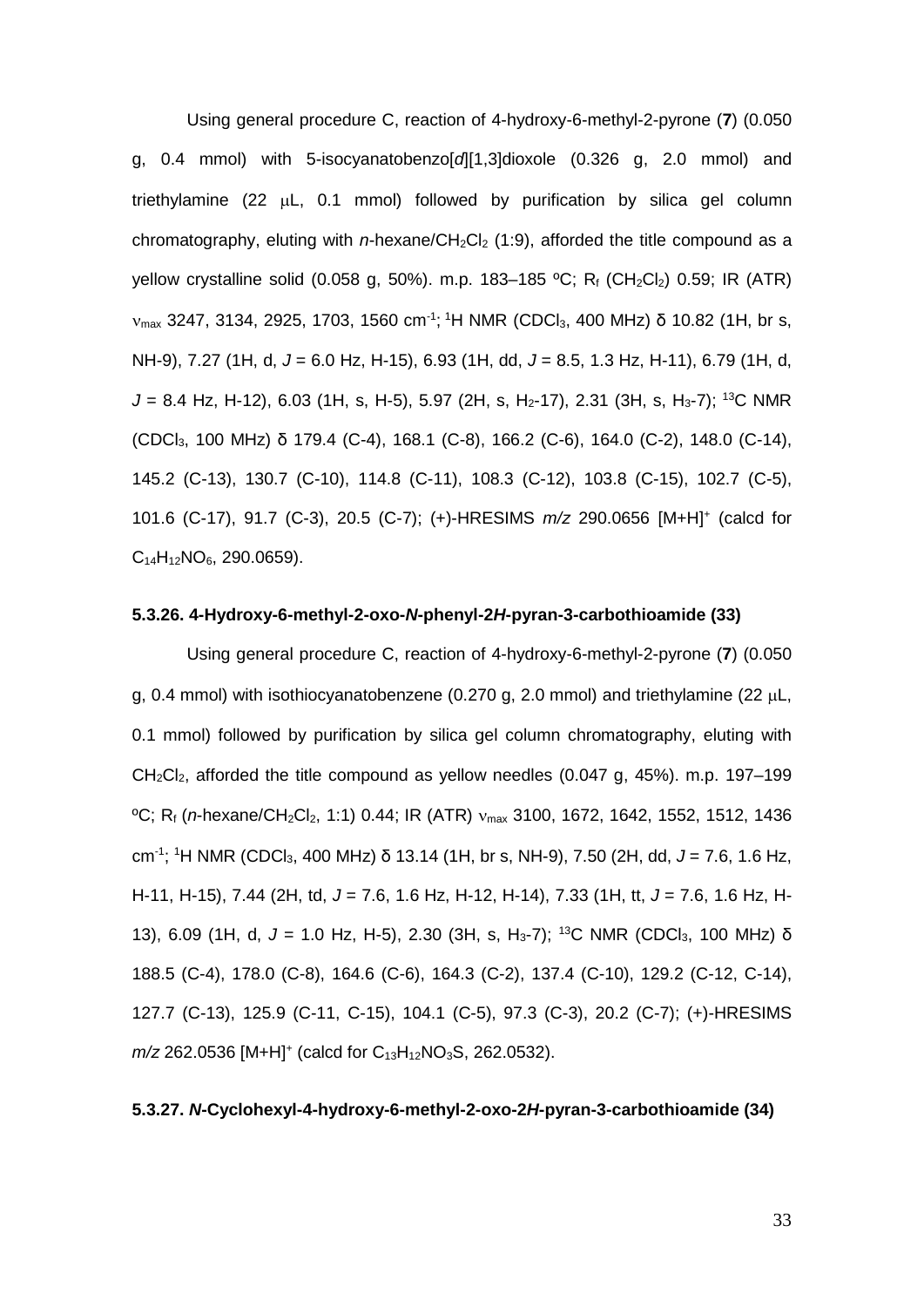Using general procedure C, reaction of 4-hydroxy-6-methyl-2-pyrone (**7**) (0.050 g, 0.4 mmol) with isothiocyanatocyclohexane (0.282 g, 2.0 mmol) and triethylamine (22 µL, 0.1 mmol) followed by purification by silica gel column chromatography, eluting with  $n$ -hexane/CH<sub>2</sub>Cl<sub>2</sub> (6:4), afforded the title compound as a light yellow crystalline solid (0.006 g, 6%). m.p. 44–46 °C; R<sub>f</sub> (*n*-hexane/CH<sub>2</sub>Cl<sub>2</sub>, 1:1) 0.54; IR (ATR) ν<sub>max</sub> 3253, 2929, 2855, 2170, 1682, 1531, 1454 cm<sup>-1</sup>; <sup>1</sup>H NMR (CDCl<sub>3</sub>, 400 MHz) δ 11.59 (1H, br s, NH-9), 6.01 (1H, s, H-5), 4.38 (1H, br s, H-10), 2.25 (3H, s, H<sub>3</sub>-7), 2.04–2.02 (2H, m, H-11<sub>A</sub>, H-15<sub>A</sub>), 1.77–1.74 (2H, m, H-12<sub>A</sub>, H-14<sub>A</sub>), 1.64–1.61 (1H, m, H-13<sub>A</sub>), 1.46–1.40 (4H, m, H-11<sub>B</sub>, H-12<sub>B</sub>, H-14<sub>B</sub>, H-15<sub>B</sub>), 0.93–0.87 (1H, m, H-13<sub>B</sub>); <sup>13</sup>C NMR (CDCl<sub>3</sub>, 100 MHz) δ 185.7 (C-4), 177.3 (C-8), 164.2 (C-6), 164.1 (C-2), 103.9 (C-5), 97.0 (C-3), 52.6 (C-10), 31.2 (C-11, C-15), 25.6 (C-13), 24.5 (C-12, C-14), 20.1 (C-7); (+)-HRESIMS *m/z* 268.0998 [M+H]<sup>+</sup> (calcd for C<sub>13</sub>H<sub>17</sub>NO<sub>3</sub>S, 268.1002).

#### **5.4. General Bioassays Procedures**

Golden hamsters and BALB/c mice were obtained from the animal breeding facility at the Adolfo Lutz Institute-SP, Brazil. The animals were maintained in sterilized cages under a controlled environment, and received water and food *ad libitum*. Animal procedures were performed with the approval of the Research Ethics Commission (project number CEUA IAL/Pasteur 04/2016), in agreement with the Guide for the Care and Use of Laboratory Animals from the National Academy of Sciences.

## **5.4.1. Parasites and Mammalian Cell Maintenance**

*Leishmania* (*L.*) *infantum* (MHOM/BR/1972/LD) was maintained in Golden hamsters (*Mesocricetus auratus*) up to approximately 60–70 days post-infection. Promastigotes were maintained in M-199 medium supplemented with 10% fetal calf serum and  $0.25\%$  hemin at 24 °C. Amastigotes were obtained from the spleen of previously infected hamsters and purified by differential centrifugation. Macrophages were collected from the peritoneal cavity of BALB/c mice by washing them with RPMI-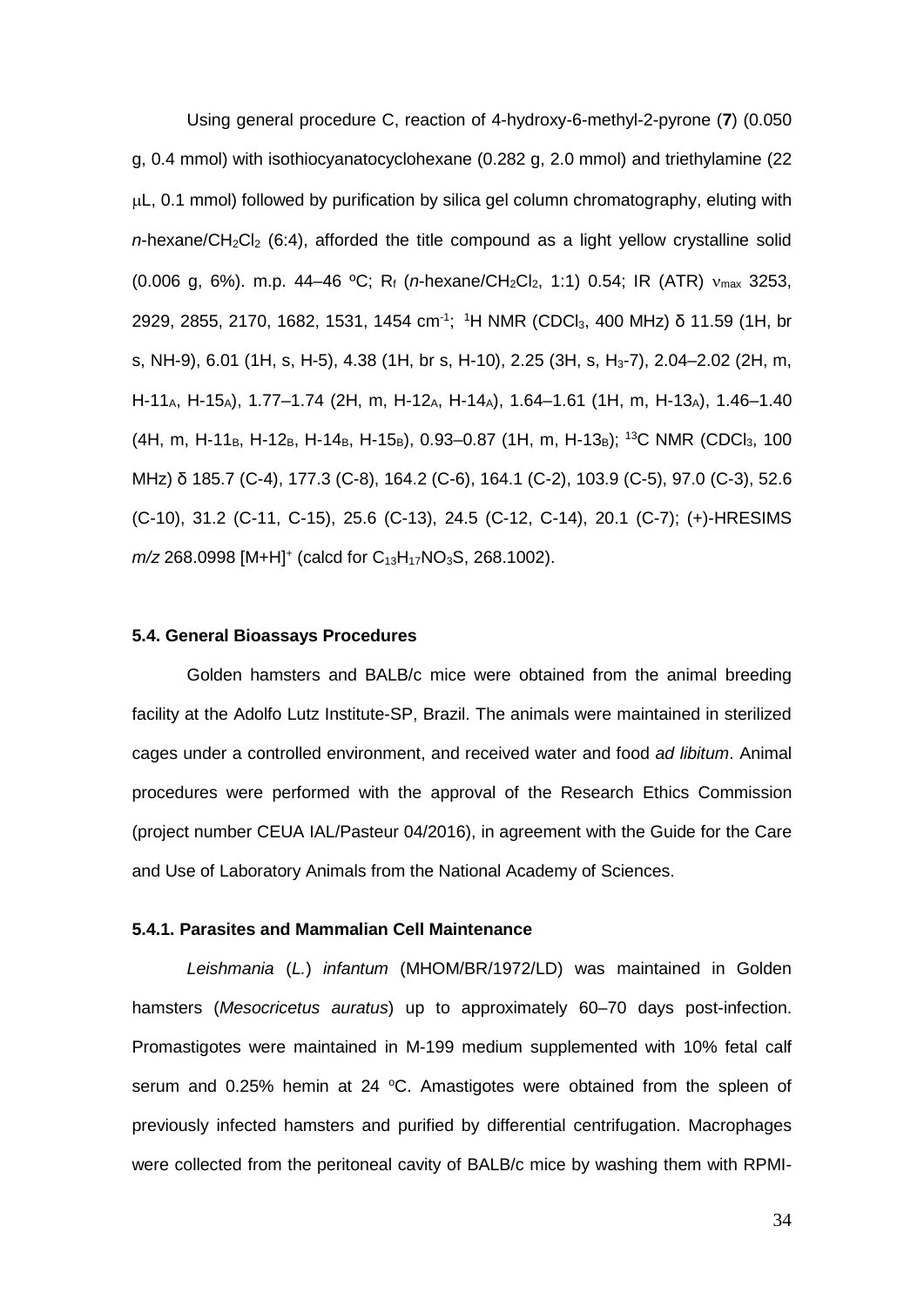1640 medium supplemented with 10% fetal calf serum, and were maintained at 37  $\degree$ C in a 5% CO<sub>2</sub>-humidified incubator. Trypomastigotes of *T. cruzi* (Y strain) were maintained in Rhesus-monkey kidney cells (LLC-MK2 - ATCC CCL 7), cultivated in RPMI-1640 medium supplemented with 2% fetal calf serum at 37  $\degree$ C in 5% CO<sub>2</sub>humidified incubator. The murine conjunctive cells (NCTC clone 929, ATCC) were maintained in RPMI-1640 supplemented with 10 % FBS at 37  $\degree$ C in a humidified atmosphere containing  $5\%$  CO<sub>2</sub>. NCTC - clone  $929$  cells were cultivated in M-199 medium, supplemented with 10% fetal calf serum at 37  $^{\circ}$ C in 5% CO<sub>2</sub>-humidified incubator.

## **5.4.2. Determination of the 50% Inhibitory Concentration (IC50)**

Leishmania: Promastigotes in late growth-phase (non-stationary at 3 x 107/mL, passage 5) were counted in a hemocytometer chamber and seeded at 1 x 10<sup>6</sup>/well, with a final volume of 150 µL. The compounds were dissolved in DMSO and diluted in M-199 medium in 96-well microplates, with the highest concentration of 100 µM for 48 h at 24 °C. The parasite viability was determined using the MTT colorimetric assay.[35] The optical density was read at 570 nm (FilterMax F5 Multi-Mode Microplate Reader, Molecular Devices) using control wells without drugs (100% viability) and without cells (blank). The control group consisted of promastigotes incubated with 0.5% DMSO. Miltefosine was used as a standard drug. Compounds were tested to the highest concentration of 100  $\mu$ M and were reported as NA (not active) when the IC<sub>50</sub> value was above this concentration. *Amastigotes*: Peritoneal macrophages were collected from the peritoneal cavity of BALB/c mice, and the macrophages were seeded at 1 x 105 /well for 24 h in a 16-well slides (NUNC®- ThermoFisher Scientific). Amastigotes were prepared as described previously in a 1:10 ratio of macrophages to amastigotes and incubated in RPMI-1640 for 24 h at 37  $\degree$ C 5% CO<sub>2</sub>-humidified incubator. The compounds were incubated with infected macrophages for 72 h. Miltefosine was used as a positive control. Subsequently, the cells were fixed with MeOH, stained with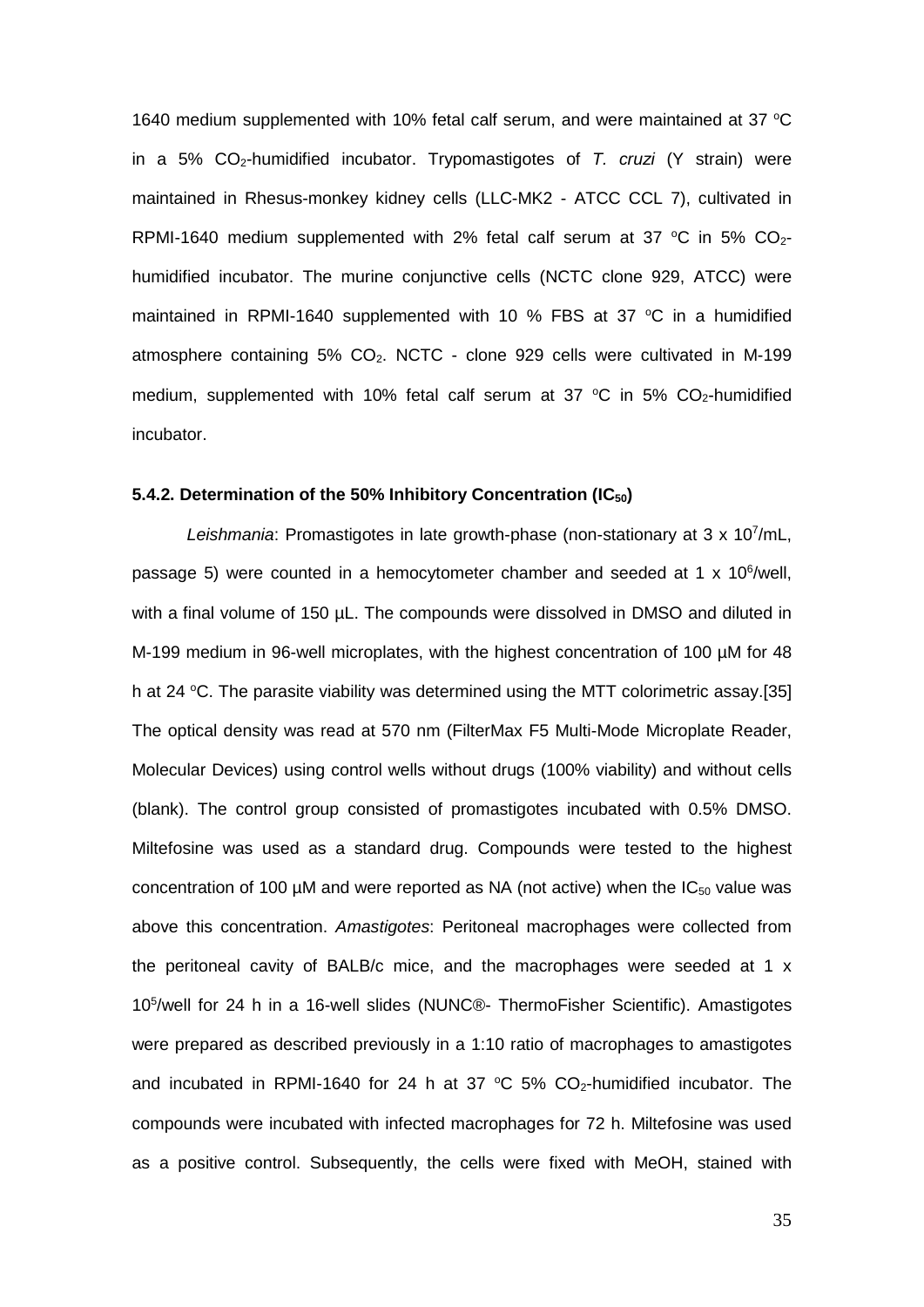Giemsa and observed using a light microscope. The parasite burden was determined by the number of infected macrophages out of 400 cells.[36]

*Trypanosoma cruzi*: Trypomastigotes were counted in a hemocytometer chamber and seeded at 1  $\times$  10 $^{6}$  cells per well in 96-well microplates. The compounds were diluted in RPMI-1640 medium and incubated for 24 h at 37  $^{\circ}$ C in a 5% CO<sub>2</sub>-humidified incubator. The parasite viability was determined using the resazurin (0.011% in PBS). The optical density was read at 570 nm using control wells without drugs (100% viability) and without cells (blank). The control group consisted of trypomastigotes incubated with 0.5% DMSO. Benznidazole was used as a positive control. Compounds were tested to the highest concentration of 100 µM and were reported as NA (not active) when the IC50 value was above this concentration.[24] Intracellular amastigotes: Peritoneal macrophages were dispensed in 16-well chamber slides (NUNC, Thermo, USA) and maintained for 24 h in the same medium at 37 °C in a 5%  $CO<sub>2</sub>$  humidified incubator for attachment. Non-adherent cells were removed by two step washings with medium. After 24 h, these cells were infected with 1 x  $10^6$  culture trypomastigote forms for 4 h. Subsequently, infected cells were incubated with the compounds for 48 h. Finally, the slides were fixed with methanol, stained with Giemsa, and observed in light microscopy. The parasite load was defined by counting 400 macrophages/well by evaluating the number of infected macrophages. Benznidazole was used as the standard drug.

# **5.4.3. Cytotoxicity in Mammalian Cells**

NCTC cells were counted in a hemocytometer chamber, seeded at  $6 \times 10^4$ /well and incubated in highest concentrations to 200  $\mu$ M for 72 h at 37 °C in a 5% CO<sub>2</sub>humidified incubator. The cell viability was determined using the MTT assay.[35] Miltefosine was used as a positive control. The selectivity index (SI) was determined using the relationship,  $CC_{50}$  against NCTC/IC<sub>50</sub> against parasites.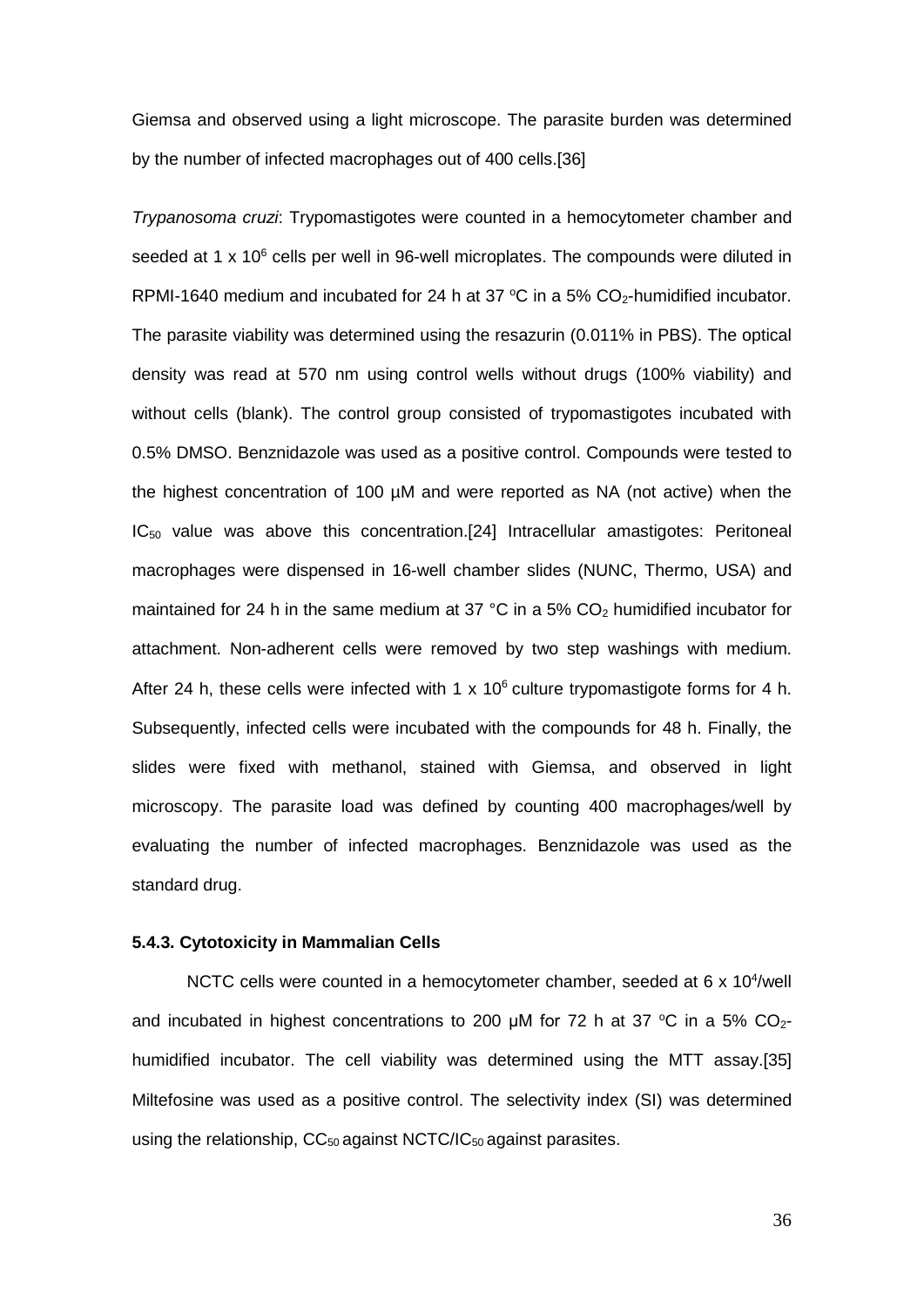#### **5.4.4. Evaluation of Plasma Membrane Permeability**

Late growth-phase trypomastigotes of T. cruzi (2 x 10<sup>6</sup>/well) were washed and incubated in the dark with 1 μM Sytox Green probe (Molecular Probes) in HANKS' balanced salts solution (HBSS; Sigma-Aldrich) supplemented with 10 mM D-Glucose (HBSS+Glu). The test compound was added  $(t=0)$  at  $IC_{50}$  and  $IC_{90}$  and fluorescence was measured every 1 hour for up to 7 h. The maximum permeabilization was obtained with 0.5% Triton X-100. Fluorescence intensity was determined using a fluorimetric microplate reader (FilterMax F5 Multi-Mode Microplate Reader-Molecular Devices) with excitation and emission wavelengths of 485 and 520 nm, respectively. The following internal controls were used in the evaluation: i) the background fluorescence of the compound at the respective wavelengths, ii) the possible interference of DMSO. Samples were tested in duplicate.[37]

## **5.4.5. Evaluation of Mitochondrial Membrane Potential**

Late growth-phase trypomastigotes of T. cruzi (2 x 10<sup>6</sup>/well) were treated with the test compound at  $IC_{50}$  and  $IC_{99}$  in HBSS+Glu during 2 h incubation at 26 °C. After incubation, parasites were washed and co-stained with Rhodamine 123 (Rd123 0.3 µg/mL) and propidium iodate (PI 5 µg/mL) for 10 minutes under the absence of light at 37 °C in order to monitor the mitochondrial membrane potential (∆ψm) and cell viability, respectively. Flow cytometry was performed using an Attune NxT Acoustic Focusing Cytometer (ThermoFisher Scientific) by analyzing 10,000 gated events using forward/side scatter (FSC/SSC), Rd123 fluorescence (BL1-A, filter 530/30 nm), PI fluorescence (BL2-A, filter 574/26 nm) and Attune Nxt® software included with the equipment. Unstained, Rd123-stained (untreated) and PI-stained (amphotericin B 1 µg/mL-treated) parasites were used to set background fluorescence and compensation. Trypomastigotes treated with FCCP (10 µM) and untreated were used to obtain maximal and minimal mitochondrial depolarization, respectively.[38]

# **5.4.6.** *In vivo Efficacy Studies*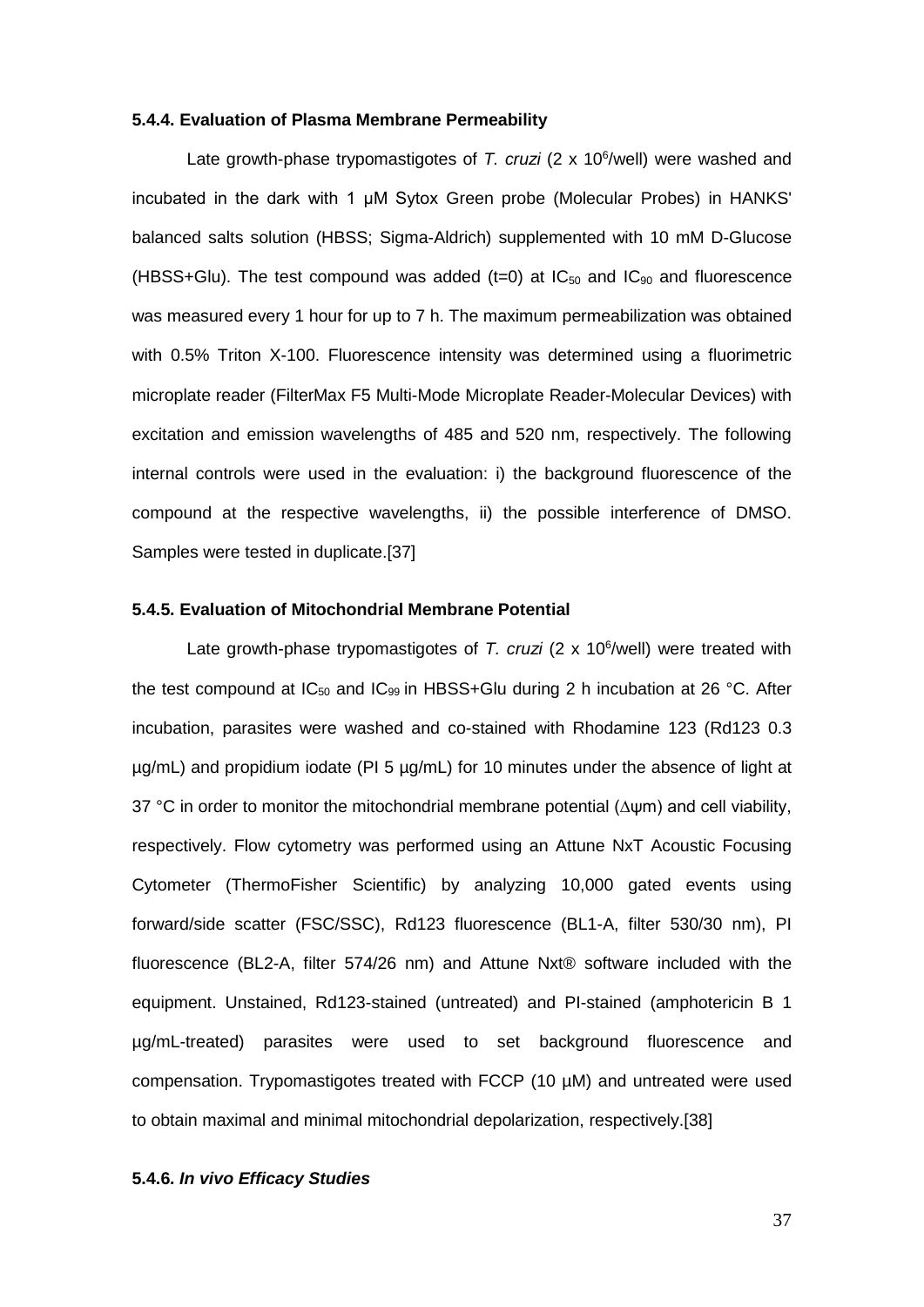The *in vivo* efficacy of compound **12** was investigated in the acute-phase mice model of *T. cruzi*. Male BALB/c mice (n=5/group) were infected with 5 x 103 trypomastigotes and the parasitemia was individually checked by direct light microscopy counting of parasites (5 µL of blood), according to de Souza *et al*..[39] Compound **12** was dissolved in a solution of ethanol:cremophor:PBS (20:15:65 v/v ratio). After 5 days post infection (5º d.p.i), compound **12** was administered for 10 consecutive days (intraperitoneally) at 30 mg/kg/day and the parasitemia was evaluated daily for 14 days. Beznidazole was administered as standard drug at 100 mg/kg/day for 10 consecutive days (orally). Body weight was evaluated weekly, and mortality was checked daily until 14 days.

# **5.4.7. Histopathology**

Samples of major tissues, including lungs, liver, adrenal glands, heart, kidneys, spleen, liver, pancreas, stomach and intestine, were carefully removed during the necropsy of treated (compound **12** at 30 mg/kg/day) and untreated animals. Sections of each tissue were fixed in 10% neutral buffered formalin, for at least 24 h. Tissues were processed routinely and histological sections were stained with hematoxylin and eosin. All organs from all animals were examined under light microscopy.

#### **5.5. Statistical Analysis**

The data obtained represent the mean of duplicate or triplicate samples from at least two independent assays.  $IC_{50}$  and  $IC_{99}$  values were calculated using sigmoid dose–response curves in GraphPad Prism 5.0 software, and the 95% confidence intervals are included in parentheses. One-way ANOVA of variance with Tukey's Multiple Comparison Test was used for significance test (P value).

## **Acknowledgments**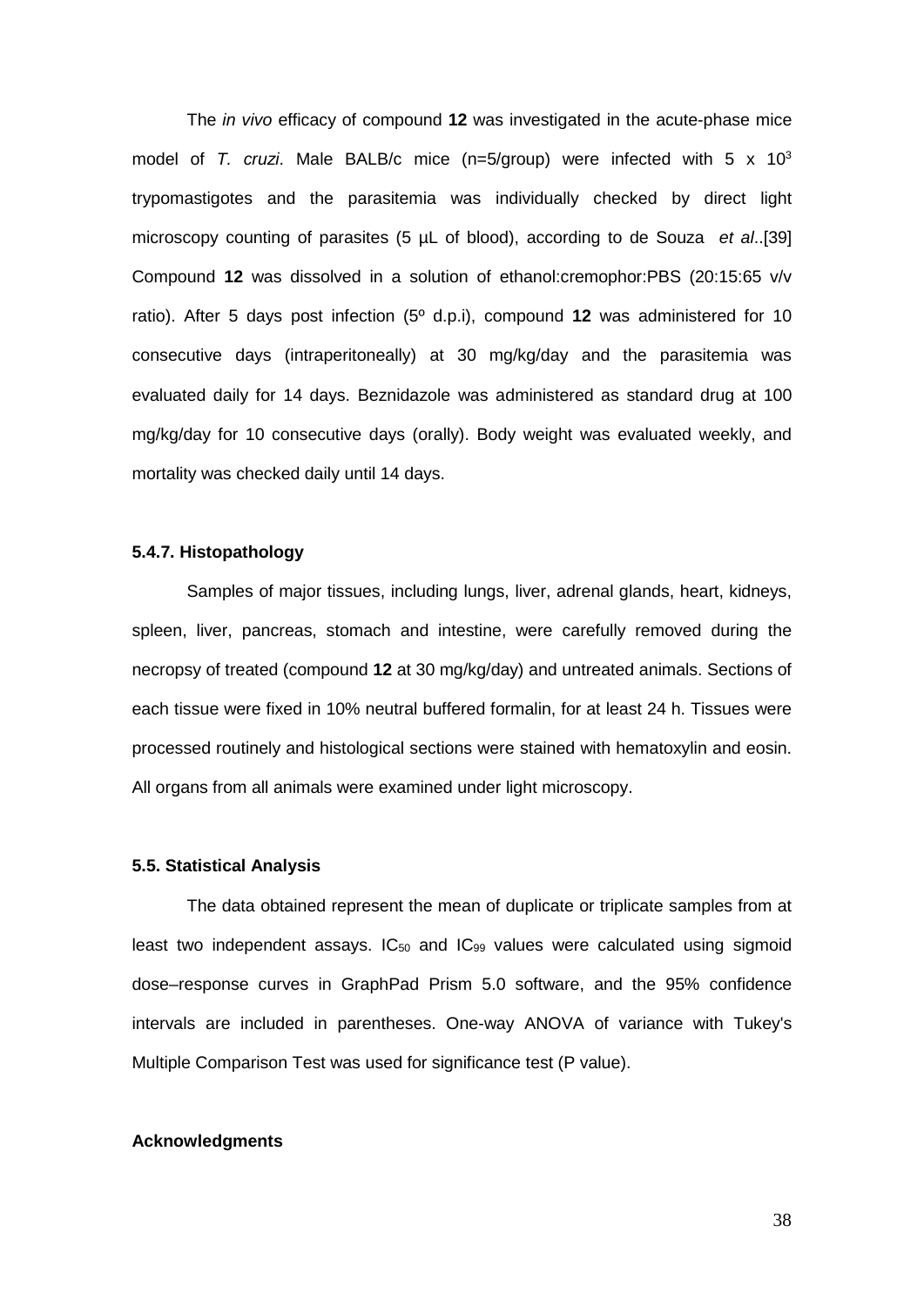This work was funded by grants and fellowships provided from São Paulo State

Research Foundation (FAPESP 2015/23403-9, 2015/50075-2) and scholarship

2013/07275-5). We also thank Conselho Nacional de Pesquisa e Desenvolvimento

scientific research award (CNPq to AGT) and CAPES for the student's scholarships.

# **References**

- [1] WHO, Chagas disease in Latin America: an epidemiological update based on 2010 estimates, Wkly. Epidermiological Rec. 6 (2015) 33–43.
- [2] F.H.A. Leite, P.B.G. da S. Santiago, T.Q. Froes, J. da Silva Filho, S.G. da Silva, R.M. Ximenes, A.R. de Faria, D.J. Brondani, J.F.C. de Albuquerque, M.S. Castilho, Structure-guided discovery of thiazolidine-2,4-dione derivatives as a novel class of Leishmania major pteridine reductase 1 inhibitors, Eur. J. Med. Chem. 123 (2016) 639–648.
- [3] M. Yousuf, D. Mukherjee, S. Dey, C. Pal, S. Adhikari, Antileishmanial ferrocenylquinoline derivatives: Synthesis and biological evaluation against Leishmania donovani, Eur. J. Med. Chem. 124 (2016) 468–479.
- [4] P. Daligaux, G. Bernadat, L. Tran, C. Cavé, P.M. Loiseau, S. Pomel, T. Ha-Duong, Comparative study of structural models of Leishmania donovani and human GDP-mannose pyrophosphorylases, Eur. J. Med. Chem. 107 (2016) 109– 118.
- [5] A. Tejería, Y. Pérez-Pertejo, R.M. Reguera, R. Balaña-Fouce, C. Alonso, M. Fuertes, M. González, G. Rubiales, F. Palacios, Antileishmanial effect of new indeno-1,5-naphthyridines, selective inhibitors of Leishmania infantum type IB DNA topoisomerase, Eur. J. Med. Chem. 124 (2016) 740–749.
- [6] T. Vos, R.M. Barber, B. Bell, A. Bertozzi-Villa, S. Biryukov, I. Bolliger, F. Charlson, A. Davis, L. Degenhardt, D. Dicker, others, Global, regional, and national incidence, prevalence, and years lived with disability for 301 acute and chronic diseases and injuries in 188 countries, 1990-2013: a systematic analysis for the Global Burden of Disease Study 2013, The Lancet. 386 (2015) 743.
- [7] About Chagas Disease DNDi, (n.d.). http://www.dndi.org/diseasesprojects/chagas/ (accessed August 21, 2017).
- [8] B. Pecoul, C. Batista, E. Stobbaerts, I. Ribeiro, R. Vilasanjuan, J. Gascon, M.J. Pinazo, S. Moriana, S. Gold, A. Pereiro, M. Navarro, F. Torrico, M.E. Bottazzi, P.J. Hotez, The BENEFIT Trial: Where Do We Go from Here?, PLoS Negl. Trop. Dis. 10 (2016) e0004343.
- [9] G.P. McGlacken, I.J.S. Fairlamb, 2-Pyrone natural products and mimetics: isolation, characterisation and biological activity, Nat. Prod. Rep. 22 (2005) 369– 385.
- [10] W. Wilk, H. Waldmann, M. Kaiser, Gamma-pyrone natural products--a privileged compound class provided by nature, Bioorg. Med. Chem. 17 (2009) 2304–2309.
- [11] S. Nishanth Kumar, S.R. Aravind, J. Jacob, G. Gopinath, R.S. Lankalapalli, T.T. Sreelekha, B.S. Dileep Kumar, Pseudopyronine B: A Potent Antimicrobial and Anticancer Molecule Isolated from a Pseudomonas mosselii, Front. Microbiol. 7 (2016).
- [12] A.P.D. Rodrigues, L.H.S. Farias, A.S.C. Carvalho, A.S. Santos, J.L.M. do Nascimento, E.O. Silva, A Novel Function for Kojic Acid, a Secondary Metabolite from Aspergillus Fungi, as Antileishmanial Agent, PLoS ONE. 9 (2014).
- [13] O. Kayser, A.F. Kiderlen, S.L. Croft, Antileishmanial activity of two γ-pyrones from Podolepsis hieracioides (Asteraceae), Acta Trop. 86 (2003) 105–107.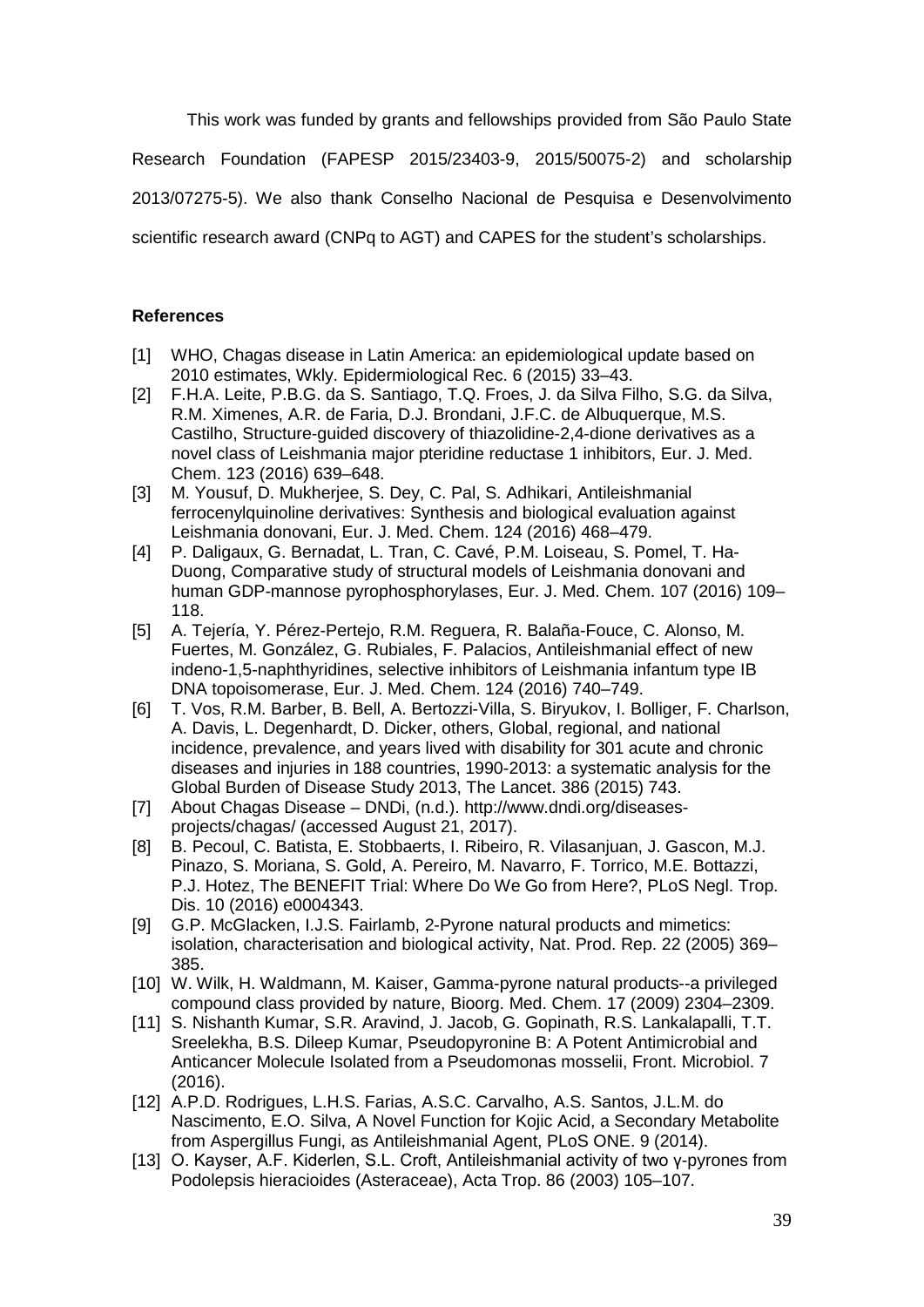- [14] S.T. McCracken, M. Kaiser, H.I. Boshoff, P.D.W. Boyd, B.R. Copp, Synthesis and antimalarial and antituberculosis activities of a series of natural and unnatural 4 methoxy-6-styryl-pyran-2-ones, dihydro analogues and photo-dimers, Bioorg. Med. Chem. 20 (2012) 1482–1493.
- [15] A.C. Giddens, L. Nielsen, H.I. Boshoff, D. Tasdemir, R. Perozzo, M. Kaiser, F. Wang, J.C. Sacchettini, B.R. Copp, Natural product inhibitors of fatty acid biosynthesis: synthesis of the marine microbial metabolites pseudopyronines A and B and evaluation of their anti-infective activities, Tetrahedron. 64 (2008) 1242–1249.
- [16] L. Cook, B. Ternai, P. Ghosh, Inhibition of human sputum elastase by substituted 2-pyrones, J. Med. Chem. 30 (1987) 1017–1023.
- [17] W.C. Groutas, M.A. Stanga, M.J. Brubaker, T.L. Huang, M.K. Moi, R.T. Carroll, Substituted 2-pyrones, 2-pyridones, and other congeners of elasnin as potential agents for the treatment of chronic obstructive lung diseases, J. Med. Chem. 28 (1985) 1106–1109.
- [18] J. Maischein, E. Vilsmaier, Herstellung und Thermolyse von Hydroxyalken-Lactonen oder -Lactamen mit einem Morpholinobicycloalkyl-Rest, Liebigs Ann. Chem. 1988 (1988) 355–369.
- [19] I.P. Lokot, F.S. Pashkovsky, F.A. Lakhvich, A new approach to the synthesis of 3,6- and 5,6-dialkyl derivatives of 4-hydroxy-2-pyrone. Synthesis of racgermicidin, Tetrahedron. 55 (1999) 4783–4792.
- [20] M. Moreno-Mañas, R. Pleixats, A Method for the Alkylation at C-3 of 4-Hydroxy-6 methyl-2-pyrone (Triacetic Acid Lactone), Synthesis. 1984 (1984) 430–431.
- [21] S. Cauchard, N.V. Reet, P. Büscher, D. Goux, J. Grötzinger, M. Leippe, V. Cattoir, C. Laugier, J. Cauchard, Killing of Trypanozoon Parasites by the Equine Cathelicidin eCATH1, Antimicrob. Agents Chemother. 60 (2016) 2610–2619.
- [22] K. Katsuno, J.N. Burrows, K. Duncan, R. Hooft van Huijsduijnen, T. Kaneko, K. Kita, C.E. Mowbray, D. Schmatz, P. Warner, B.T. Slingsby, Hit and lead criteria in drug discovery for infectious diseases of the developing world, Nat. Rev. Drug Discov. 14 (2015) 751–758.
- [23] D. Carmona, J. Sáez, H. Granados, E. Pérez, S. Blair, A. Angulo, B. Figadere, Antiprotozoal 6-substituted-5,6-dihydro-alpha-pyrones from Raimondia cf. monoica, Nat. Prod. Res. 17 (2003) 275–280.
- [24] L.F. Martins, J.T. Mesquita, E.G. Pinto, T.A. Costa-Silva, S.E.T. Borborema, A.J. Galisteo Junior, B.J. Neves, C.H. Andrade, Z.A. Shuhaib, E.L. Bennett, G.P. Black, P.M. Harper, D.M. Evans, H.S. Fituri, J.P. Leyland, C. Martin, T.D. Roberts, A.J. Thornhill, S.A. Vale, A. Howard-Jones, D.A. Thomas, H.L. Williams, L.E. Overman, R.G.S. Berlinck, P.J. Murphy, A.G. Tempone, Analogues of Marine Guanidine Alkaloids Are in Vitro Effective against Trypanosoma cruzi and Selectively Eliminate Leishmania (L.) infantum Intracellular Amastigotes, J. Nat. Prod. 79 (2016) 2202–2210.
- [25] M.P. Singh, F. Kong, J.E. Janso, D.A. Arias, P.A. Suarez, V.S. Bernan, P.J. Petersen, W.J. Weiss, G. Carter, M. Greenstein, Novel alpha-pyrones produced by a marine Pseudomonas sp. F92S91: taxonomy and biological activities, J. Antibiot. (Tokyo). 56 (2003) 1033–1044.
- [26] Y. Deng, M.J. Balunas, J.-A. Kim, D.D. Lantvit, Y.-W. Chin, H. Chai, S. Sugiarso, L.B.S. Kardono, H.H.S. Fong, J.M. Pezzuto, S.M. Swanson, E.J.C. de Blanco, A.D. Kinghorn, Bioactive 5,6-dihydro-alpha-pyrone derivatives from Hyptis brevipes, J. Nat. Prod. 72 (2009) 1165–1169.
- [27] A. Maillet, K. Tan, X. Chai, S.N. Sadananda, A. Mehta, J. Ooi, M.R. Hayden, M.A. Pouladi, S. Ghosh, W. Shim, L.R. Brunham, Modeling Doxorubicin-Induced Cardiotoxicity in Human Pluripotent Stem Cell Derived-Cardiomyocytes, Sci. Rep. 6 (2016) 25333.